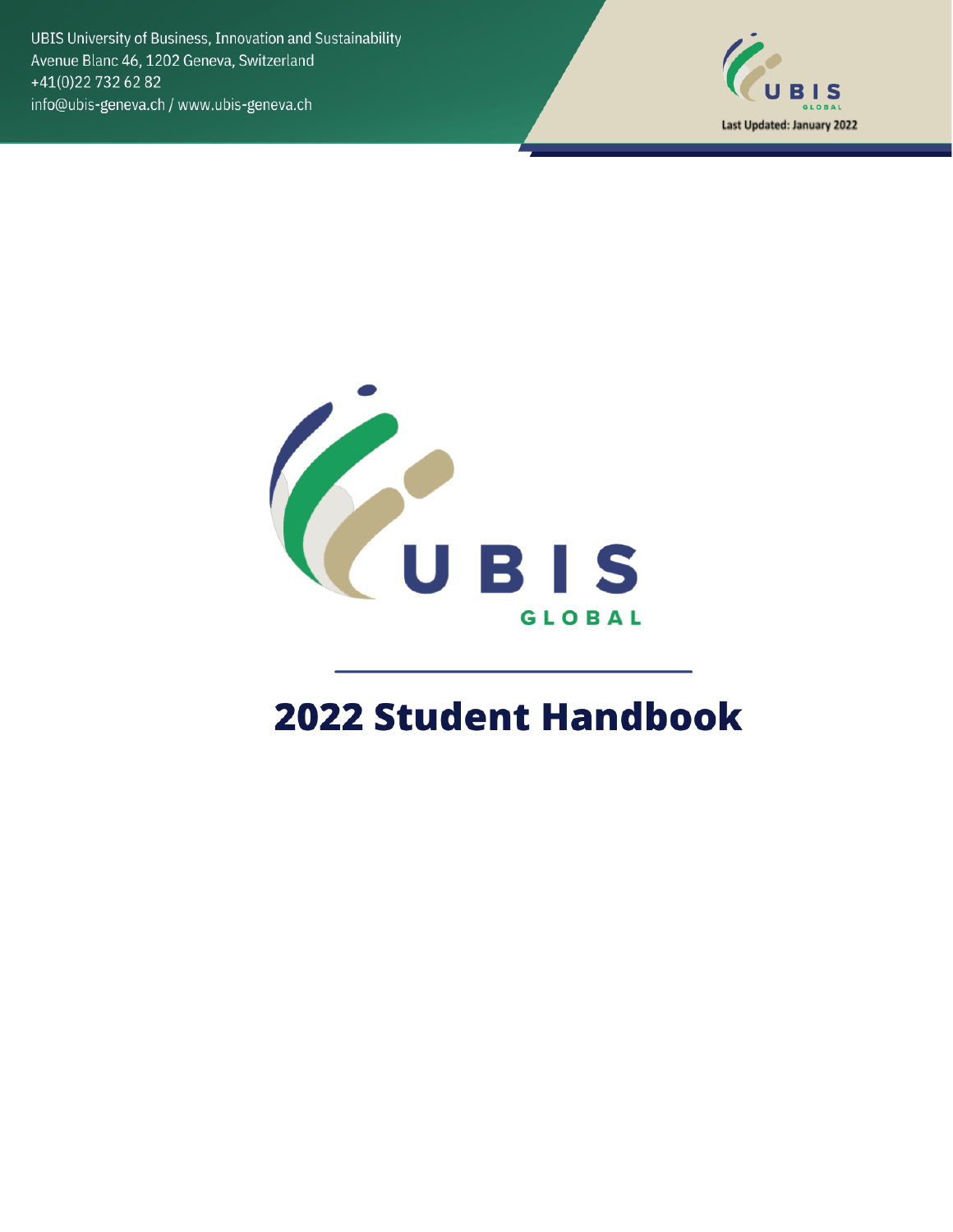#### UBIS University of Business, Innovation and Sustainability

Avenue Blanc 46, 1202 Geneva, Switzerland **+41(0)22 732 62 82** info@ubis-geneva.ch / www.ubis-geneva.ch

Information contained in this catalog is subject to change at the discretion of UBIS without prior notification.

Unless specifically stated otherwise in a particular catalog policy, in the event of any inconsistency or conflict between the information contained in this catalog and any other material, the information contained in the catalog shall take precedence.

UBIS is not responsible for information or claims made by individuals not affiliated with the University that are contrary to UBIS published material.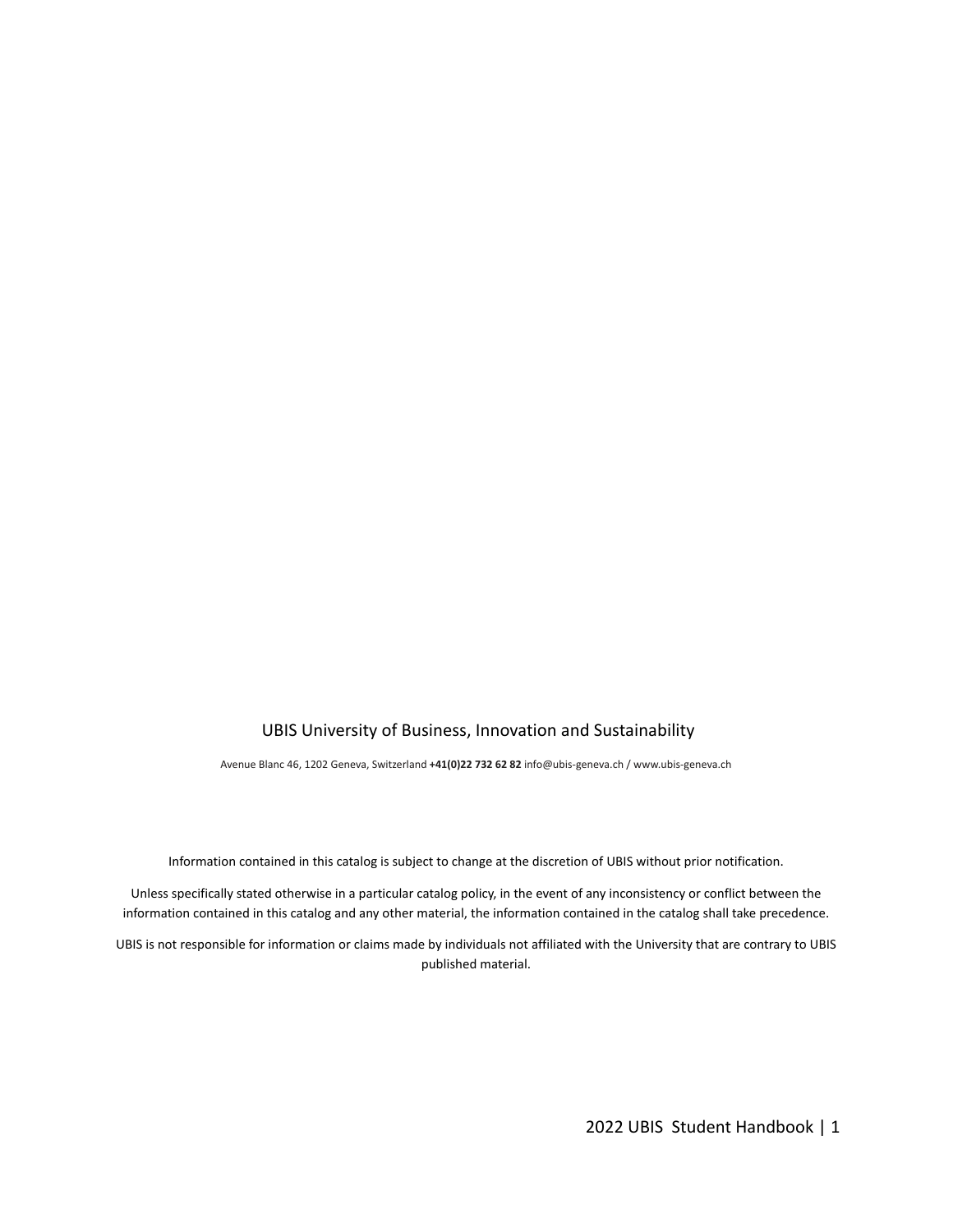# **CONTENTS**

| Introduction                                                  | 07 |
|---------------------------------------------------------------|----|
| <b>GENERAL INFORMATION</b>                                    | 08 |
| <b>About UBIS</b>                                             | 08 |
| <b>Mission Statement</b>                                      | 08 |
| Vision                                                        | 08 |
| <b>UBIS Core Values</b>                                       | 09 |
| Value Provided to our Constituency                            | 09 |
| <b>Institutional Goals and Outcomes</b>                       | 09 |
| <b>Institutional Goals</b>                                    | 09 |
| Institutional Learning Objectives                             | 10 |
| <b>Equal Opportunity Policy</b>                               | 10 |
| <b>Student Identification Verification</b>                    | 11 |
| <b>Student Responsibilities</b>                               | 11 |
| <b>Student Code of Conduct</b>                                | 12 |
| Disciplinary Suspension or Dismissal                          | 13 |
| Privacy of Student Records                                    | 13 |
| <b>Change of Contact Details</b>                              | 13 |
| <b>University Policies</b>                                    | 13 |
| <b>Admissions Requirements</b>                                | 13 |
| <b>Admissions Procedures</b>                                  | 14 |
| <b>Bachelors</b>                                              | 14 |
| Masters                                                       | 14 |
| Doctorate                                                     | 14 |
| Microdegree (Certificate)                                     | 15 |
| Nanodegree and Picodegree (Bootcamp or Skills Based Training) | 15 |
| Visa to Permit Process                                        | 16 |
| Application via the Nearest Swiss Embassy or Consulate        | 16 |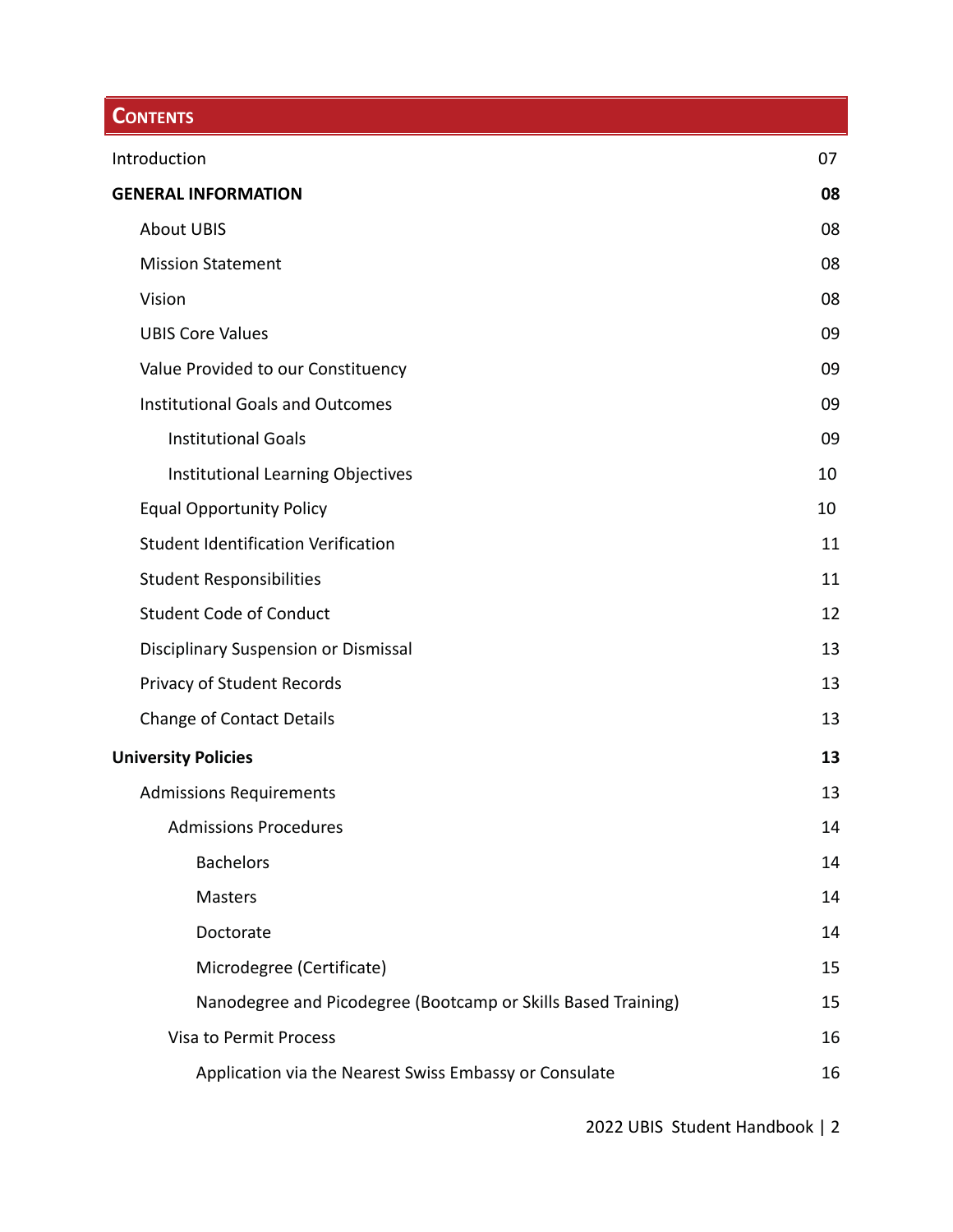| Standard Requirements by Consulates/Embassies to Apply for a Visa          | 16 |
|----------------------------------------------------------------------------|----|
| Procedure Inside Switzerland                                               | 18 |
| National                                                                   | 18 |
| Cantonal                                                                   | 18 |
| Informing of Student by Nearest Swiss Embassy or Consulate                 | 19 |
| Student Entry into Switzerland & Permit Procedure                          | 19 |
| <b>Acceptance or Denial</b>                                                | 20 |
| <b>Enrollment Agreement</b>                                                | 20 |
| <b>Spanish Student Visas</b>                                               | 21 |
| Degree Maps and Registration                                               | 23 |
| Course Load, Level and Prerequisites                                       | 23 |
| Definition of full time                                                    | 23 |
| <b>Cancellation Policy</b>                                                 | 23 |
| <b>Withdrawal Policies</b>                                                 | 24 |
| <b>Withdrawal from UBIS</b>                                                | 24 |
| Withdrawal from a Course                                                   | 24 |
| <b>Administrative Course Withdrawals</b>                                   | 24 |
| Grade Assigned for Withdrawal from a Course                                | 24 |
| Date of determination:                                                     | 24 |
| Re-admissions / Re-entry                                                   | 25 |
| <b>Refund Policy</b>                                                       | 25 |
| <b>Transfer of Credit Policies</b>                                         | 26 |
| <b>Transfer Activity</b>                                                   | 26 |
| Credit for Work Experience                                                 | 27 |
| Waivers                                                                    | 27 |
| Credit by Examination - (Waiver Examinations - Undergraduate Program Only) | 27 |
| <b>Computer Requirements for all UBIS Courses</b>                          | 27 |
| <b>Online Computer Requirements</b>                                        | 28 |
| <b>Financial Policies</b>                                                  | 29 |
|                                                                            |    |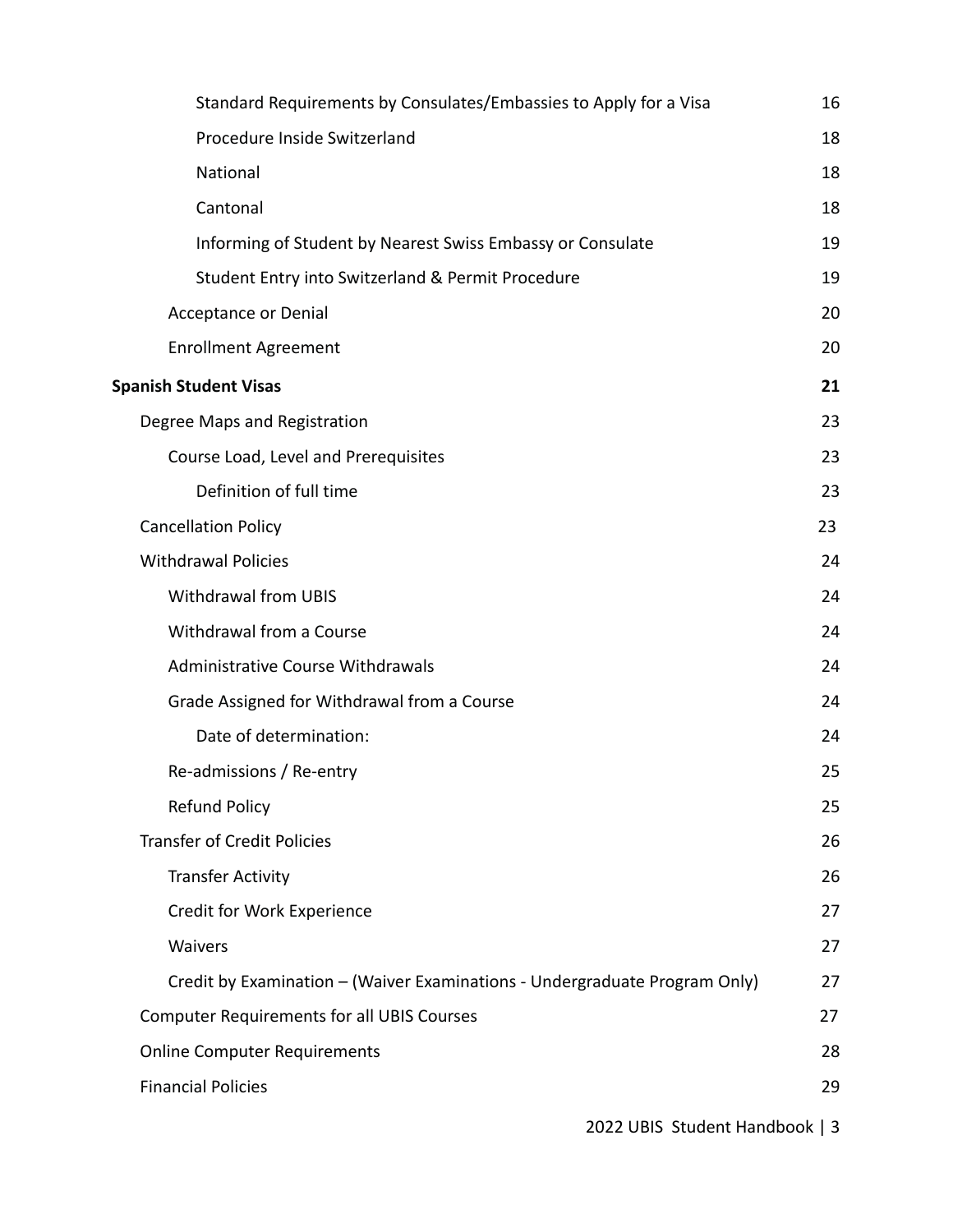| <b>Tuition and Fees</b>                        | 29 |
|------------------------------------------------|----|
| Types of Aid                                   | 29 |
| <b>Payment Policies</b>                        | 30 |
| <b>Academic Policies</b>                       | 30 |
| <b>Academic Credit</b>                         | 30 |
| <b>Credit Hour Definition</b>                  | 30 |
| <b>Academic Advising</b>                       | 31 |
| <b>Grading Procedures</b>                      | 31 |
| Grade Table                                    | 31 |
| Undergraduate                                  | 31 |
| Graduate                                       | 33 |
| <b>Special Grades</b>                          | 33 |
| <b>Academic Standing</b>                       | 34 |
| Incompletes                                    | 34 |
| <b>Grade Appeal</b>                            | 34 |
| <b>Course Repeats</b>                          | 35 |
| <b>General Education Courses</b>               | 35 |
| Dean's Honor List                              | 35 |
| <b>Graduation Requirements</b>                 | 35 |
| Undergraduate                                  | 36 |
| Graduate                                       | 36 |
| Doctorate                                      | 36 |
| <b>Academic Distinction at Graduation</b>      | 37 |
| Change of Program                              | 37 |
| Add/Drop                                       | 37 |
| Administrative Course Drops - No Participation | 37 |
| <b>Satisfactory Academic Progress</b>          | 38 |
| <b>Academic Counseling</b>                     | 39 |
| Academic Disqualification                      | 39 |
|                                                |    |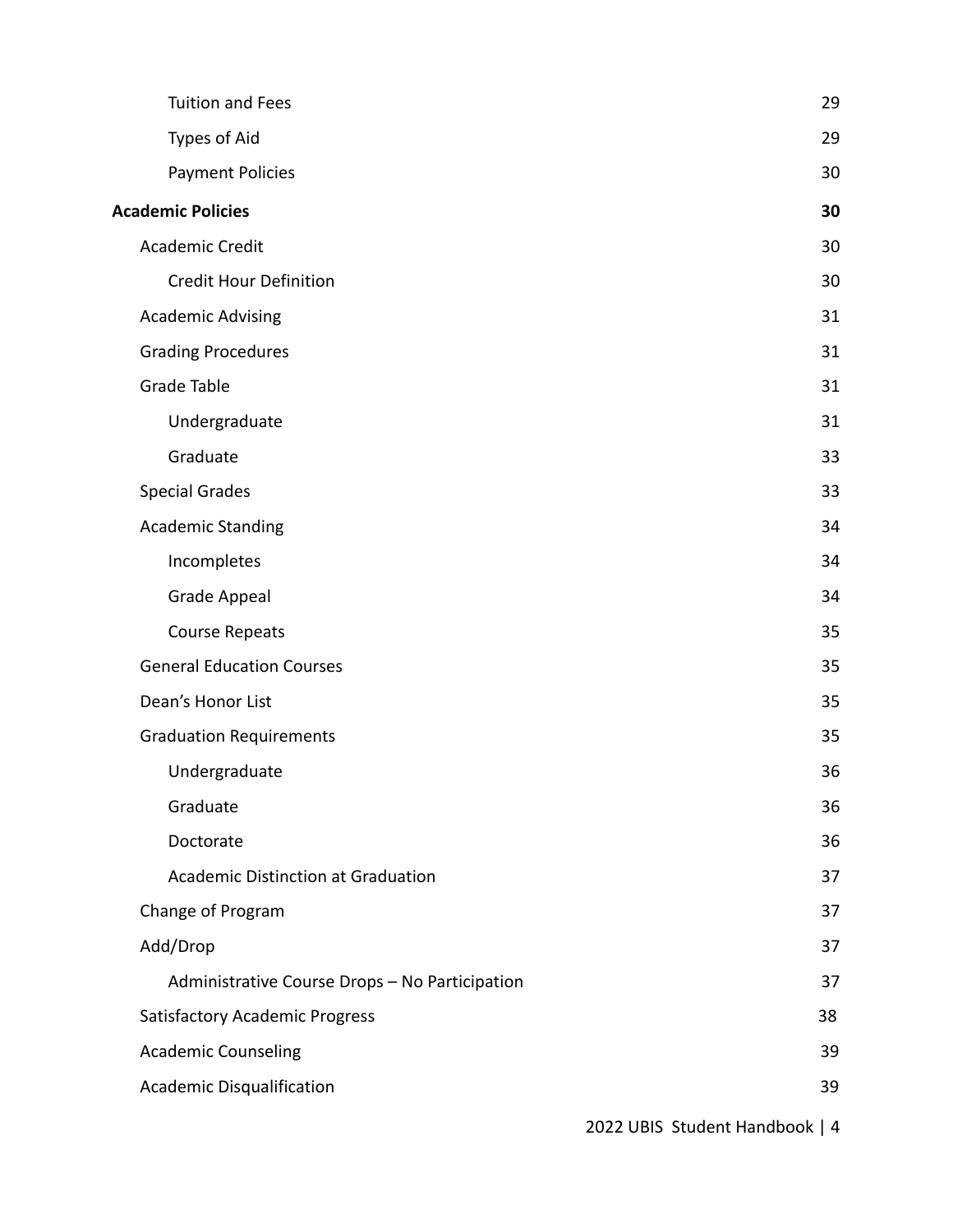| <b>Grade Point Average</b>                   | 39 |
|----------------------------------------------|----|
| <b>Qualitative Exclusions</b>                | 39 |
| Maximum Timeframe                            | 40 |
| Pace of Completion                           | 40 |
| Evaluation                                   | 41 |
| <b>Student Notification</b>                  | 41 |
| <b>Transfer Credits</b>                      | 41 |
| Program Changes                              | 41 |
| <b>Repeat Courses</b>                        | 41 |
| Appeals Process and Mitigating Circumstances | 41 |
| <b>Resolution of Student Concerns</b>        | 41 |
| <b>Appeal Process for All Students</b>       | 42 |
| Academic Reinstatement Policy                | 43 |
| <b>Course Participation Policy</b>           | 43 |
| <b>Unexcused Continuous Absence Policy</b>   | 43 |
| Leave of Absence                             | 44 |
| <b>Student Academic Grievance Procedures</b> | 45 |
| Academic Integrity and Ethics                | 45 |
| <b>Academic Freedom</b>                      | 47 |
| <b>Student Life</b>                          | 47 |
| Cost of Living                               | 47 |
| Accommodation                                | 47 |
| <b>Off-Campus Housing</b>                    | 48 |
| Personal Insurance                           | 48 |
| Student jobs                                 | 48 |
| <b>Career Seminars</b>                       | 48 |
| <b>Company Visits and Excursions</b>         | 49 |
| <b>Excursions</b>                            | 49 |
| <b>Company Visits</b>                        | 49 |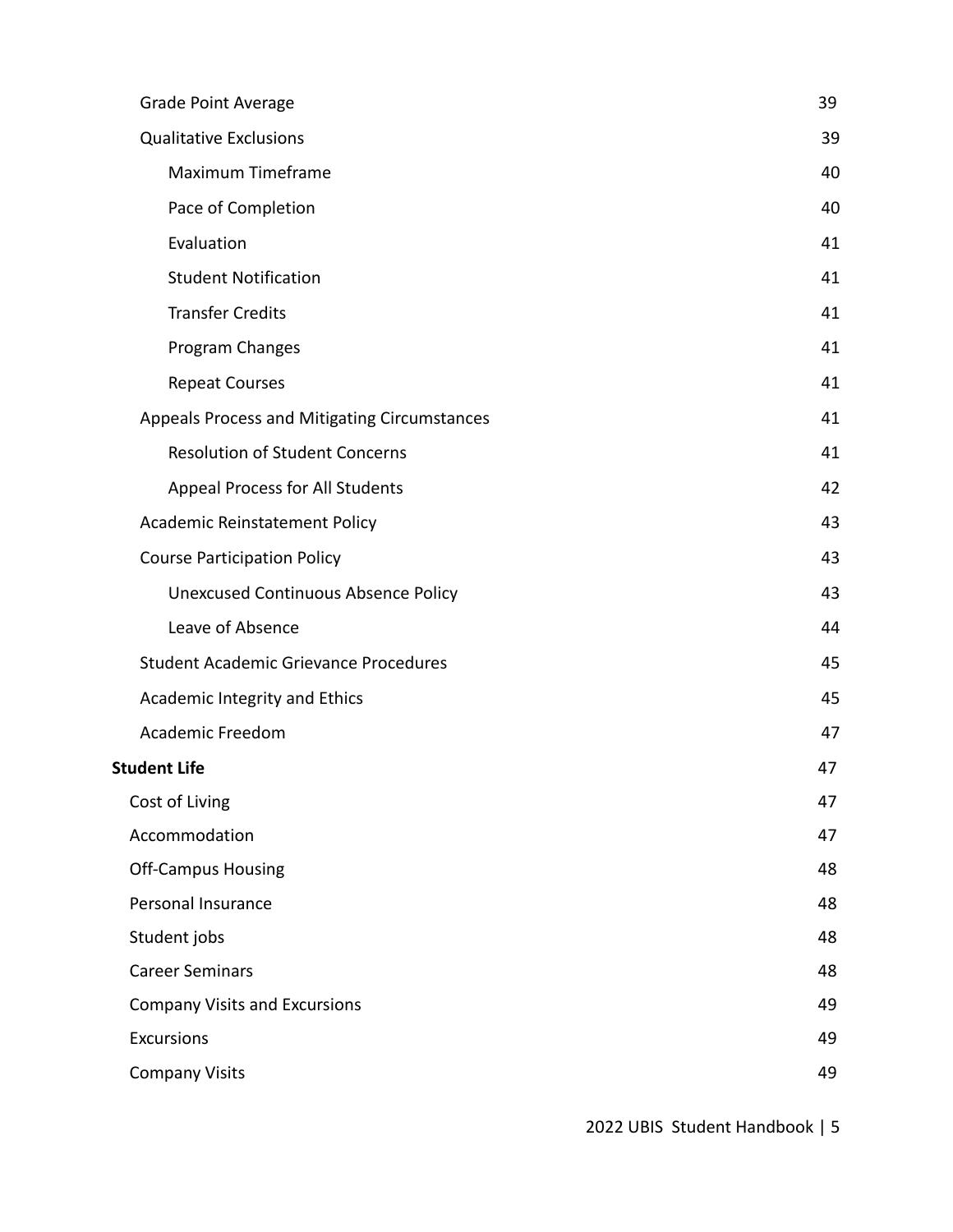| 49 |
|----|
| 49 |
| 49 |
| 50 |
|    |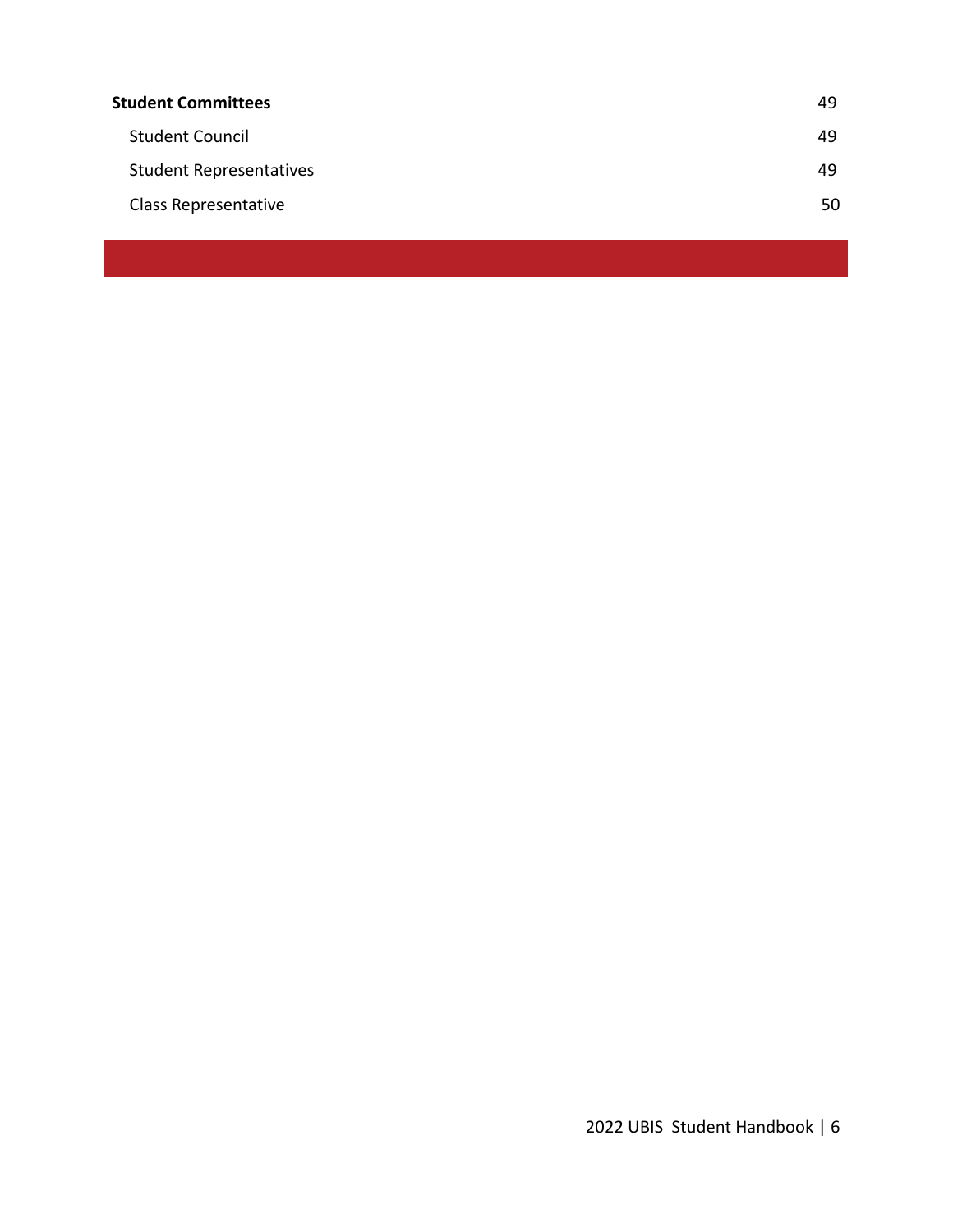## <span id="page-7-0"></span>**INTRODUCTION**

#### Welcome Message from the Dean

Dear students,

This handbook is designed to guide you through the rules, regulations and facilities in use in UBIS. Please read it carefully, and pay particular attention to those sections that deal with attendance, participation, timeliness, standards of behavior, and what to do if for some reason you are unable to attend a class or wish to change a course.

Please note that if at any time you do contravene any of the University's regulations, ignorance of the rules is not an acceptable excuse.

If you need further explanation, or have any questions about anything in this handbook, please contact the office of the Dean.

We invite you to compete and succeed in the uniquely exciting and international atmosphere that is UBIS.

Enjoy your stay with us.

Dr. Viola Krebs

Academic Dean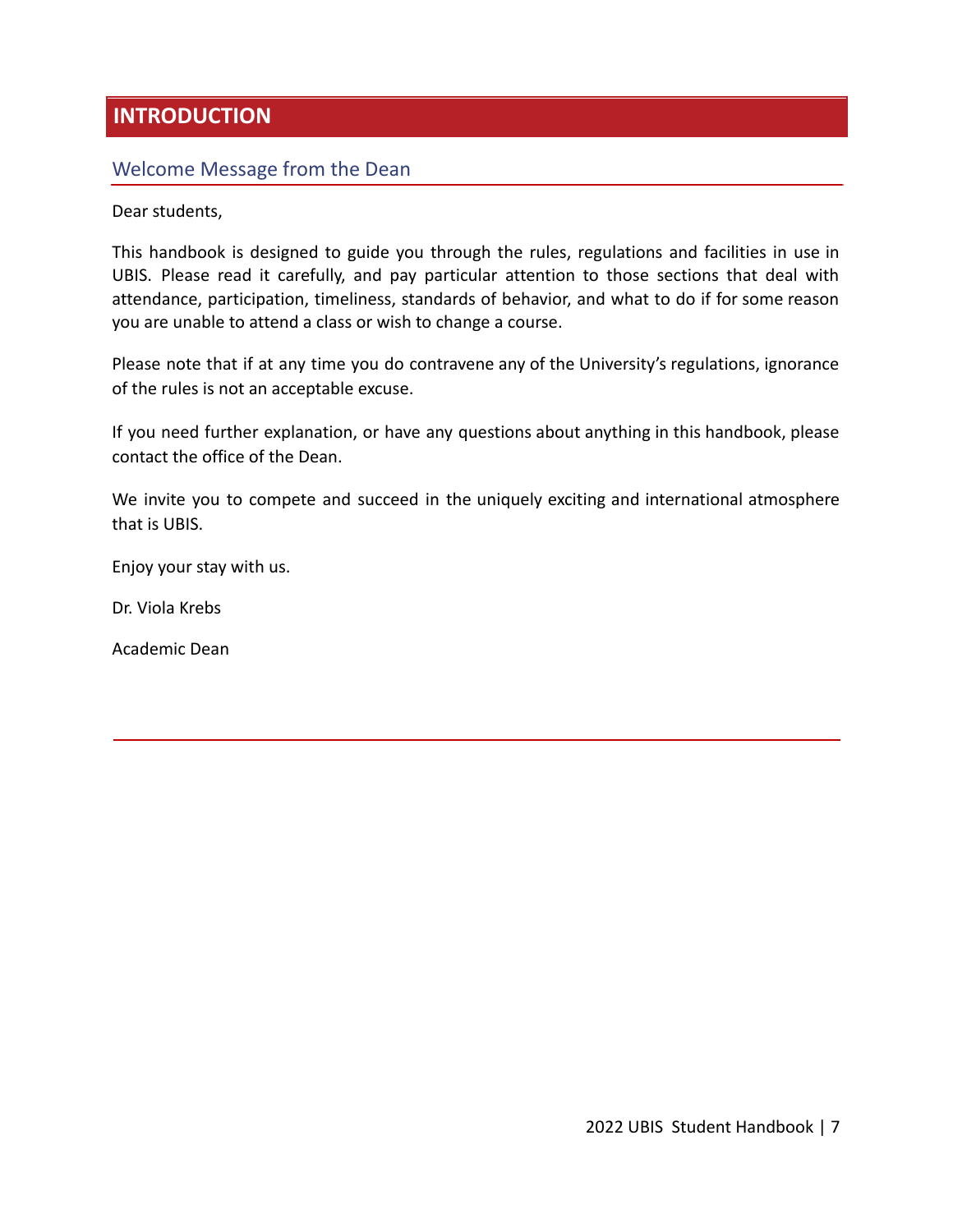# **GENERAL INFORMATION**

#### <span id="page-8-0"></span>About UBIS

The University of Business, Innovation and Sustainability (UBIS) is a women-owned, for-profit, independent private Swiss university. UBIS provides high-quality education, with an emphasis on addressing the intersection of business, innovation, sustainability, and the cross-cultural issues that stem from globalization.

With a network of two campuses in Switzerland and Spain, international partnerships, and over 40 nationalities represented among the faculty and students, UBIS provides its students and faculty with a unique international experience.

#### <span id="page-8-1"></span>Mission Statement

The University of Business, Innovation and Sustainability is committed to increasing the quality, affordability, and access to tertiary education around the globe. At UBIS we aspire to create, build, and enrich life-long prosperity for the common global citizen and sustainable business leader by inspiring and advancing self-determination through education.

#### <span id="page-8-2"></span>Vision

Our vision is for every global citizen to have the access to the education that they desire.

This University is a learning institution that cares for the individual student in an international and multicultural environment, providing the highest quality education by means of an experienced and committed practitioner-faculty, and by using up-to-date learning technologies. The University will satisfy lifelong knowledge and education needs including general knowledge and information, certificates, nano and micro degrees, bachelors, masters, doctorate, professional certificates, and continuing education.

In all our activities we shall adhere to the highest academic and ethical standards.

We see high-quality teaching and learning outcomes as a primary differentiating factor and as a necessity for success. We will place a high degree of focus on ensuring and maintaining the highest quality and most globally practical educational standards in the international education community.

In pursuit of this vision, the University shall:

- Provide students with a strong academic foundation and encourage student interest in learning through access to information using modern information technology.
- Provide the appropriate educational resources necessary to satisfy the academic requirements within an open admission system.
- Encourage student skills in leadership for activities in global business and in an international environment.
- Become the education provider of choice for corporations, human resource, and training managers in our designated markets.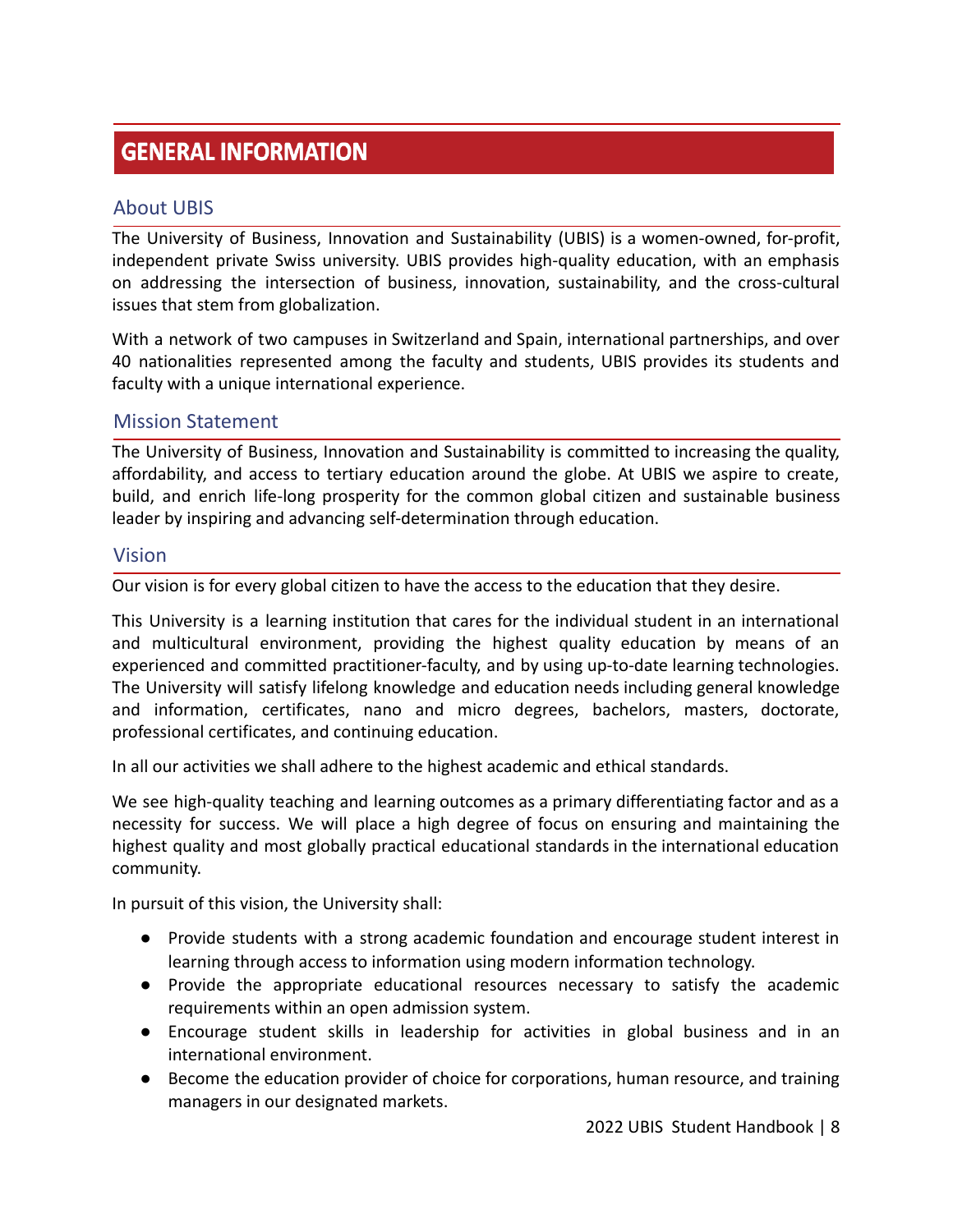- Maximize the learning opportunities that arise from a multicultural environment.
- Pursue research, development, and innovative activities that shall contribute to solving problems in society, environment, and economy.
- Place the highest importance on the development of faculty and staff.

## <span id="page-9-0"></span>UBIS Core Values

The Board of Trustees, in their July 2020 meeting, unanimously approved the core values as stated below and requested that the Administration facilitate cultural change and assist faculty and management in embedding these values into all personnel, faculty and student interactions:

- Integrity
- Academic excellence
- Student-centered
- Professional
- Innovative
- Diversity

## <span id="page-9-1"></span>Value Provided to our Constituency

For young and mid-career adults who desire a career-centric education, UBIS is a University that unlike other Institutions provides an English speaking, international education delivered in a multi-cultural environment using western teaching methodologies.

UBIS utilizes a multi-pronged approach

- A campus in Geneva Switzerland
- A Campus in Barcelona Spain
- Hybrid, blended online education
- Corporate and executive education
- Semester abroad opportunities in Europe and with leading partners
- Articulation partnerships with leading Global Universities in key geographies around the world.

The University will satisfy lifelong educational needs from undergraduate, to graduate, to executive development.

#### <span id="page-9-2"></span>Institutional Goals and Outcomes

#### <span id="page-9-3"></span>Institutional Goals

**Goal 1: Improve the quality of UBIS' programs** in a flexible teaching and learning environment that features collaborative learning for a multicultural adult student body resulting in the increased marketability of its graduates. Create a focus on learning including clearly defined learning outcomes, including the skills, values, perspectives, and knowledge needed in the  $21<sup>st</sup>$ century workplace.

**Goal 2: Increase and diversify enrollment to ensure continued sustainability** by creating and developing a quality marketing and admissions team with revitalized marketing campaigns and admissions processes designed to attract and retain learners from UBS' target market.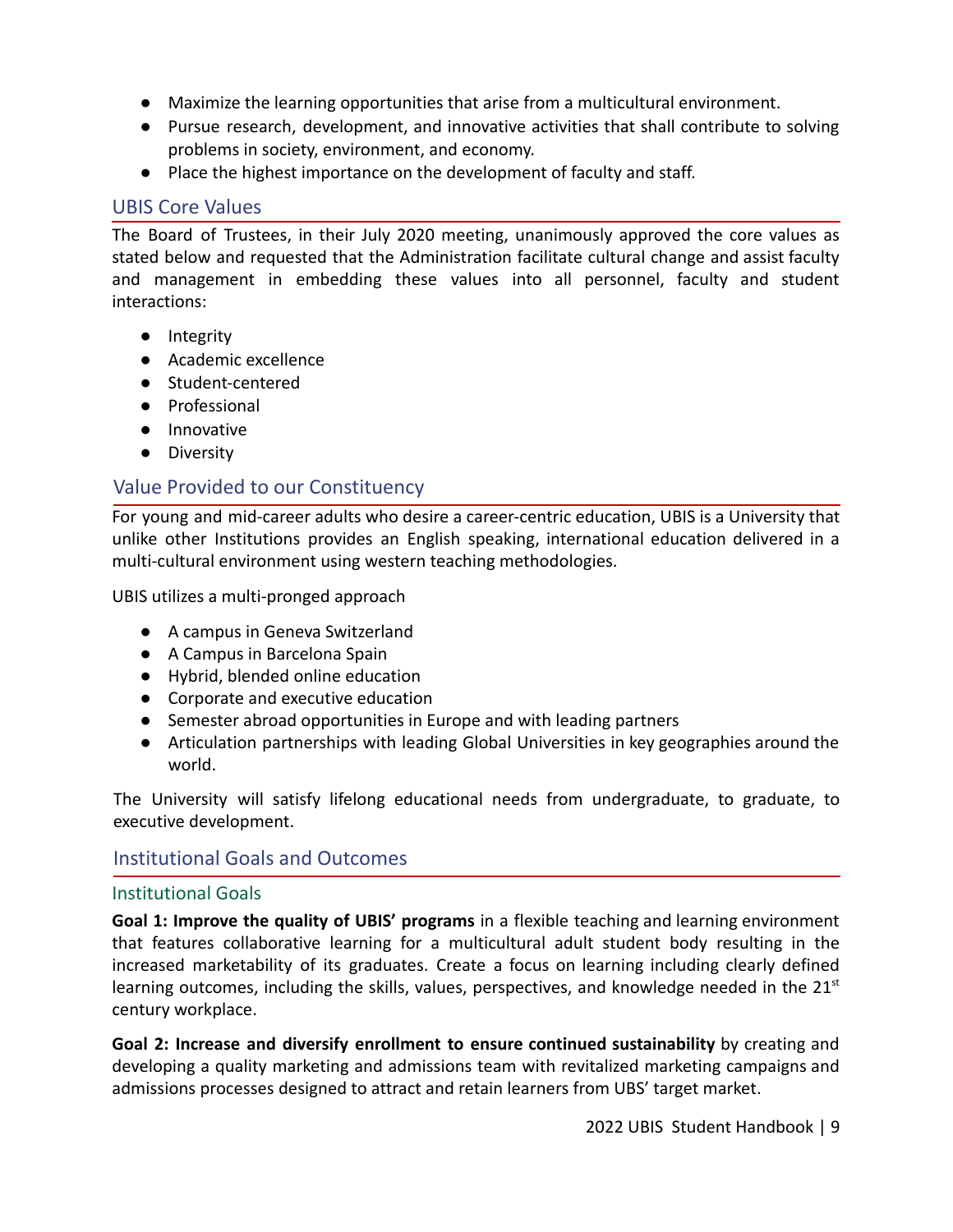**Goal 3: Contribute to the improvement of student success** through the delivery of high quality and efficient student technology and services appropriate for UBIS's students and fully integrated with administrative, instructional and support systems. The Board and Leadership Team are committed to advance the learning platform and modernize the education and administration systems for improved access, simplicity, and ease.

**Goal 4: Increase the influence and effectiveness of the faculty** in creating an efficient and sustainable learning environment using innovative teaching methodologies, digital technologies and incorporating best practice into the curriculum. Assist the faculty in developing best practices in the emerging digital learning environment.

**Goal 5: Improve UBIS' academic and institutional assessment processes** to support the achievement of its goals, objectives and student learning outcomes. This includes increasing fiscal stability. Improve the focus on accountability and performance and reporting outcomes process for the efficient and effective management of the University. Embed continuous improvement year over year.

**Goal 6: Continue to develop university research process:** Create a supportive, collaborative culture of research within the University where staff are encouraged to engage in research output and where the University sets clear research goals through its research institute and is supportive of staff's research efforts.

#### <span id="page-10-0"></span>Institutional Learning Objectives:

As an institution focused providing students with up-to-date educational resources, strong academics, and interactive learning environment, by the end of each program, students will demonstrate the following aptitudes:

- 1. Develop a competency in various business, information technology, entrepreneurship, innovation, sustainability, and international relations fields.
- 2. Analyze business, information technology, entrepreneurship, innovation, sustainability, and international relations issues and develop effective decisions.
- 3. Effectively create and implement new business, information technology, entrepreneurship, innovation, sustainability, and international relations concepts.
- 4. Cultivate business, information technology, entrepreneurship, innovation, sustainability, and international relations partnerships and networks.
- 5. Utilize a wide range of analytical tools, collect, and analyze data, draw proper conclusions, create models, and implement them in a business and international relations context.

## <span id="page-10-1"></span>Equal Opportunity Policy

UBIS enforces a work-study environment free of any discrimination be it on the basis of race, color, gender, marital status, religion, sexual orientation, disability (within the UBIS' provisions) or age. UBIS has appointed a student counselor who will be available for confidential student grievance mediation.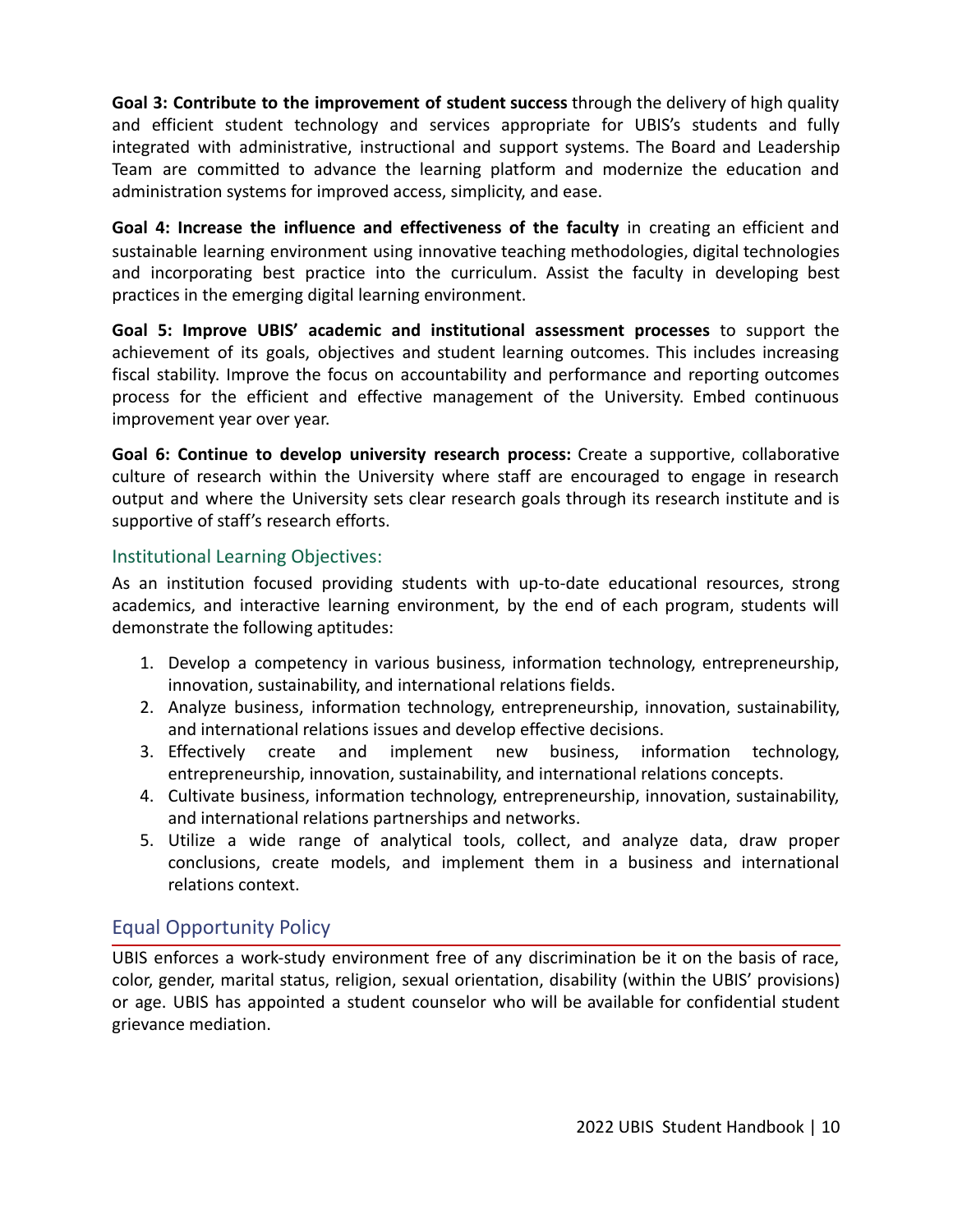## <span id="page-11-0"></span>Student Identification Verification

UBIS has processes in place through which we establish that the student who registers in an online course or program is the same student who participates in and completes the course or program and receives the academic credit.

Verifying the identity of students in our courses and programs is a significant, multifaceted, and ongoing process. Identity verification begins when a student applies for admission to the university and continues through graduation, transfer, or withdrawal from study. Procedures related to student identity verification include but are not limited to:

- registration, advising and transcript procedures,
- course management system login and security functions wherein we create a unique username and password for each individual student. This unique set of login credentials consists of data which the student is likely to know, and which others are unlikely to know. The student is forced to use these credentials to access our course management system and reset their password to one which is entirely confidential.
- Data transmission of login information is secured using appropriate encryption technology.

UBIS meets this requirement by doing the following:

- 1. Verify the identity of a student who participates in class or coursework by using at least one of the following options in all online courses or programs
	- a. Every enrolled student will be given a secure login and password.
	- b. Copy of passport and Personal Photo are kept on file at the university, the personal photo and the passport are compared by the registrar to verify the identity of the student, before issuing the student a photo student ID.
- 2. Make every possible attempt to protect student privacy in accordance with local, national, and federal laws as applicable.

The student is responsible for maintaining current contact information such as email address(es) and phone number(s) in the student account because the email address or phone number along with the student ID are used as primary means of identification for communication purposes.

The student is responsible for safeguarding email account login information and student password. UBIS shall not be responsible for the misuse of password by any person.

#### <span id="page-11-1"></span>Student Responsibilities

Students are responsible for ensuring that they understand and follow fully the University's policies and regulations as outlined in this Handbook. Students are also responsible for being familiar with the formal requirements needed to complete their degree, and for keeping themselves informed of any changes in the policies and regulations. Notices will be posted or forwarded informing students of changes. Every effort should be made to uphold all academic standards and adhere to all academic regulations.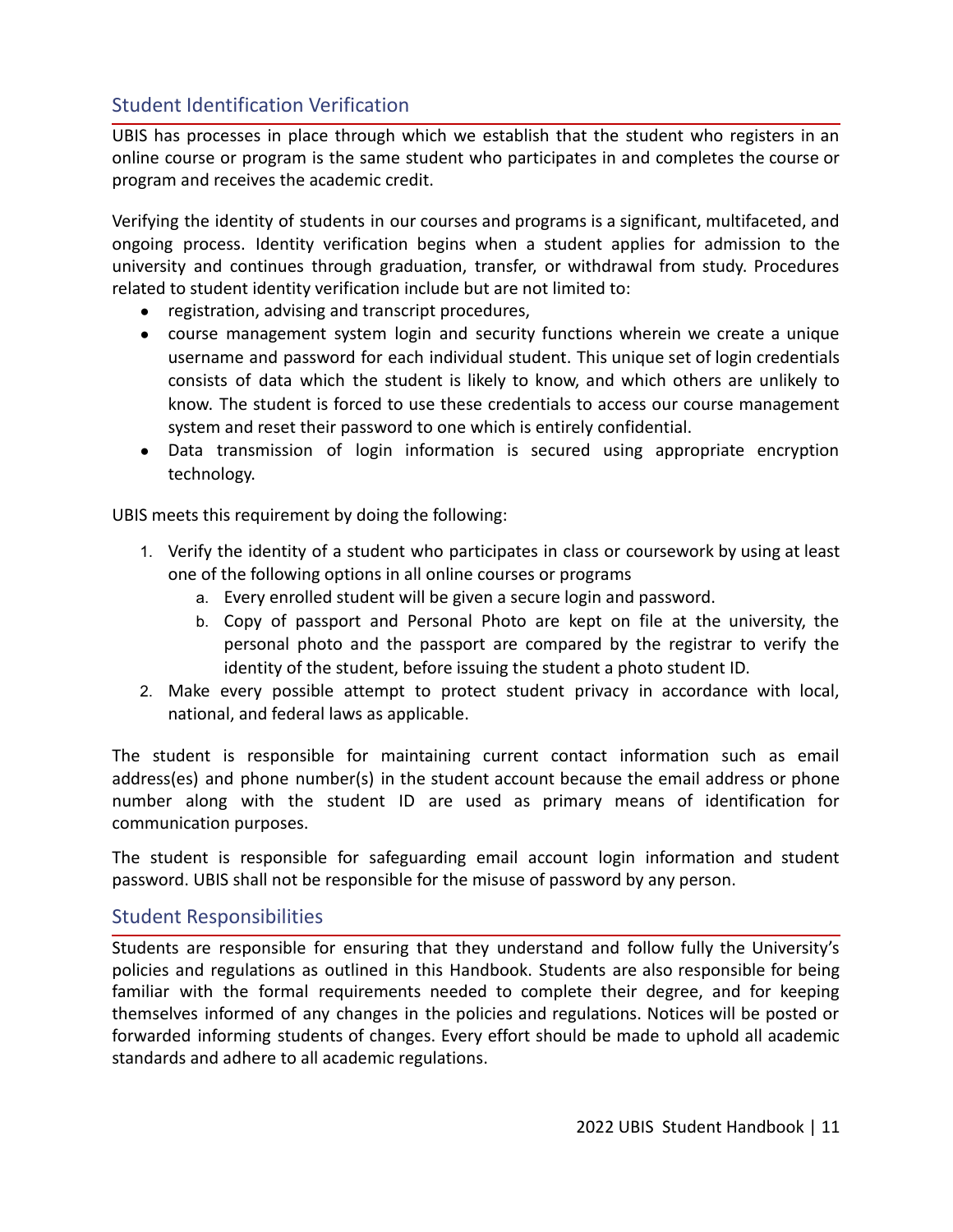Students are obliged to behave in an orderly and proper manner; any student breaking any academic rules will be liable to disciplinary action. Any student who intentionally damages any UBIS property or the personal property of members of UBIS must pay for its repair and may be subject to disciplinary action. Students who disrupt teaching, study, the administration of UBIS, or the performance of a UBIS member will also be liable for disciplinary action.

All the regulations in this Handbook and all other official documents of the University are binding on every student. The University reserves the right to change its regulations, including cancellation of courses and programs, at any time.

## <span id="page-12-0"></span>Student Code of Conduct

As a student, you are an active and vital part of the UBIS University educational community; a community dedicated to protecting the freedom of individuals to inquire, study, evaluate, question, and gain new levels of knowledge and understanding. As with other communities, UBIS University has put specific policies and expectations in place that define acceptable behavior necessary to both protect individual freedoms and ensure responsible citizenship. As a member of the UBIS University community, it is your responsibility to understand and adhere to the codes and policies that govern acceptable student behavior. Students who engage in unacceptable conduct are subject to various sanctions up to and including dismissal from school and/or prosecution. Unacceptable conduct includes, but is not limited to:

- violation of written University policy and regulations contained in any official publication or administrative announcement of UBIS.
- violation of any local or federal laws, whether on University premises or off-campus when such violation has or may have an adverse impact on the University community.
- disruption of University operations. Disruption is an action or combination of actions by an individual or a group that unreasonably interferes with, hinders, obstructs, or prevents the right of others to freely participate in the University's activities, programs, or services.
- any act or attempted act of academic dishonesty including but not limited to forgery, alteration, destruction, or misuse of University documents, records, or papers.
- knowingly provides false information to the University or other similar forms of dishonesty in University-regulated affairs, including knowingly making false or written statements to any University official.
- selling, using, possessing, distributing, or being under the influence of alcoholic beverages or illegal drugs.
- unauthorized or attempted entry into, or use of, University property/facilities whether they are owned, contracted, or managed by the University.
- unauthorized use of University-owned or contracted computer systems, including but not limited to failure to comply with license agreements, contracts or agreements governing acceptable use standards, network software and hardware, or harmful intrusion or invasion of privacy, destruction, alteration, or prevention of rightful access.
- damage to University property or that of any of its members or visitors.
- violating the terms of any disciplinary sanction.
- intentional infliction or threat of physical harm to any person(s) or their property.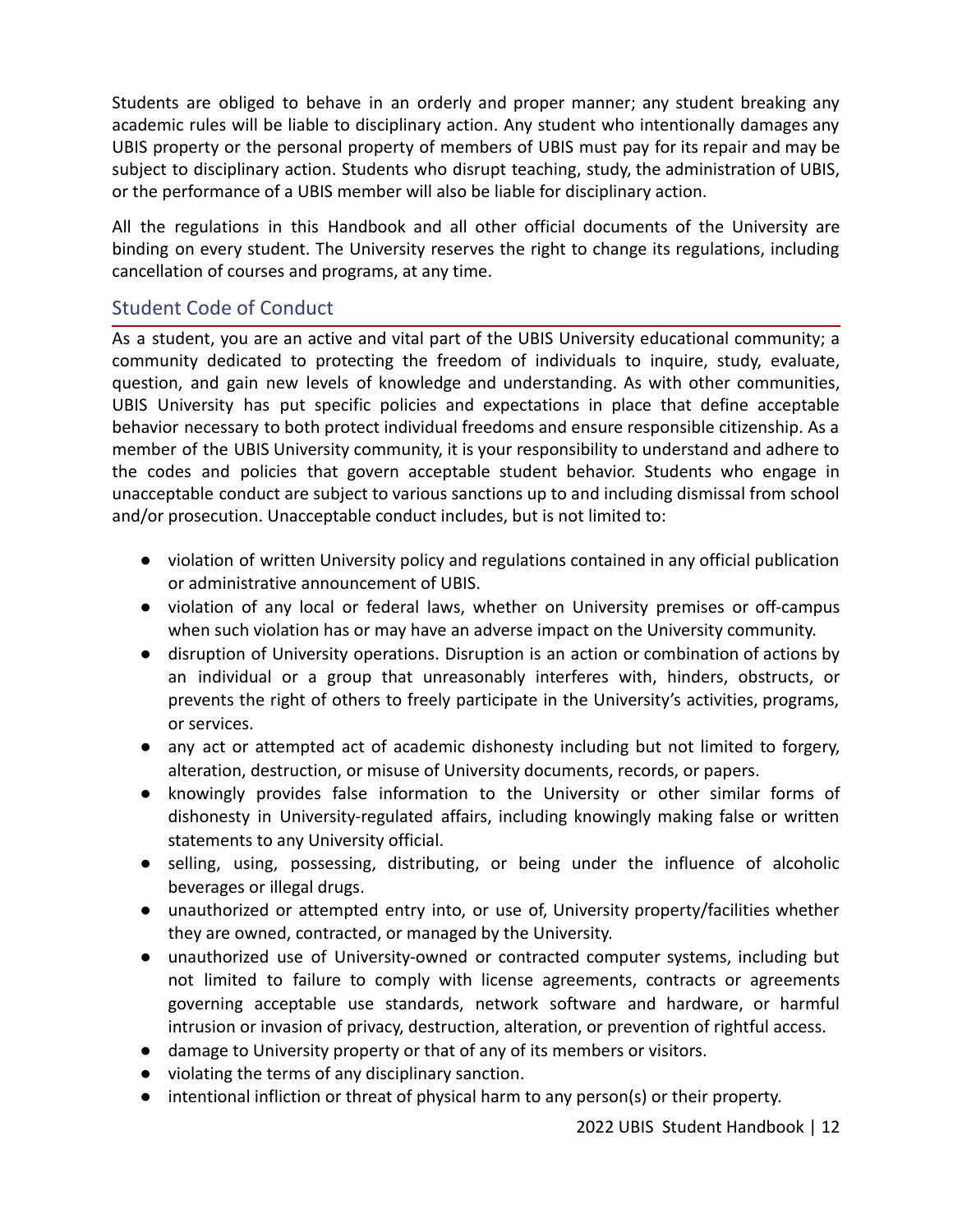- verbal, written, electronic or other forms of harassment, including but not limited to sexual, racial, ethnic, sexual orientation or religious harassment that causes injury, distress, or emotional or physical discomfort; and
- disorderly conduct on University premises or at University-sponsored or supervised activities, including but not limited to academic classes and activities.

UBIS is committed to observing strict rules regarding student integrity. As such, UBIS will not tolerate plagiarism or any other form of cheating. It is the duty of the instructors to give due diligence to students' assignments and behaviors during examinations to ensure that there is no plagiarism or cheating.

#### <span id="page-13-0"></span>Disciplinary Suspension or Dismissal

The University reserves the right to suspend or dismiss a student for violation of its policies or regulations, or for any conduct against the best interests of the University or of other students in attendance.

#### <span id="page-13-1"></span>Privacy of Student Records

As required by local and federal laws, the University maintains records relating to students for various academic purposes. Information as defined by the University (which includes name, dates of attendance, enrollment status, awards, honors, and degrees conferred) may not be released without the enrolled student's written permission. UBIS will not disclose any information from a student's educational record, except to personnel within the institution, without the written consent of the student.

Students who need to discuss their academic status in regard to compliance with the University's academic requirements, or who want to discuss a grievance or any other concerns relating to academic issues can make an appointment to see the Dean.

#### <span id="page-13-2"></span>Change of Contact Details

Students must inform the administration office without delay of any change in their home or business address and other contact details such as phone number or e-mail address.

## <span id="page-13-3"></span>**UNIVERSITY POLICIES**

#### <span id="page-13-4"></span>Admissions Requirements

UBIS does not discriminate based on gender, sexual orientation, ethnicity, religion, age, disability, or national origin in admission, access, treatment, or employment in any of its activities or programs. UBIS reserves the right to deny admission or re-entry to any applicant or student the University, at its discretion, determines is either: a) unlikely to benefit from its programs, b) discloses or is found to possess an adverse background that disqualifies them or c) whose presence in the program is considered by the administration to be disruptive and/or potentially harmful to UBIS students, faculty and/or staff.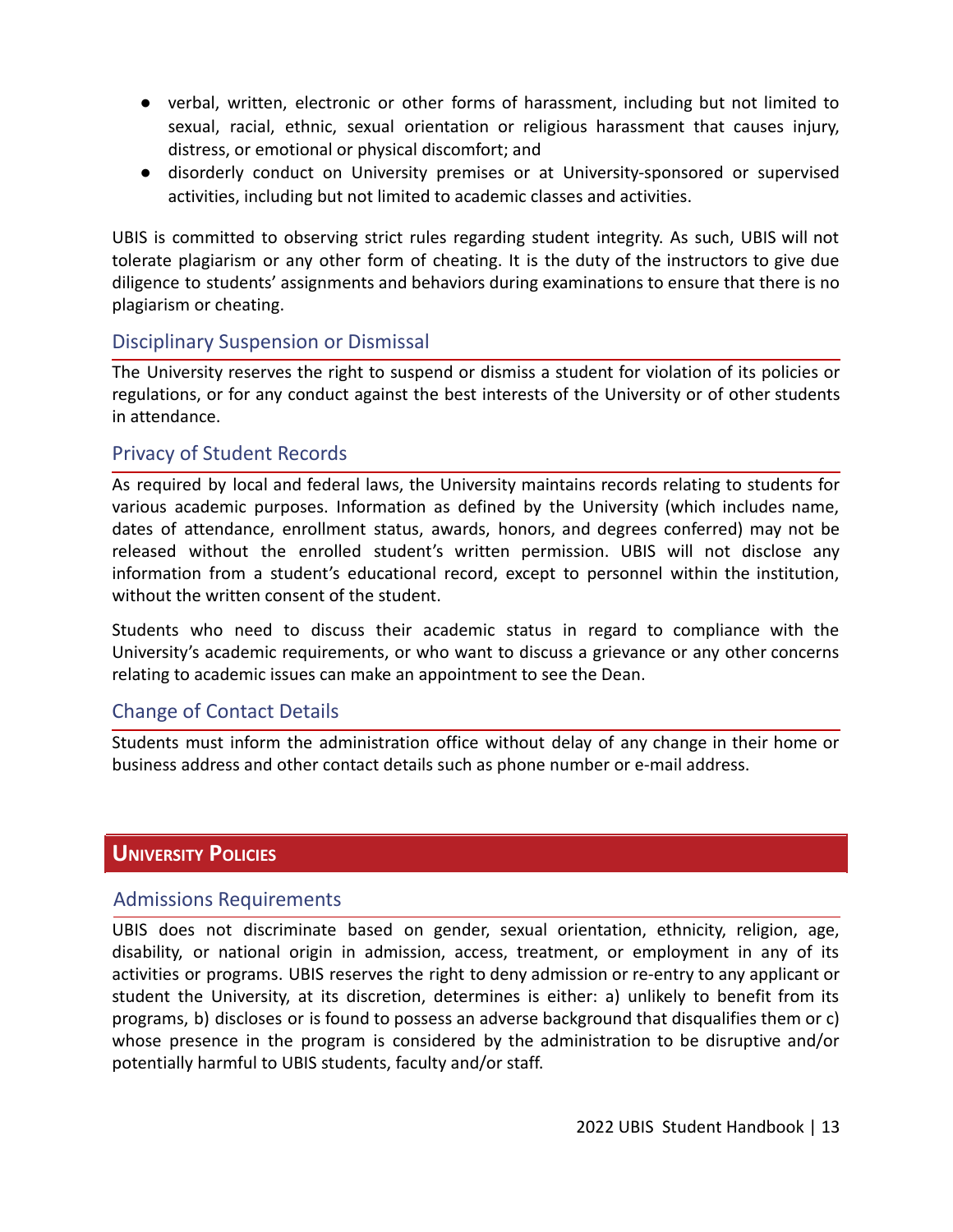All students admitted to UBIS must adhere to the Student Code of Conduct, which prohibits conduct that significantly impairs the welfare or the educational opportunities of others within the University community.

#### <span id="page-14-0"></span>Admissions Procedures

The UBIS Undergraduate programs admit students who are high school graduates or who have an accepted, equivalent form of high school completion. The UBIS Masters-level Graduate programs admit students who hold an Undergraduate degree or who have an accepted, equivalent form of undergraduate studies or experiences. The UBIS Doctoral programs admit students who hold a master's degree or who have an accepted, equivalent form of master's level studies or experiences.

UBIS requires all applicants to complete the following process prior to admission:

#### <span id="page-14-1"></span>*Bachelors*

Must submit the Application Form with the following documents:

- Online Application and Fee
- Identification: scanned version of the 1st page of the applicant's passport or Government ID.
- *Maturité Fédérale Suisse* (Swiss High School degree) or equivalent
- High School or University transcripts depending on program
- English Proficiency, if previous schooling has not been in English or if the student is a Non-Native English speaker.
- Letter of Intent and Motivation for Program Acceptance: 250 word letter indicating intentions and interest

#### <span id="page-14-2"></span>*Masters*

Must submit the Application Form with the following documents:

- Online Application and Fee
- Identification: scanned version of the 1st page of the applicant's passport or Government ID.
- Bachelor's Degree or equivalent, or University diploma
- University transcripts
- English Proficiency, if previous schooling has not been in English or if the student is a Non-Native English speaker.
- CV/ Resume describing professional and academic experiences
- Letter of Intent and Motivation for Program Acceptance: 250 word letter indicating intentions and interest

#### <span id="page-14-3"></span>*Doctorate*

Must submit the Application Form with the following documents:

- Online Application and Fee
- Identification: scanned version of the 1st page of the applicant's passport or Government ID.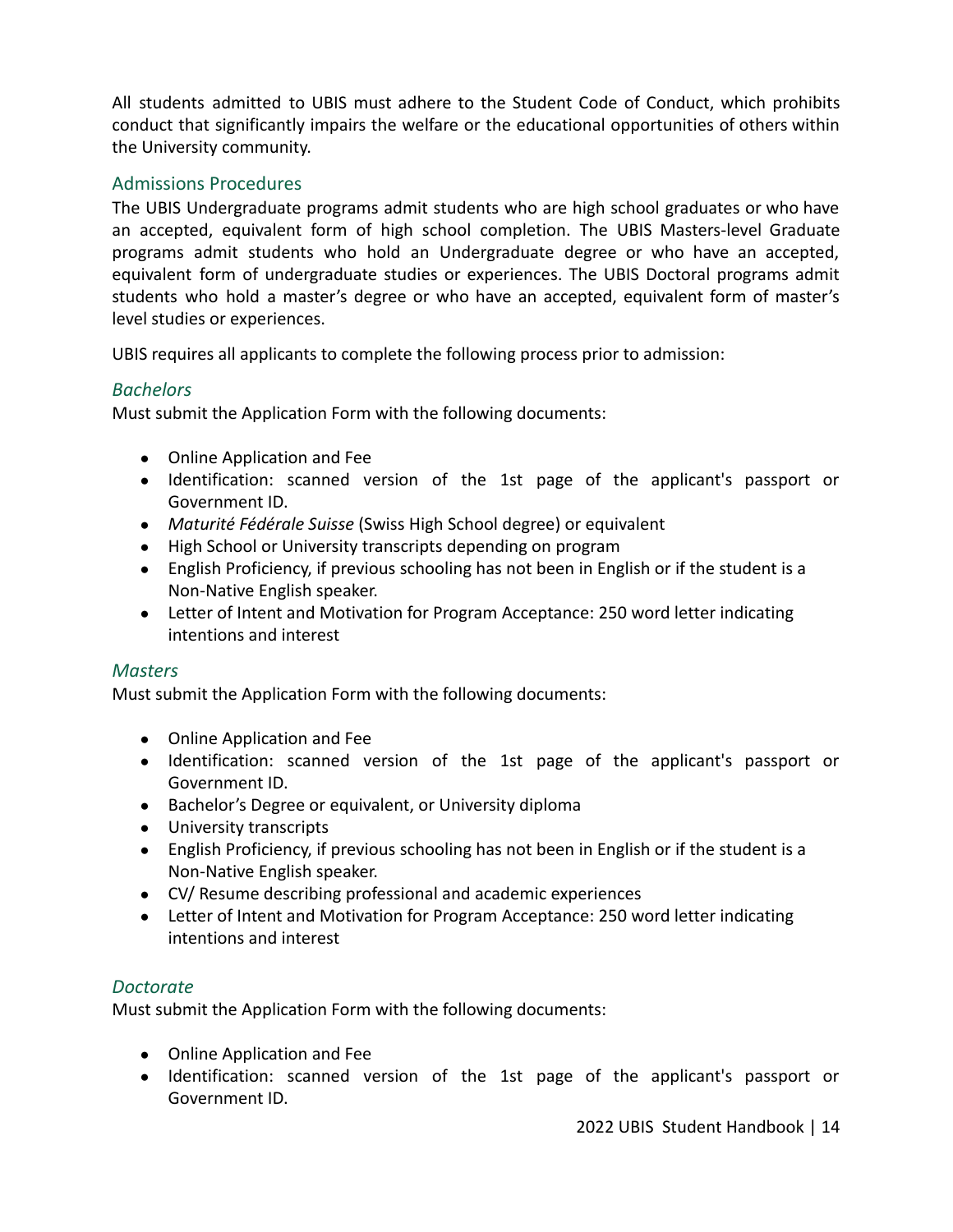- Transcripts: Must hold a master's degree, or equivalent.
- Demonstrated English proficiency: Previous evidence or IELTS or TOFEL are accepted.
- Letter of Intent and Motivation for Program Acceptance: 250 word letter indicating intentions and interest.
- Resume: Description of professional and academic experiences.
- Recommendation Letter: Letter from candidate's previous educational institution or employer.
- If applying for Professional experience validation for credits program, there will be an additional fee of CHF 2,500

## <span id="page-15-0"></span>*Microdegree (Certificate)*

Must submit the Application Form with the following documents:

- Scanned version of the 1st page of the applicant's passport or government ID.
- University transcripts indicating earned Bachelor's Degree or equivalent, or University diploma
- English Proficiency, if the applicant's previous schooling has not been in English or if they are Non-Native English speakers

#### <span id="page-15-1"></span>*Nanodegree and Picodegree (Bootcamp or Skills Based Training)*

Must submit the Application Form with the following documents:

- Scanned version of the 1st page of the applicant's passport or government ID.
- English Proficiency, if the applicant's previous schooling has not been in English or if they are Non-Native English speakers

Proof of Graduation consistent with the entry requirements for the program for which admission is being sought. Applicants that graduated from a foreign high school or secondary school must provide proof. A certified copy of credentials or official transcripts translated (if applicable) and evaluated by either the Dean, a designee, a member of the National Association of Credential Evaluation Services (NACES), or the Association of International Credentials Evaluators, Inc.

Any foreign qualifications are assessed based on the official Swiss guidelines. Transfer of Credits from Postsecondary School International students requesting transfer of credits from a postsecondary school must have an official transcript evaluated and translated (if applicable) to be reviewed and confirmed by the appropriate Academic designee.

Present proof of English language skills. International students can either:

- a. Provide, in the form of official transcripts, successful completion of coursework from an accredited high school or English language school certified with SEVP,
- b. Take either of the approved proficiency exams and meet the minimum score requirements:
	- i. IELTS (International English Language Testing System): 6.0.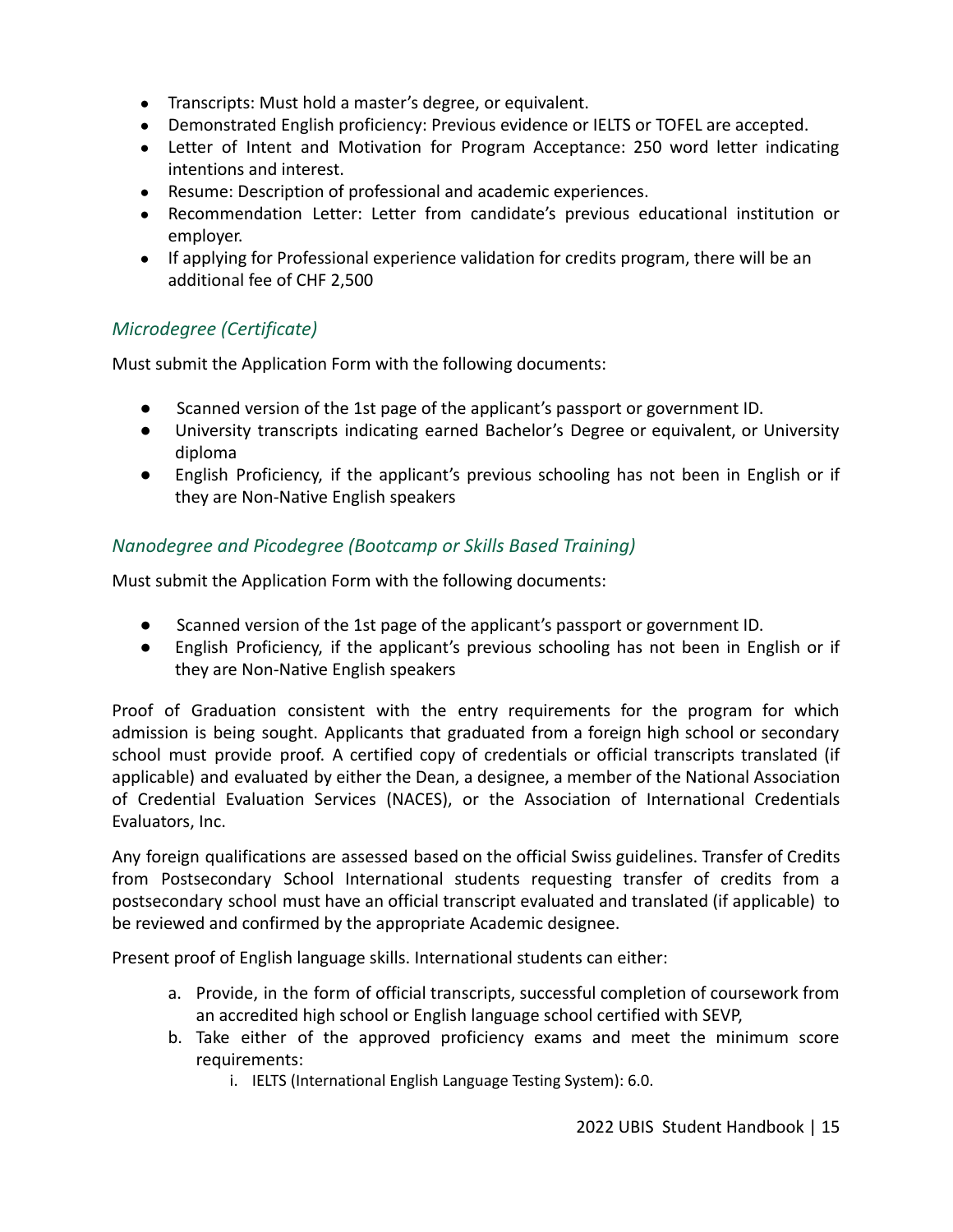- ii. PTE (Pearson Test of English): 67 (at least 56 in each of the "Communicative Skills" sections).
- iii. CPE (Cambridge Certificate of Proficiency in English): Grade B.
- iv. CAE (Cambridge Certificate in Advanced English): Grade A.
- v. TOEFL (Test of English as a Foreign Language) (internet-based): 75
- c. If the native language of the international student is English, and the University can confirm the native language, then the student is not required to take the TOEFL test. There is no limit to the number of times a student can take the test. TOEFL test scores are valid for two (2) years after the test date. The official scores become part of the permanent student record once the student has enrolled with the University.
- d. Have an interview with the Dean or a designee to determine English language capability

For students seeking to attend classes on the Geneva Campus, other documents may be requested by the government authorities. For example, Financial Affidavit or Proof of Financial Support. International students must provide proof of financial support or financial affidavit that tuition and living expenses can be covered. The following are acceptable proofs:

- Bank statements or letters from sponsors showing said evidence that tuition can be covered including living expenses for a minimum of one (1) year.
- Completed financial affidavit signed by the prospective international student and sponsor(s).

For students seeking to attend classes on the Barcelona Campus, other documents may be requested by the government authorities. For example, an official document that shows that the student has enough funds to cover living expenses and accommodation for the entire duration of the studies ( $\epsilon$ 579.02/month according to the [Spanish](http://www.iprem.com.es/) Index Iprem). This should be issued by the student or sponsor's bank. In some cases, the student will need to provide proof that he/she has sufficient funds to return to the home country.

#### <span id="page-16-0"></span>Visa to Permit Process

#### <span id="page-16-1"></span>*Application via the Nearest Swiss Embassy or Consulate*

**Step 1** Student contacts nearest Swiss Embassy/Consulate to confirm what papers are needed Embassies are free to require anything they wish. *The below list is a bare minimum.* (Embassies frequently require MUCH more, which is why we suggest students to *contact the embassy first,* before submitting anything or arranging the interview, since UBIS does not control any of the Embassy requests, which are going directly to the student.

#### <span id="page-16-2"></span>*Standard Requirements by Consulates/Embassies to Apply for a Visa:*

- a) Three official visa and permit application forms from the Geneva Canton (Form "D"), which are fully completed and signed by the applicant. Applications which are not duly completed, dated, and signed will not be accepted.
- b) Students **must** indicate their e-mail address and a contact phone number in case additional information is required.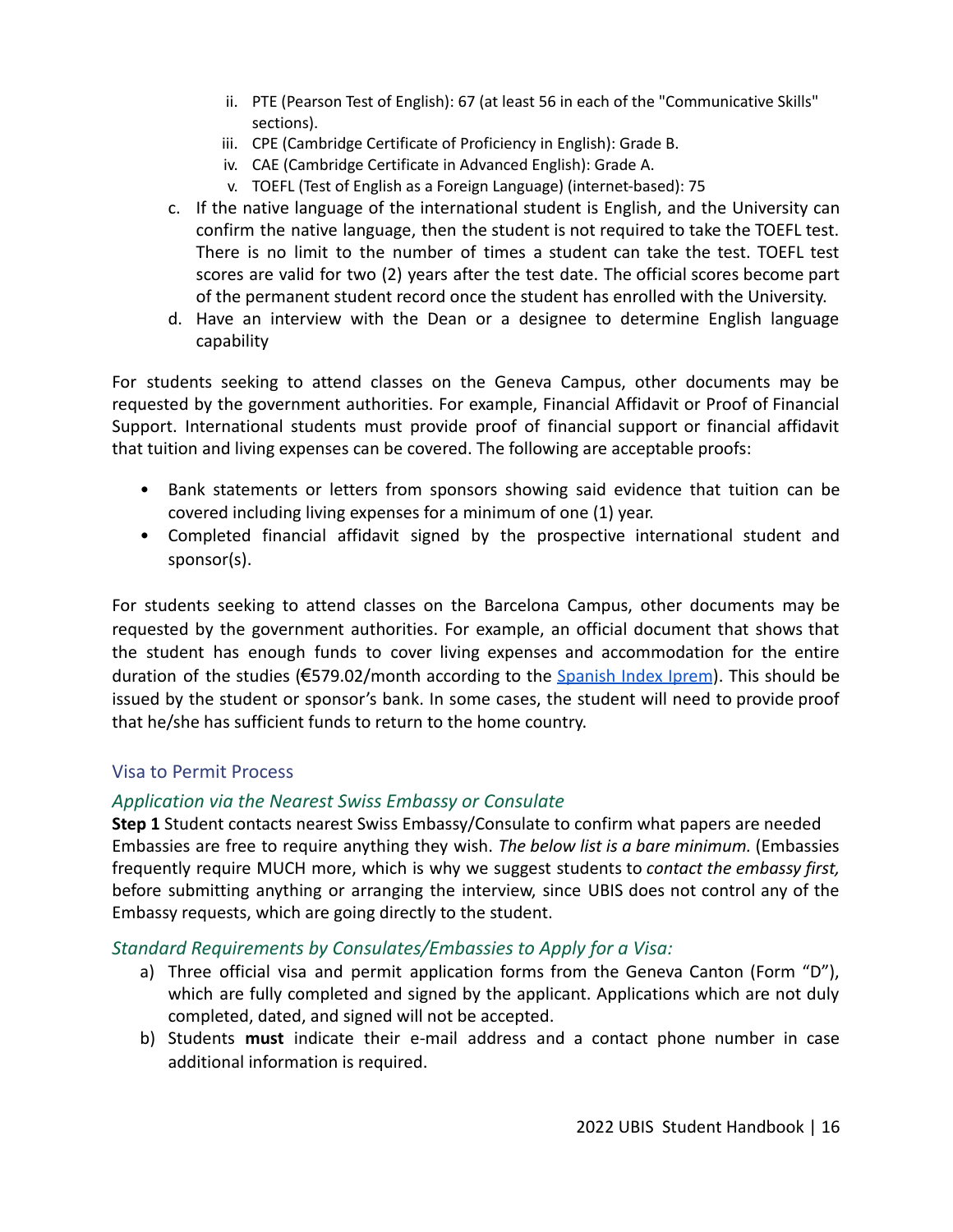- c) Four recent passport photos per applicant (very strict requirements please consult the details on the embassy webpage).
- d) Three copies of the applicant's valid passport.
- e) If applicable, proof of residency in the country of demand.
- f) Three copies of the admission letter, provisional acceptance letter, confirmation of enrollment, and course catalog issued by the University.
- g) A motivation letter clearly explaining why you choose the University, Geneva and Switzerland for your studies.
- h) Return statement that you will leave Switzerland to return to your country of origin after completion of intended studies.
- i) Three copies of confirmation of payment of school tuition fees.
- j) Proof of financial resources, i.e. recent bank statements (3 copies each).
- k) Three copies of previous diplomas and school certificates.
- l) Three copies of a resume (biographical data, schools attended, etc.).
- m) The price of postage if the student is permitted to submit his/her passport by mail.

**Step 2** Student completes the application form and presents it with all supporting documentation at the Embassy.

*Manner of submission varies from Embassy to Embassy.*

- In the USA, it can be mailed to the Embassy.
- In China, there are only 2 Embassies, a meeting must be set up (the waiting list can be up to a month or more) and the student must travel from home to Beijing for the interview (there are only 2 Embassies, and Shanghai only handles Shanghai and the 2 closest provinces) and again to get the visa if it is granted.
- In Vietnam, the Consulate in Ho Chi Minh, as well as the Embassy in Hanoi handle visa applications, for which an appointment is given.
- The Swiss Embassy in Abuja, Nigeria, handles visa applications for several Central African countries. An appointment is needed to be considered.

The following nationalities will be considered in a two-step procedure for any Schengen (European visa). In Switzerland, this procedure is handled by the SEM (State Secretariat for Migration).

| Afghanistan  | Libya       |
|--------------|-------------|
| Alegria      | Morocco     |
| Bangladesh   | Nepal       |
| Burundi      | Pakistan    |
| Cameron      | Rwanda      |
| Congo RDC    | Soudan      |
| Congo (Rep.) | South Sudan |
| North Korea  | Sri Lanka   |
| Guinea       | Syria       |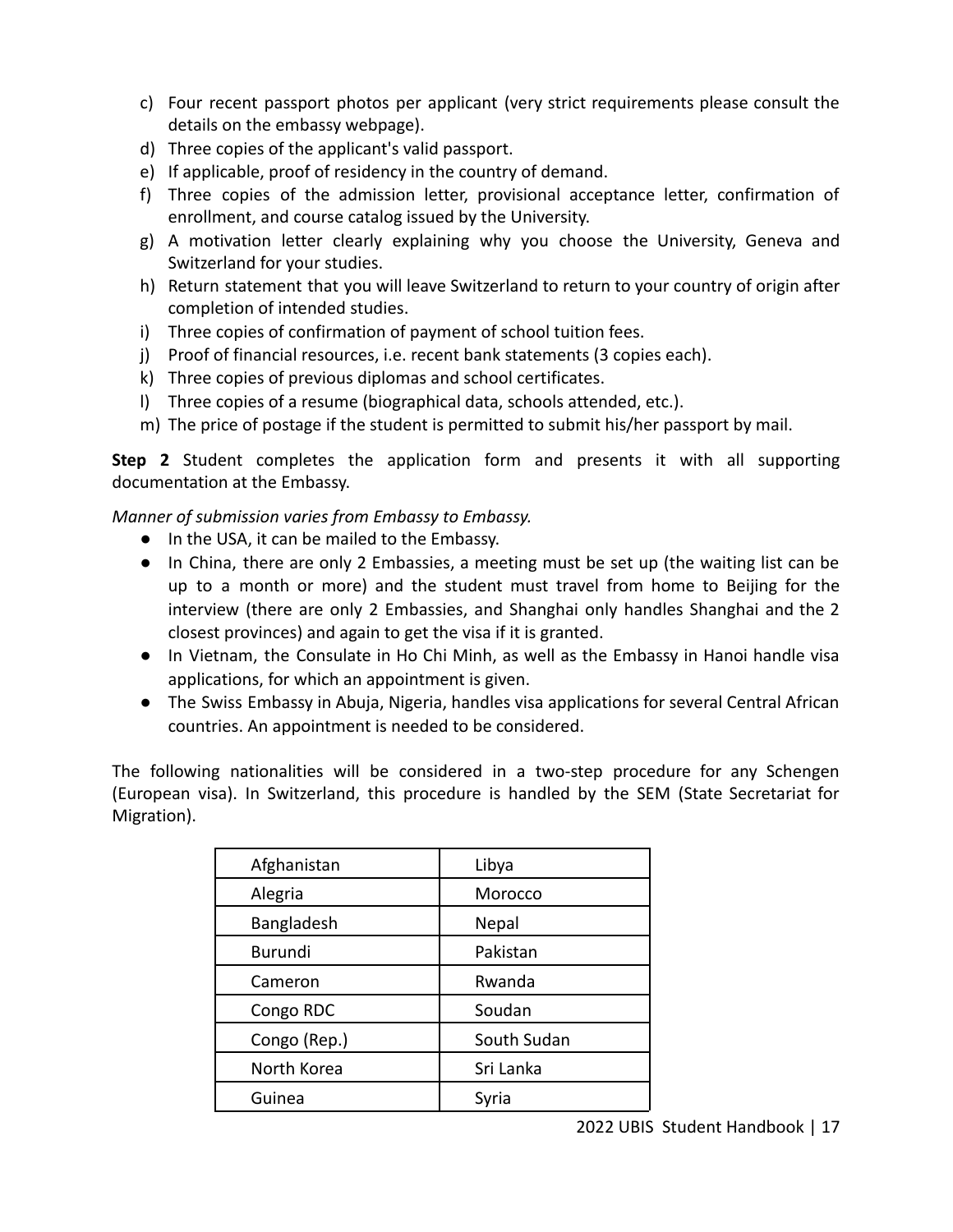| Haiti | Tunisia |
|-------|---------|
| Iraq  | Vietnam |
| Iran  |         |

**Step 3** Embassy accepts or refuses to accept the student's papers.

**Step 4.a** There are two reasons the Embassy refuses to accept student's papers:

- a) Student application is missing something and needs to present it. The visa process will continue later.
- b) Student has failed the interview (usually for language reasons) and the visa process stops here.

**Step 4.b** If the Embassy accepts the student's papers, they will mark their opinion (favorable or unfavorable) depending on the impression of the person who made the interview with the student on the paper.

#### <span id="page-18-0"></span>*Procedure Inside Switzerland*

#### <span id="page-18-1"></span>*National*

**Step 5** Papers transferred to Bern by diplomatic courier.

**Step 6** Dossier checked in Bern on Interpol to make sure the applicant is not on the wanted list, before being passed to the canton. A national reference number is given to each application

#### <span id="page-18-2"></span>*Cantonal*

**Step 7** Dossier reviewed by the Cantonal authorities. In Geneva, this office is called *Office Cantonal de la Population et des Migrations* (OCPM). A cantonal reference number is given to each applicant.

**Step 8.a** If the student's country of origin is on the restricted list (ex. Libya, China, Afghanistan, etc.) it is returned to Bern for a national decision on the visa.

**Step 8.b** If a student's country of origin is unrestricted, the application will be treated by the canton in order of arrival.

**Step 9.a** Upon evaluation the visa will be:

- a) Granted.
- b) Complementary information will be requested from either the school or the student.
- c) Refused.

**Step 9.b** If complementary information is requested, the dossier will remain pending until the necessary information has been received.

**Step 9.c** Upon receipt, the dossier will be reevaluated. Visa will be:

- a) Accorded.
- b) Refused.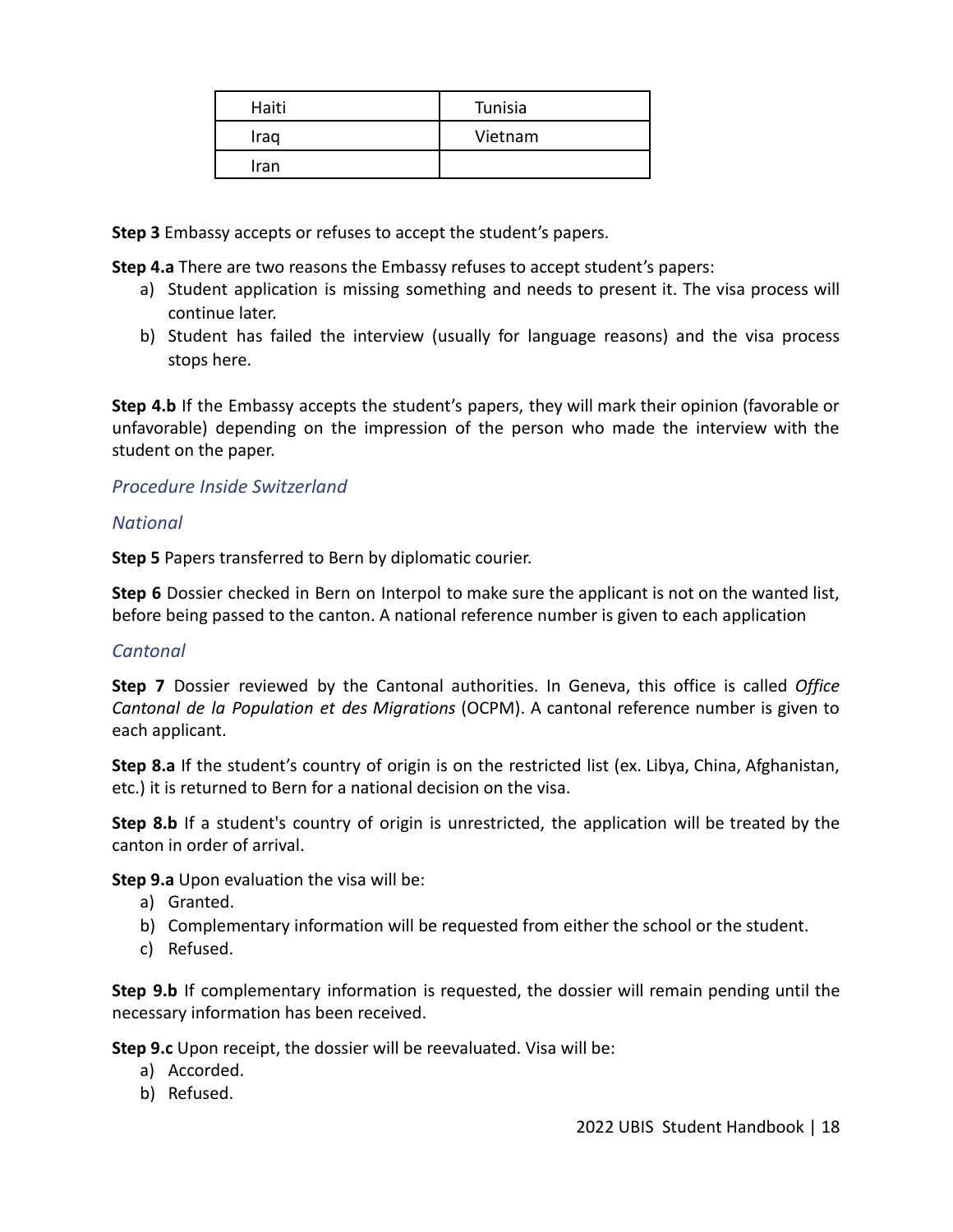#### <span id="page-19-0"></span>*Informing of Student by Nearest Swiss Embassy or Consulate*

**Step 10** The Embassy will be notified of the decision on the file by both electronic and diplomatic mail, via the national number allocated to the application

#### **Step 11** The Embassy will notify the student:

- a) *If a visa is refused or canceled, the Federal Office for Migration issues a decision*, which is motivated. If the candidate wishes to see the full dossier, this is possible upon payment of a fee. Requests will be processed only after payment has been made in advance. Most common reasons for refusal:
	- Age
	- Country of origin
	- Finances
	- Suspicion of intent to work rather than study
	- Suspicion of intent to remain in Switzerland
- b) If a visa is granted, this will be recorded on the internal computer program and can be checked by the Embassies to confirm authorization to grant a visa.
	- Some countries' embassies (USA) will allow the student to mail in the passport and return it to the student by mail.
	- Some countries' embassies (India, China) will not stamp the visa until the original receipt proving payment of fees has been received and the student must reappear in person to receive the passport with the visa stamped in it.

#### <span id="page-19-1"></span>*Student Entry into Switzerland & Permit Procedure*

**Step 12** Student entry visas are generally valid for 30 days, and give the earliest entry date possible, according to the date studies are scheduled to commence. Students need to plan to arrive within that time frame.

**Step 13** Students are allowed 14 days from the date of actual entry into Switzerland to submit their paperwork to the Office of cantonal de la population et des migration (OCPM) or be announced by the school as arrived. Once the 14 days have passed, they are considered illegally in the country if still unannounced.

**Step 14** Once a student's papers have been submitted to the OCPM, the student may remain in the country legally until a decision has been made as to whether a living permit will be granted. It almost always is.

The student should NOT leave the country until the permit has been received, since the student can only enter one time on that visa and will not be able to reenter with it if he/she leaves. In case of a real emergency, a special visa can be requested and granted *in advance of departure* to allow a student, for example, to return home for a death in the family.

**Step 15** Once a living permit has been granted, the student is permitted to remain in the country legally until the permit expires.

All living permits are limited in length of time, generally according to the end of the time that the school indicates the student has paid for. Students will be granted a Swiss B permit.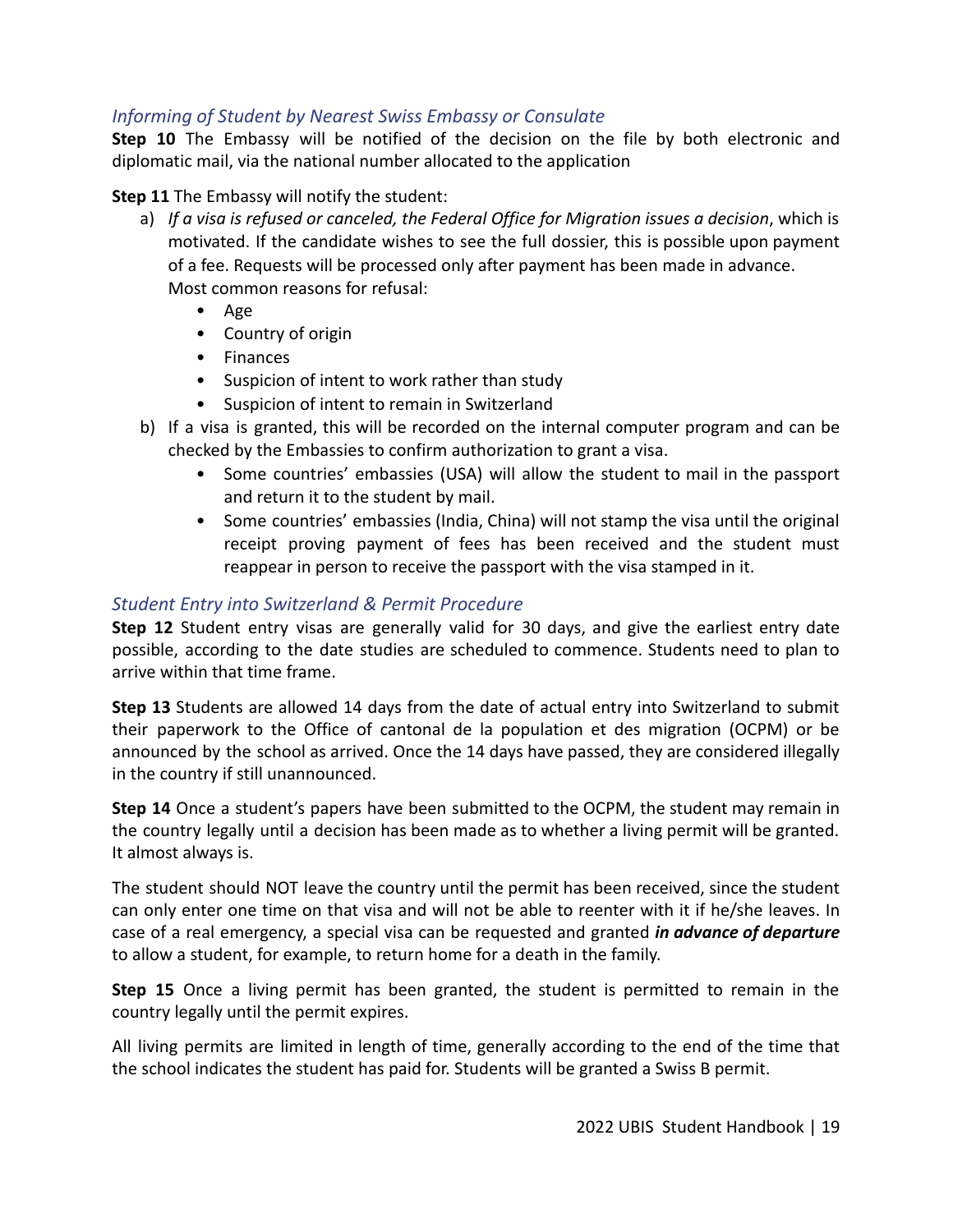Students who are studying at UBIS and who are from the European Union may work part-time with a student permit. However, the main purpose of the permit is to study, not to work. Therefore, Switzerland limits the amount of time a student may work during his/her studies. Students from the European Union, who are working more than 15 hours per week, can switch to a work permit (permis B avec activité lucrative). Students who are from a country which is not part of the European Union are not permitted to work, unless they are enrolled in a program, which requires them to complete an internship as part of their studies. Further information can be provided by the school's administration and in the Student's Handbook.

**Step 16** All students will need to get Swiss health insurance. This insurance needs to be contracted within 3 months of their arrival. The authorities will send a letter (in French) informing the students of their obligations. Lack of response on the side of the student will lead to automatic affiliation to health insurance. If the student already has health insurance, this will result in doubled insurance, at the cost of the student. It is therefore important for students to be advised that they must respond to any letter from the health insurance authorities. The process will need to be reconfirmed whenever a permit is to be renewed.

**Step 17** Permits will need to be renewed each time they run out, until the end of the student's studies. The Swiss Authorities can and do require presentation of proof of continued enrollment and payment to the school where studies are being undertaken. They can also request copies of the student's transcripts and school attendance sheets, showing their progression in their studies. If a student does not seem to be completing their studies according to the predetermined schedule, the school and the student may need to provide the reasons why (ex. Language difficulties) and what is being done to correct it (ex. EFL courses alongside university courses).

**Step 18** At the end of a student's studies, the school is required to inform OCPM about the student's departure and indicate where we think he/she has gone (home, another school, etc.)

#### <span id="page-20-0"></span>Acceptance or Denial

Applicants are notified of their acceptance promptly with an official acceptance letter. Official acceptance letters will be provided to those prospective students meeting all admissions requirements.

UBIS reserves the right to deny admission previously accepted if any of the items listed above are not successfully completed or found to be falsely represented. Denial letters will be provided to those prospective students explaining which admissions requirements were not met and any next steps.

#### <span id="page-20-1"></span>Enrollment Agreement

All students must complete the Enrollment Agreement with an Admissions Representative to include collecting any additional documentation. The enrollment agreement will indicate the program of study in which the student is enrolled. The student's Enrollment Agreement defines the student's curriculum and degree requirements. The executed Enrollment Agreement will be effective for one year from the date signed. A signed Enrollment Agreement must be on file before students can start class.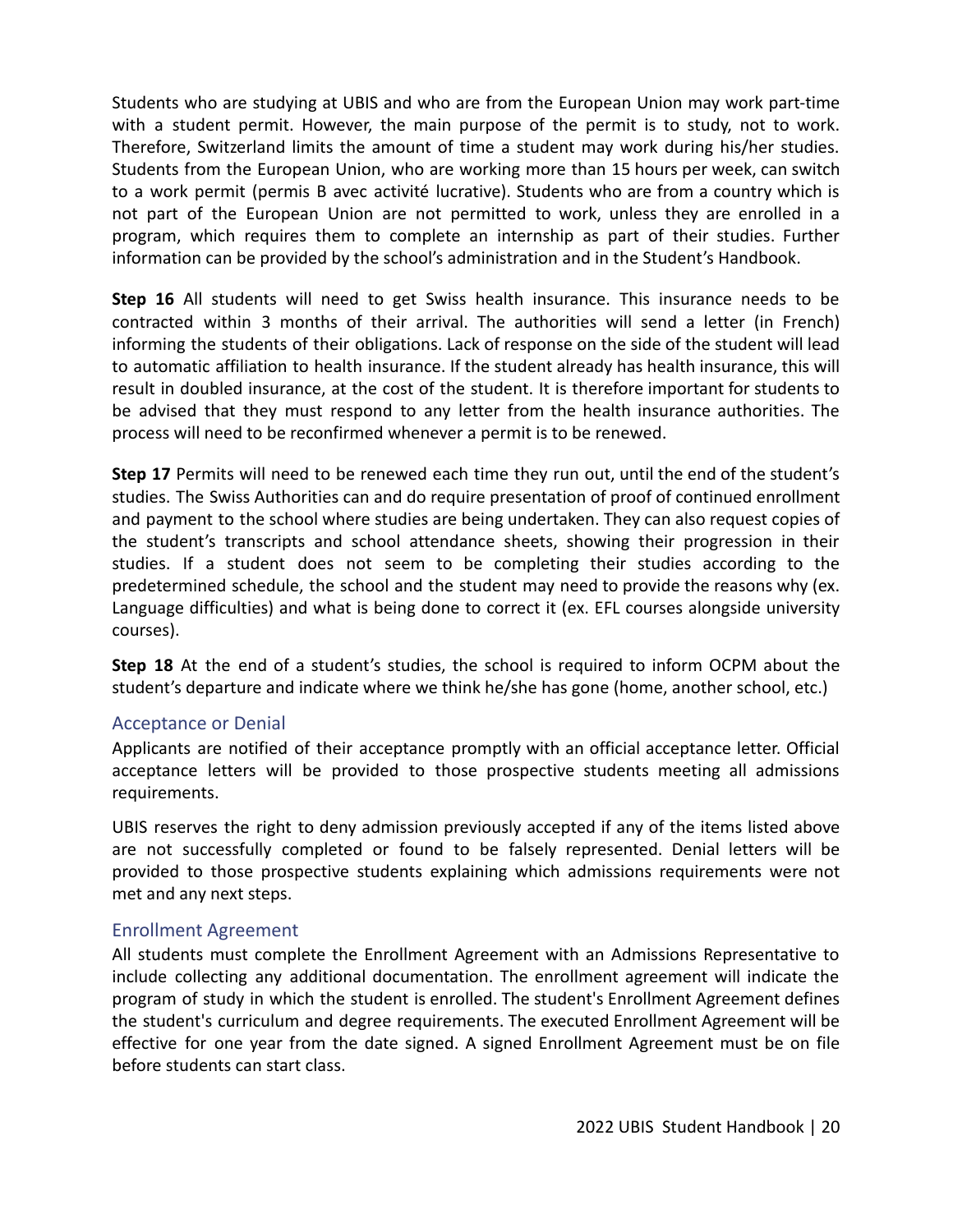## <span id="page-21-0"></span>**SPANISH STUDENT VISAS**

If you are from a non-EU member state and plan to study in Spain for more than 90 days (3 months), you will need to apply for a visa.

Though students from certain countries, such as Brazil or the United States, are not required to have a visa to enter and stay in Spain for a period of three months, many others are.

If your period of study is due to last more than three months, you will also need to apply for a residence permit in person.

#### How and where do you apply for the student visa?

Visa rules vary by country. It is therefore extremely important to check with the Spanish Consulate in the country in which you currently reside.

The process of applying for a visa starts long before your arrival in Spain. You can request your student visa at the Spanish Consulate in your home country after receiving an acceptance letter from UBIS (you will need to present this letter at the Spanish Consulate).

We recommend you submit the visa application three to four months before traveling.

If you are applying from a country in which Spanish is not the main language, you will need to translate all required documents into Spanish through an official channel. This means that you will need to contact a Sworn Spanish Translator. Please contact your local Spanish Consulate for a list of official translators.

[Here](http://www.exteriores.gob.es/Portal/en/ServiciosAlCiudadano/Paginas/EmbajadasConsulados.aspx) you may find the list of Spanish consulates and embassies.

#### What documents are required?

- Your official visa application form.
- Proof of application payment (approx.  $\epsilon$ 60).
- A valid passport, and a copy of passport.
- Passport-size photographs with a white plain background.
- Transcript or Diploma awarded by the University/school in your home country where you studied most recently.
- Acceptance letter from UBIS.
- Your CV and details of the training or research you will be doing.
- Proof of accommodation.
- An official document that shows you have enough funds to support yourself and for accommodation for the entire duration of your studies ((€579.02/month according to the [Spanish Index Iprem\)](http://www.iprem.com.es/)). This should be issued by your bank. In some cases, you will need to provide proof that you have sufficient funds to return to your home country.
- Flight reservation documents.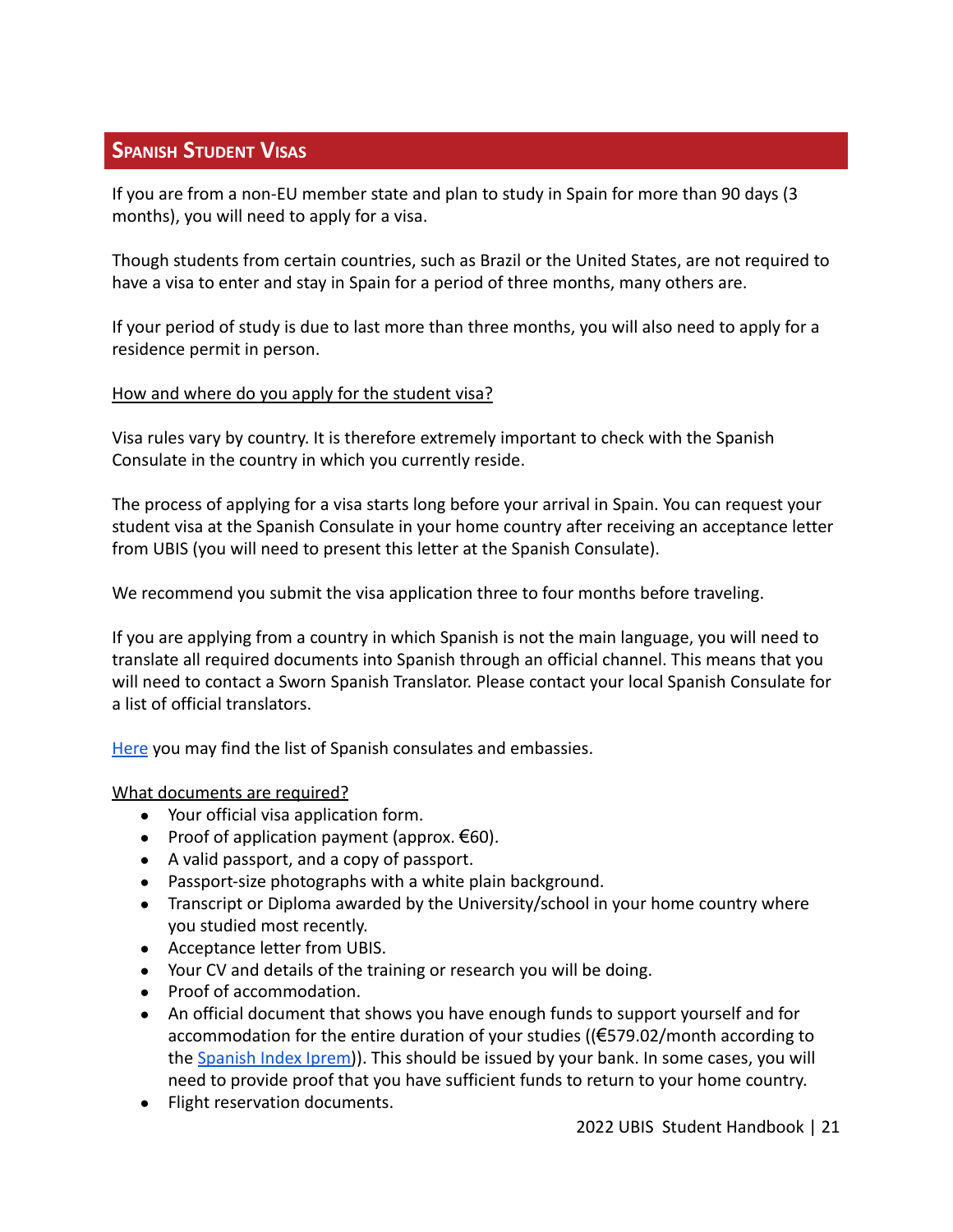● Criminal record certificate from your current country of residence and all previous countries in which you have resided for more than 3 months in the past five years.

#### If you plan to stay longer than 6 months

- Medical insurance from an insurance company authorized in Spain. This should cover your entire stay in Spain and must include, at least: Medical expenses and repatriation in the event of an accident or sudden illness.
- Medical certificate stating you do not suffer from any diseases with serious repercussions for public health, in accordance with International Health Regulation 2005.
- You will need to apply for the Tarjeta de Identidad del Extranjero (TIE), or Foreign ID Card, within a period of 1 month (30 days) from the date of entry into Spain.

#### If you are a minor (under the age of 18)

- Minors traveling without their parents or other legal guardian(s) must submit a signed authorisation from their parents (or legal guardians). This authorisation must include the name of the institution where they are studying, the period and length of stay.
- Minors traveling without their parents or another legal guardian(s) must have a guardian in Spain, a person who will be responsible for their stay and who will live with them in the same house. A power of attorney will be submitted to the Consulate where this procedure can be processed.
- If you are studying in Spain for more than 6 months, you will need to apply for a Tarjeta de Identidad del Extranjero (TIE), of Foreign ID Card, within a period of 1 month (30 days) from the date of entry into Spain.

Please note that the required documents may vary depending on your home country or country of residence. For further information, as well as the whereabouts of the Spanish Consulate in your home country, please visit the Spanish Ministry [of Foreign Affairs.](http://www.exteriores.gob.es/Portal/en/Paginas/inicio.aspx)

#### Useful tips:

- Plan ahead and get all required documents as soon as possible, as this process may take quite a long time.
- Always double check this information with the Spanish Consulate or Embassy in your home country, as requirements may vary.
- If you are studying in Spain for less than six months, the Spanish Consulate may issue you a student visa with the specification "STUDENT, TOTAL 180 DAYS". This type of visa makes it impossible to obtain a student card in Spain.
- As an European student, you are allowed to work during your period of residence, as long as it does not interfere with your studies. Furthermore, you may not use your salary to support yourself while you are in Spain. The company that hires you will also need to register you in the Social Security system.
- Your family is allowed to visit you. However, you may need to apply for the relevant visas so that they can enter and stay legally in Spain.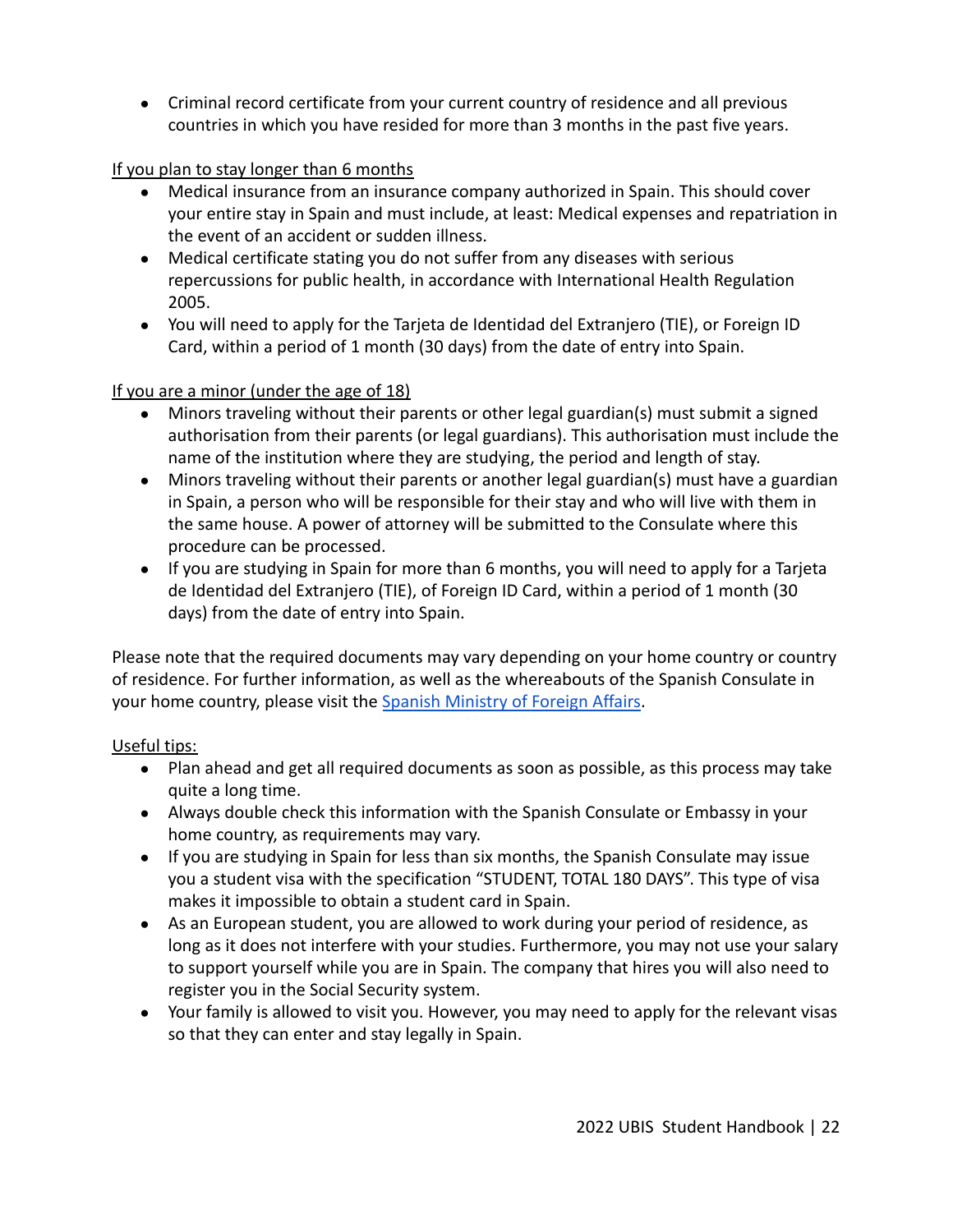## <span id="page-23-0"></span>Degree Maps and Registration

Applicants to the University will be registered for the courses available in their program of study. Registration starts two weeks before the beginning of each term. Students must be officially registered to attend classes and receive grades and transcripts.

During the admissions process, students receive as part of their enrollment agreement, a degree map indicating all the courses they will be required to complete to earn their degree. A master copy is retained in the student information system.

Students are registered for courses each semester by the Office of the Registrar according to the requirements of their degree program. Students enrolled in programs with electives will be sent the electives available each term prior to term enrollment. Elective courses can be selected by students based on the availability of course offerings if prerequisites have been met.

#### <span id="page-23-1"></span>Course Load, Level and Prerequisites

UBIS recommends that undergraduate students register for two or three classes a term but may take 4 if enrolled in a bachelor's program. Graduate students are recommended to take two or three courses per semester. This cadence will allow the student to complete the degree in a timely manner. Students wishing to take only one class should speak to the Dean or their designee. Students wishing to take more than three classes a term must get permission from the Dean or their designee.

Full time students, in particular on-ground students attending the Geneva Campus and holding a student residency permit through UBIS, must enroll in three classes in each 8-week term to fulfill the government requirements of their VISA.

Course level: each course is labeled with a course code. Above 500 courses are graduate courses, and above 700 level are post graduate courses.

Prerequisites: the course catalog provides a description of each course and the prerequisites. You can only enroll in a course if you have successfully completed and earned the credits for all the prerequisite courses.

#### <span id="page-23-2"></span>Definition of full time

Two 3 US credit courses per 8 week term is considered full time for undergraduate programs.

One 3 US credit course per 8 week term is considered full time in graduate programs.

One 5 US credit course **OR** one 3 US credit dissertation course is considered full time in doctoral programs.

#### <span id="page-23-3"></span>Cancellation Policy

If an application for enrollment is rejected by UBIS, all monies paid to UBIS other than the application fee will be refunded.

An applicant who provides written notice of cancellation within three days of signing an enrollment agreement or making their initial payment, whichever is the latest act to occur, is entitled to a refund of all monies paid except the application fee. No later than 30 days after receiving the notice of cancellation, the school shall provide a refund due.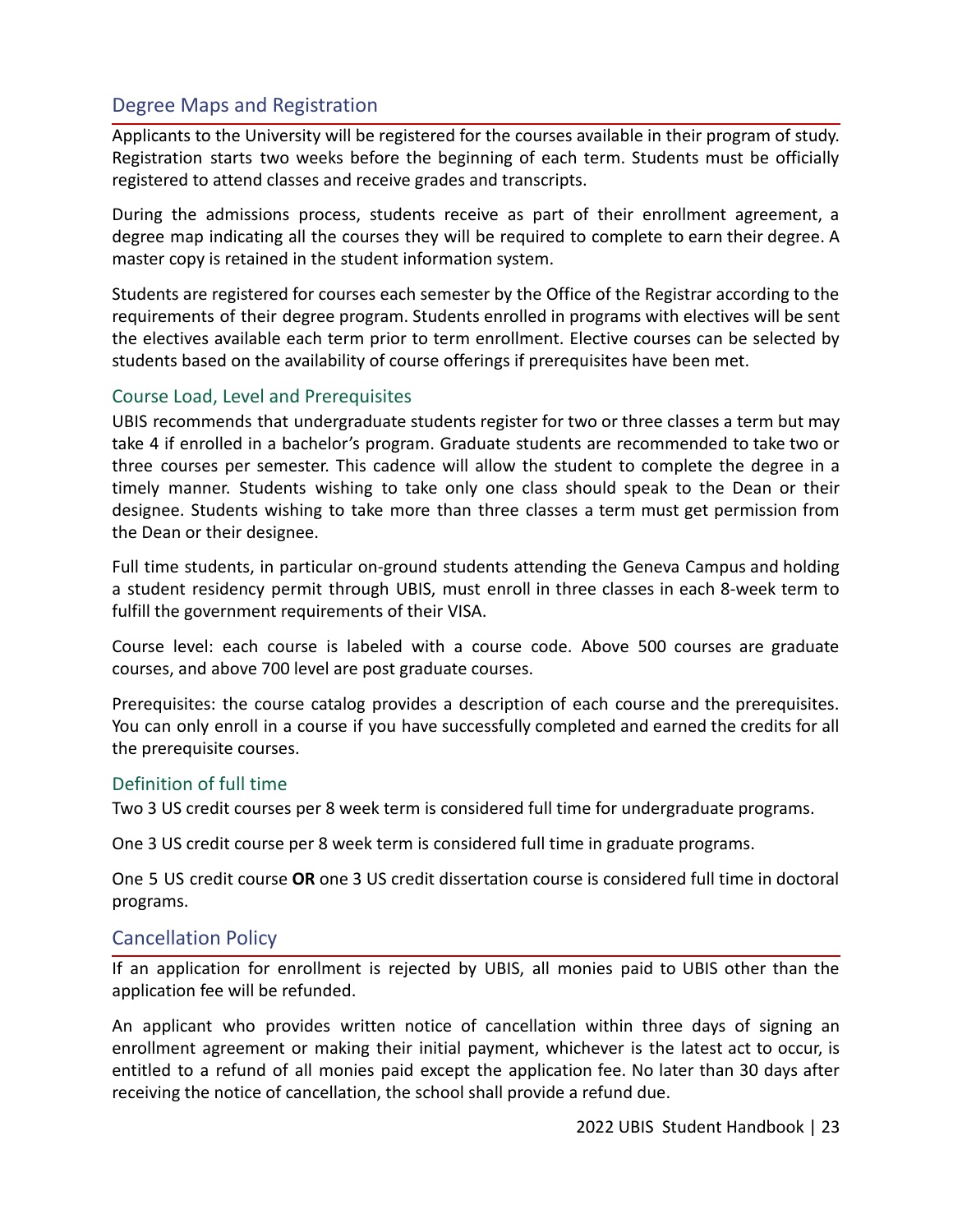#### <span id="page-24-0"></span>Withdrawal Policies

#### <span id="page-24-1"></span>*Withdrawal from UBIS*

Students shall have the option to withdraw from the school at any time by giving notice of their intent to terminate enrollment in writing by completing Student Status Change Request Form which can be obtained from Student Services or the Registrar's Office. In the absence of the student giving written notification, UBIS reserves the right to dismiss or terminate any student at any time for unsatisfactory academic performance, violation of the Student Code of Conduct, unpaid fees, or other reasons at the discretion of the university administration, Dean, or Chair. In such cases, UBIS will notify the student in writing, a degree will not be awarded to the student, and, as appropriate, the participant's sponsor, partner, or education specialist will be notified. For students on a student visa at their campus of study, dismissal from UBIS will invalidate the student's visa and immigration authorities will be informed. Except in unusual instances, the date of determination that the student withdrew should be no later than 14 days after the student's last date of participation as determined by the institution from its records. If a student provides notification to the school of his or her withdrawal prior to the date that the school normally would determine that the student withdrew, the date of determination is the date of the student's notification.

#### <span id="page-24-2"></span>*Withdrawal from a Course*

If a student wishes to withdraw from a course in a term, the student must complete a Student Status Change Request Form which can be obtained from Student Services or the Registrar's Office, please see UBIS Refund Policy for financial obligations.

#### <span id="page-24-3"></span>*Administrative Course Withdrawals*

If a student fails to participate in a course in excess of 7 days, the university reserves the right to administratively drop a student for non-participation at the discretion of the Dean or Chair. Please refer to the Course Participation Policy.

#### <span id="page-24-4"></span>*Grade Assigned for Withdrawal from a Course*

A student is permitted to obtain a letter grade of "W" if they withdraw from a course prior to no greater than 50% of the scheduled classroom hours having elapsed. Failure to attend or complete any class from which the student has not been officially withdrawn through a written request process will result in the grade earned in the course being that which includes all work completed up to that point and any missed work. Students that officially withdraw after 50% of the classroom hours have elapsed will take a "WF" grade. The "WF" grade is calculated as credits attempted and carries a grade point value of 0.0 for the purposes of determining Satisfactory Academic progress. Both "R" and "W" grades will be calculated as courses attempted for the purposes of determining Satisfactory Academic Progress and will not have any point value.

#### <span id="page-24-5"></span>*Date of determination:*

For a student with an approved leave of absence, the date of determination is the day after the students scheduled return date.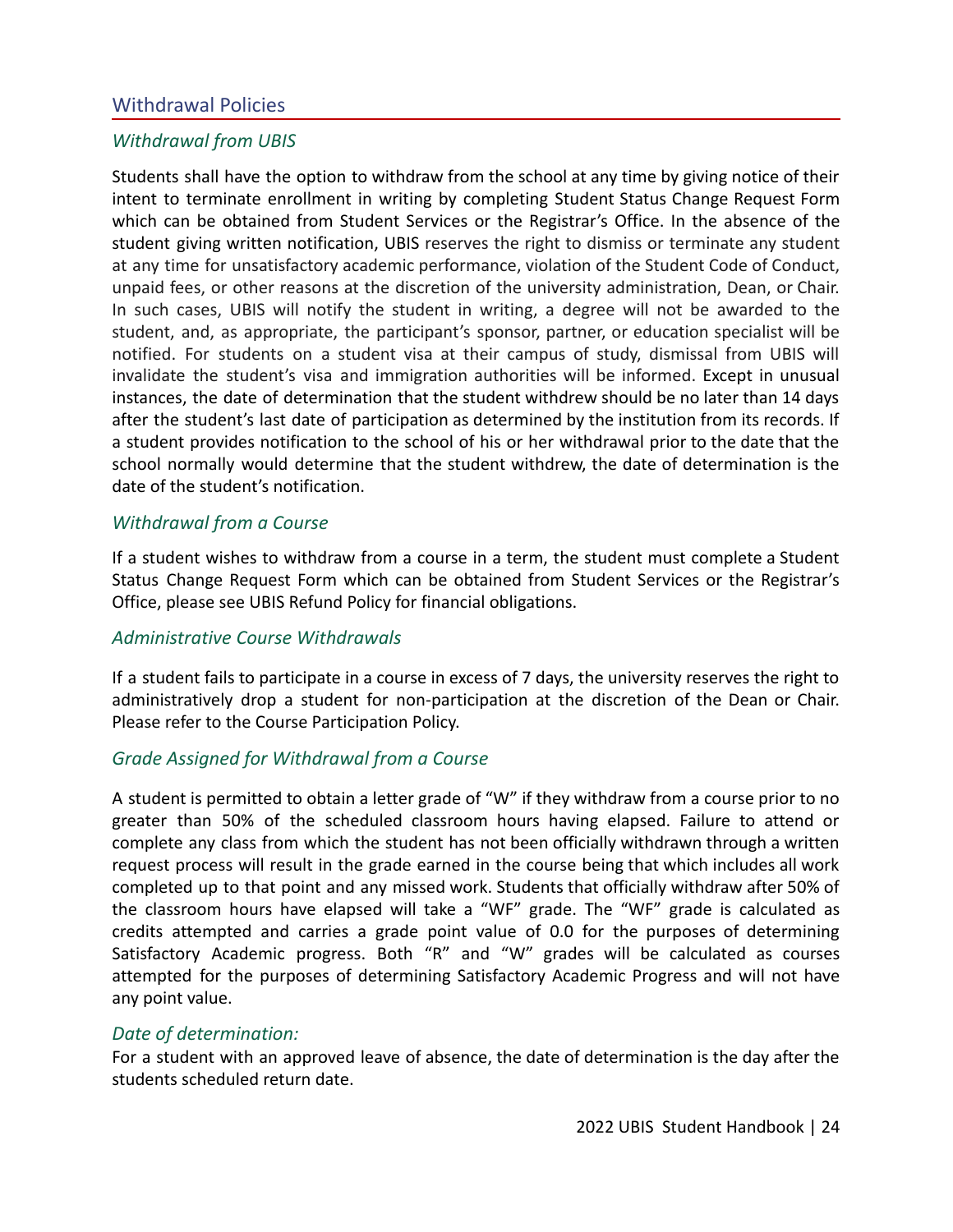The withdrawal date for students who are administratively withdrawn is the last date of participation that occurred prior to the decision to administratively withdraw the student. Last date of participation is defined as the last day a student had academically related activity, which may include assignments, discussion questions, quizzes, projects, or examinations. Last date of participation applies to both on ground and online students.

#### <span id="page-25-0"></span>*Re-admissions / Re-entry*

Academically dismissed students can be readmitted to UBIS. They must not have registered, however, for a minimum period of one complete academic semester (2 terms). Students seeking re-admissions or re-entry to UBIS should contact the Admissions Department. The Dean's Office will make the final decision and notify the student about their decision.

If a student has enrolled in another institution after withdrawing from the University, transcripts should be provided from that institution prior to readmission. Please contact Admissions for further details on re-entry.

Re-entry must be no later than one year for undergraduate and graduate programs from the withdrawal date; otherwise, the student must start at the beginning of application and acceptance process. Any students re-entering must sign a new Enrollment Agreement (EA). Such students will be held to the terms, policies, and fees of the new EA, which may differ from the EA previously signed by the student.

Students requesting reentry must meet Satisfactory Academic Progress Standards. A student who returns to the University after being a withdrawn student, will have their Satisfactory Academic Progress evaluated prior to their return. From that point forward, the student will be evaluated at the intervals outlined in the Satisfactory Academic Progress policy.

Students are required to comply with any new program requirements, policies and procedures, textbook changes or changes in tuition and fees that are delineated in the catalog in effect at the time of their re-entry. Students seeking to re-entry must wait until the next available term start.

#### <span id="page-25-1"></span>*Refund Policy*

If a student withdraws from UBIS and/or a course during a term, tuition for any current course is refunded based on the following schedule minus application fee and any nonrefundable fees.

Term Length 8 weeks

Week 1 - 80% Week 2 - 60% Week 3 – 40 % Week 4 – 20% Week 5 - 0% Week 6 – 0% Week 7 – 0% Week 8 – 0%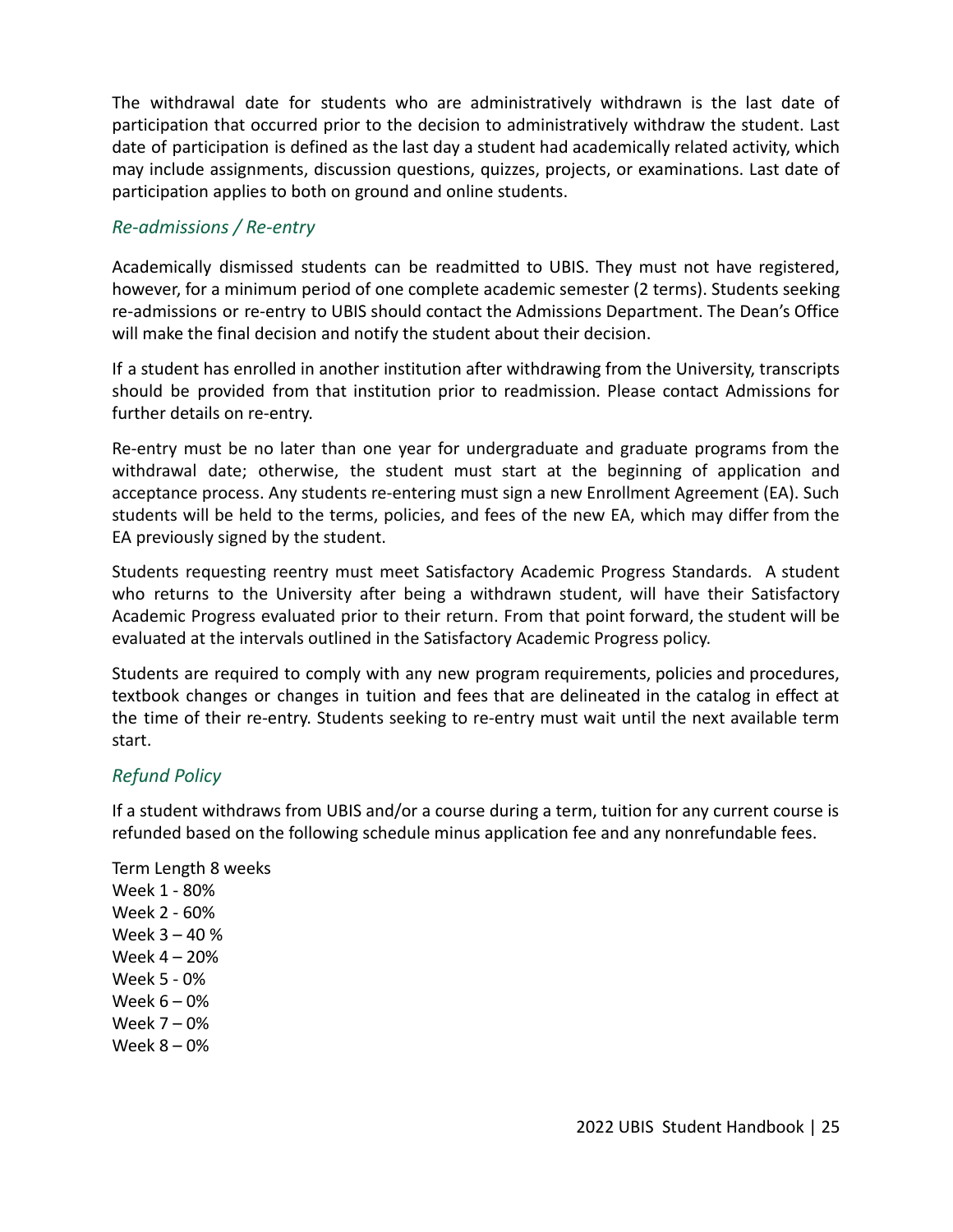## <span id="page-26-0"></span>**Transfer of Credit Policies**

#### <span id="page-26-1"></span>Transfer Activity

UBIS shall accept college level credits earned at colleges and universities with good academic standing. Students who apply for admission and submit official transcripts may have coursework evaluated for transfer of credit after having attended other post-secondary institutions. Transfer credit shall be awarded based on the applicability of the credit toward satisfying UBIS degree requirements for the student's declared major. All credit accepted will be recorded as part of a student's permanent academic history and will not be removed.

The age of transfer credit may affect course content equivalencies and fulfillment of specific degree requirements (i.e. computer classes).

- o No time limit applies to General Education courses
- o Limit of 10 years applies to Masters and Bachelors core courses. Exceptions granted at the discretion of the Chief Academic Officer or Academic Dean

Transferring undergraduate level credits will only be accepted from courses in which the student has achieved a 'C' or better. All transfer credits must be relevant to the coursework at UBIS. The age of transfer credit may affect course content equivalencies and fulfillment of specific degree requirements (i.e. computer classes).

Undergraduate students will be allowed a maximum of 90 US / 180 ECTS transfer credits from similar studies or 60 US / 120 ECTS transfer credits from programs other than business schools. UBIS will accept general education transfer of an associate program if the student has graduated from a recognized accredited two-year school.

UBIS candidates for the Master's Degree can transfer up to 50% of the credits required for a master's degree program through transfer credit. The courses accepted for transfer credit must be relevant to the program of study and equivalent in both content and degree level. Transfer credits are accepted from courses in which the student achieved a 'B' or better.

UBIS candidates for the Doctorate Degree can transfer a maximum of 9 US / 18 ECTS credits for courses that are relevant to the program of study and equivalent in both content and degree level to waive (including credit for work experience) of doctoral coursework taken at other universities. Transfer credits are allowed for courses with a minimum grade of 'B' from institutions with good academic standing.

No transfer credit credits will be accepted for Microdegrees, Nanodegrees, or Picodegrees.

Acceptance of transfer credit is always a decision of receiving institutions. UBIS does not guarantee transferability. Any student interested in transferring UBIS credit to another university should check directly with the receiving institution.

To ensure that prospective students are fairly and consistently awarded TC, UBIS will reference international grade equivalency standards specific to country or region to evaluate international transfer credit.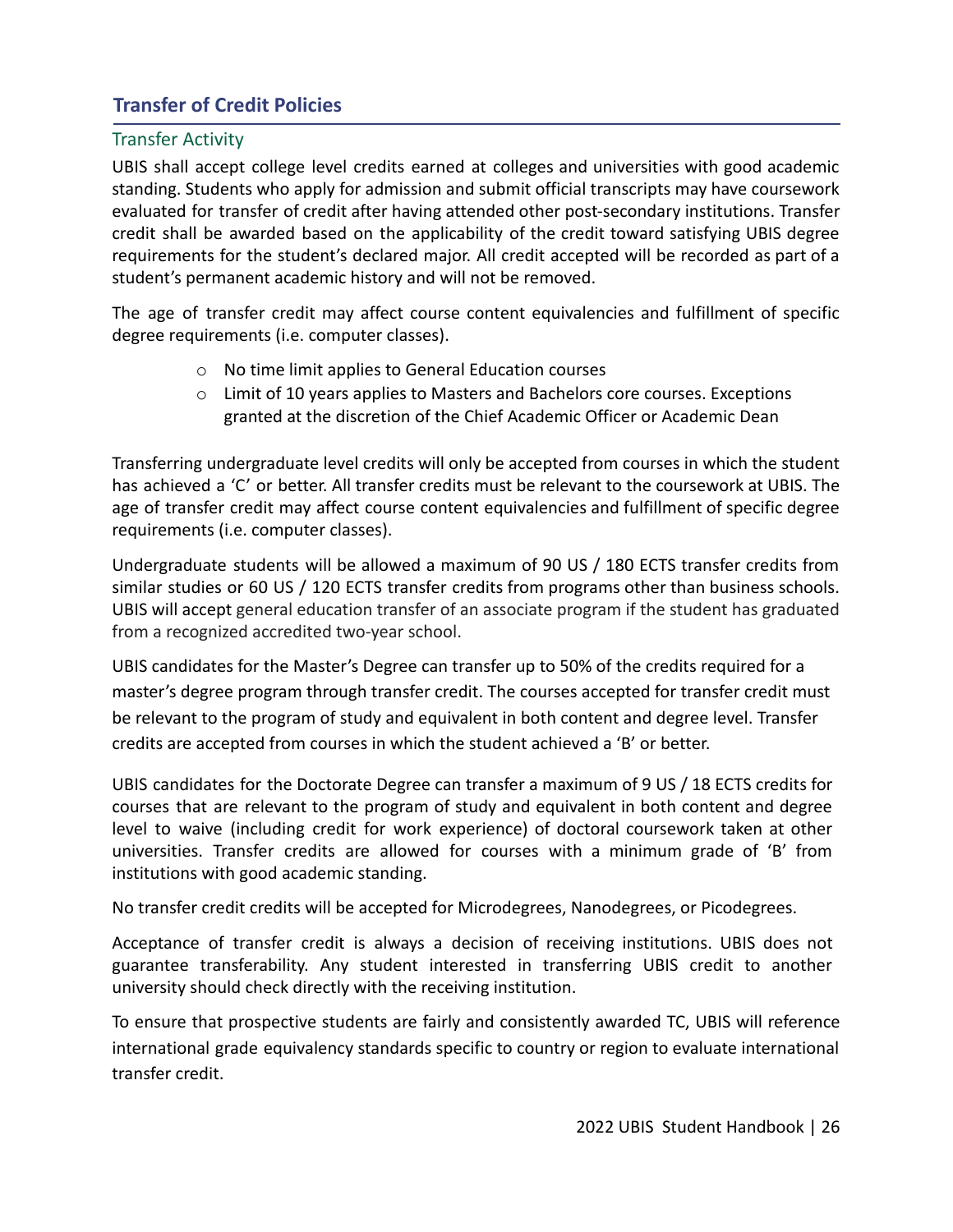The UBIS Vice President of Academics and Chief Academic Officer shall oversee the establishment of transfer policies and transfer articulation agreements with colleges and universities. The Registrar's Office shall determine transfer course equivalencies according to UBIS' procedures and as directed by academic leadership. As the receiving institution, UBIS shall determine the transferability of credits earned from other educational institutions or organizations.

#### <span id="page-27-0"></span>Credit for Work Experience

Students are expected and strongly encouraged to gain some work experience prior to entering the Bachelor program, to optimize their applied learning capacity throughout their academic journey.

UBIS accepts credit for work experience for candidates applying to the graduate program. Candidates must demonstrate five years of verifiable work experience in a business field at the decision making level to waive a maximum of 6 US / 12 ECTS credits (including course transfer credit). Candidates seeking credit-for-work-experience should submit a Prior Learning Assessment evaluation to the Dean or Chair of their department for approval.

Credit for prior learning experience must be documented and verifiable on a resume with five (5) years of experience in a business field at a decision-making level.

#### <span id="page-27-1"></span>**Waivers**

The number of credits necessary to graduate from a program can be reduced by waivers, granted based on work experience (graduate or executive) or through examination. If the total number of credits for a program goes below the minimum residency per term (3 courses for undergraduate students and 2 courses for graduate students), additional courses will be added to the student's program to fulfill the requirement.

#### <span id="page-27-2"></span>Credit by Examination – (Waiver Examinations - Undergraduate Program Only)

Students can earn credit in courses without any formal classroom enrollment by passing a Waiver Examination (CLEP exam) if they have completed at least two semesters at UBIS and have also maintained a GPA of at least 2.5. This fee must be paid at registration.

A maximum of 2 courses (6 US credits, 12 ECTS credits) can be earned through credit by examination or waiver examination. Students may not take the examination more than once for the same course. Waiver requests can be addressed to the Registrar's office. Students must obtain permission for the waiver examination from the Academic Dean.

#### <span id="page-27-3"></span>Computer Requirements for all UBIS Courses

Students taking courses at UBIS, online or hybrid (online with some classroom hours), must have a working computer available with high-speed internet access to complete courses through UBIS'S Online Learning Management System (ULMS). Their computer and software must meet the technical requirements for the ULMS. In addition, all new students are required to complete the online orientation before being granted access to their courses.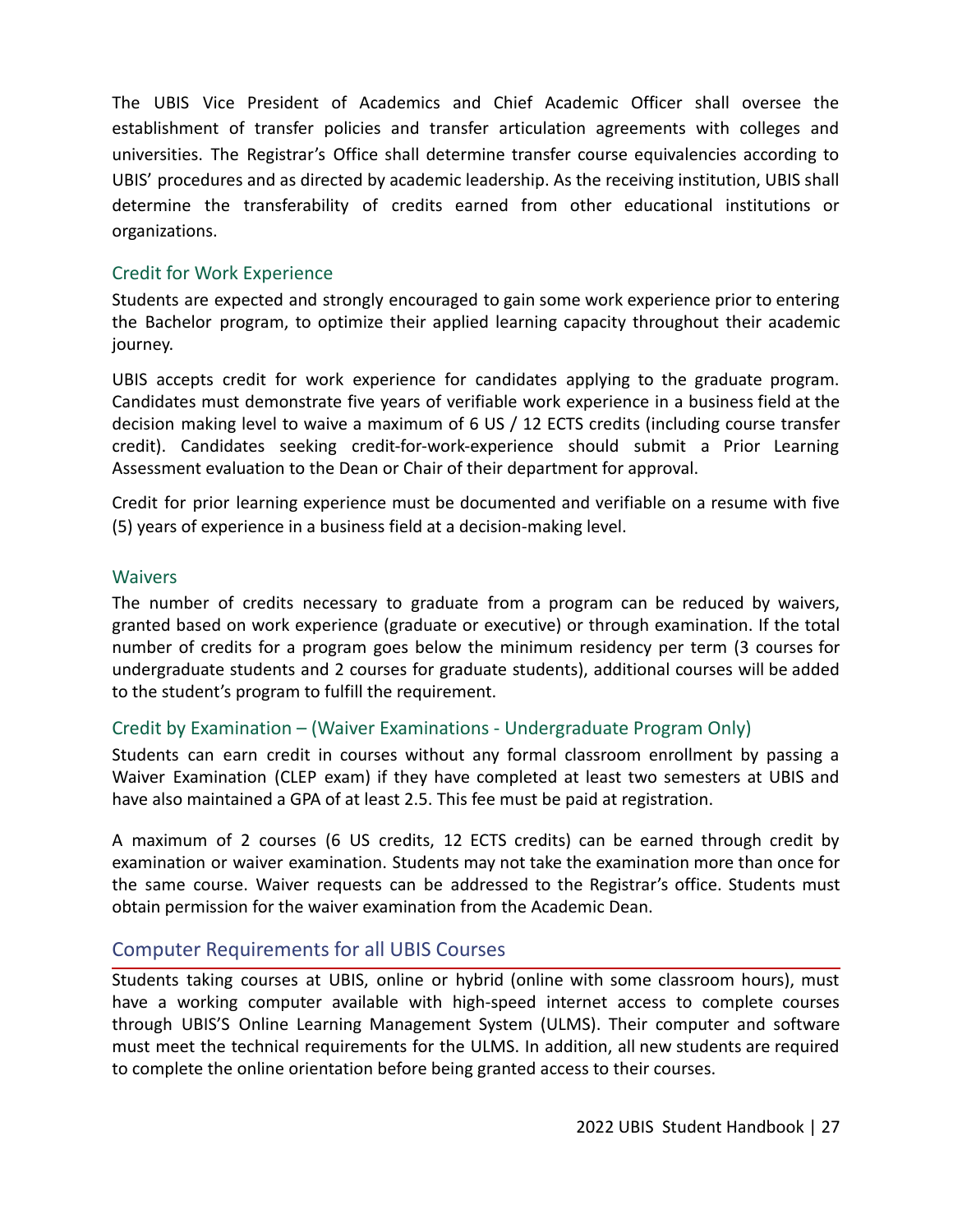## <span id="page-28-0"></span>Online Computer Requirements

Students must have regular daily access to a computer that meets the following minimum requirements:

- A functioning email account
- Access to Microsoft 2010 or Microsoft Office 365
- CPU: 1.8+ GHz / multi-core
- A monitor capable of displaying 1024x768 at 16-bit color
- Minimum 4 GB of RAM
- High-speed internet access on LAN connection (DSL or faster)
	- o While dial-up or bluetooth (hotspot) may work, it may not be suitable for many applications
- A supported web browser
	- o Google Chrome, version 86 or greater
	- o Mozilla Firefox, version 80 or greater
	- o Safari, version 6 or greater
		- Many of the applications for learning require students to only use a desktop or laptop computer for maximum performance.
			- MindTap Cengage Unlimited
				- Many Learning exercises will not work on a tablet or cell phone
- Sound card and computer speakers to listen to audio presentations
- Adobe Reader, version DC
- Graphics: DirectX, 64+ MB
- Java, version 8 or greater

**Note:** Best practice is to allow application software (QuickTime, Adobe Reader, etc..) to update as new versions are released. Students will need to allow Popups from the ULMS, Cengage Unlimited MindTap to maximize learning capabilities.

#### **Operating Systems for PC Users:**

- $\bullet$  Windows 7 32 or 64 bit
- $\bullet$  Windows 8 32 or 64 bit
- $\bullet$  Windows 10 32 or 64 bit

#### **Operating Systems for Mac Users:**

● OSX 10- version 10.8 or newer

Apple QuickTime \*\* Safari may not work with some of the MindTap activities, students should download Mozilla Firefox \*\*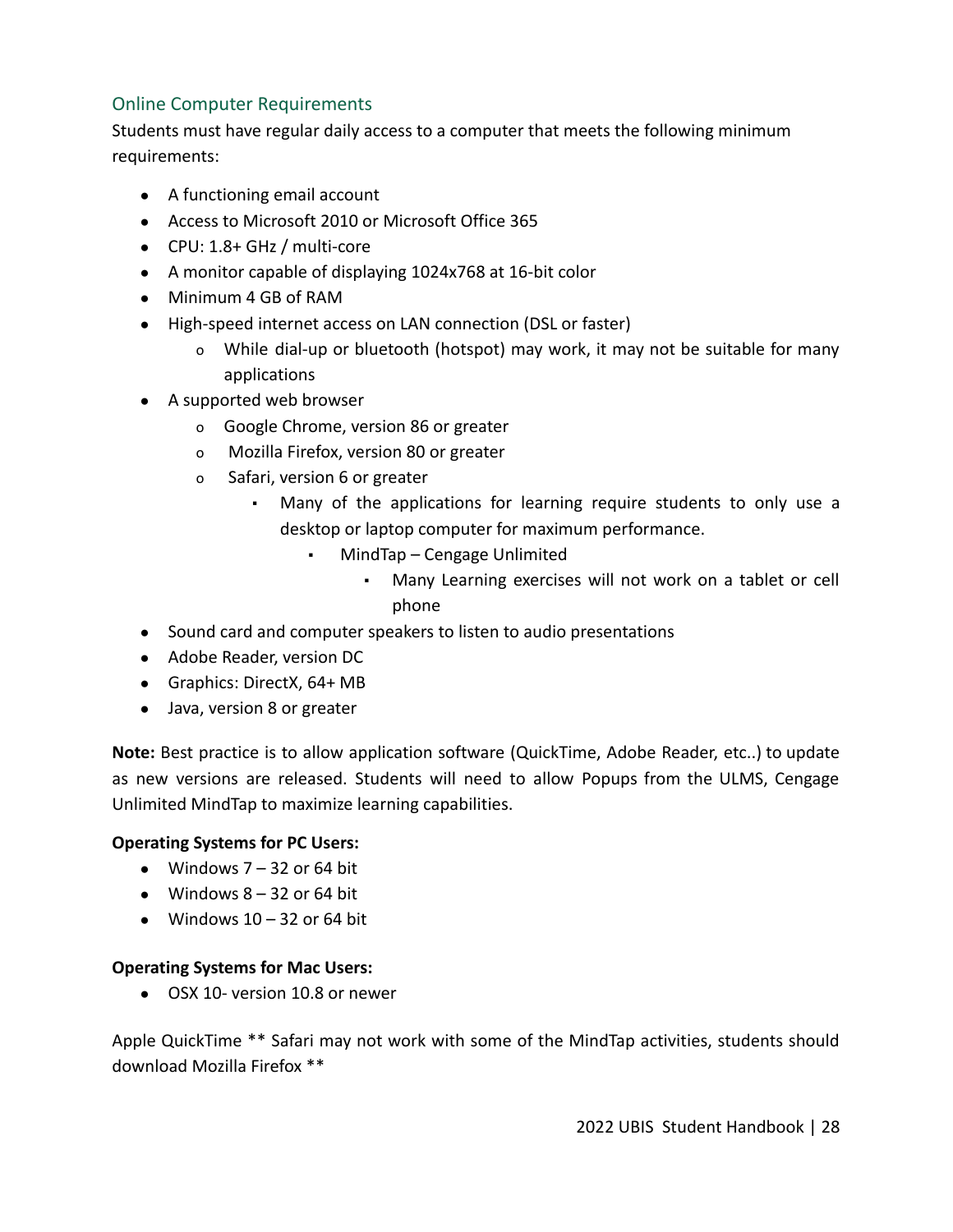## <span id="page-29-0"></span>Financial Policies

#### <span id="page-29-1"></span>Tuition and Fees

Tuition is charged on a term credit hour basis. Books and supplies are not included in tuition charges. Students are charged 100% for any term in which they continue past the ADD/DROP period before withdrawing. Tuition and fee rates are listed in Swiss Francs (CHF).

All non-tuition charges are non-refundable.

| Program                                     | credit<br>Per<br>Tuition<br>(CHF) | Tuition<br>Total<br>(CHF) |
|---------------------------------------------|-----------------------------------|---------------------------|
| <b>Bachelor's Degree Programs</b>           |                                   |                           |
| Blended cost per credit hour                | 450                               | 54,000                    |
| Online students cost per credit hour        | 325                               | 39,000                    |
| <b>Master's Degree Programs</b>             |                                   |                           |
| Blended cost per credit hour                | 600                               | 27,000                    |
| Online students cost per credit hour        | 520                               | 23,400                    |
| <b>Doctorate of Business Administration</b> |                                   |                           |
| Online students cost per credit hour        | 533                               | 32.00                     |

Students requiring a visa must demonstrate that they have adequate funds to cover one year's expenses before coming to Geneva to study. Expenses include not only tuition but living expenses.

| <b>Expense</b>                                                      | Fee (CHF)                   |
|---------------------------------------------------------------------|-----------------------------|
| Estimated living expenses for one year                              | 11,000                      |
| <b>Application Fee</b>                                              | 100                         |
| <b>Technology Fee</b>                                               | 20 per<br>course            |
| <b>Portfolio Evaluation Fee</b>                                     | 2,500                       |
| Late Fees (apply when using payment plans)                          | 50-300                      |
| Mailing Fee Dependent on the country to<br>which mail is to address | Varies, pass<br>through fee |
| Transcript Fee each request                                         | 20                          |
| <b>Graduation Fee</b>                                               |                             |

#### **\*UBIS RESERVES THE RIGHT TO CHANGE THE ABOVE COSTS, INCLUDING TUITION AT ANY TIME**

#### <span id="page-29-2"></span>Types of Aid

UBIS does not participate in any federal student aid programs. The following student assistance programs are available to eligible students.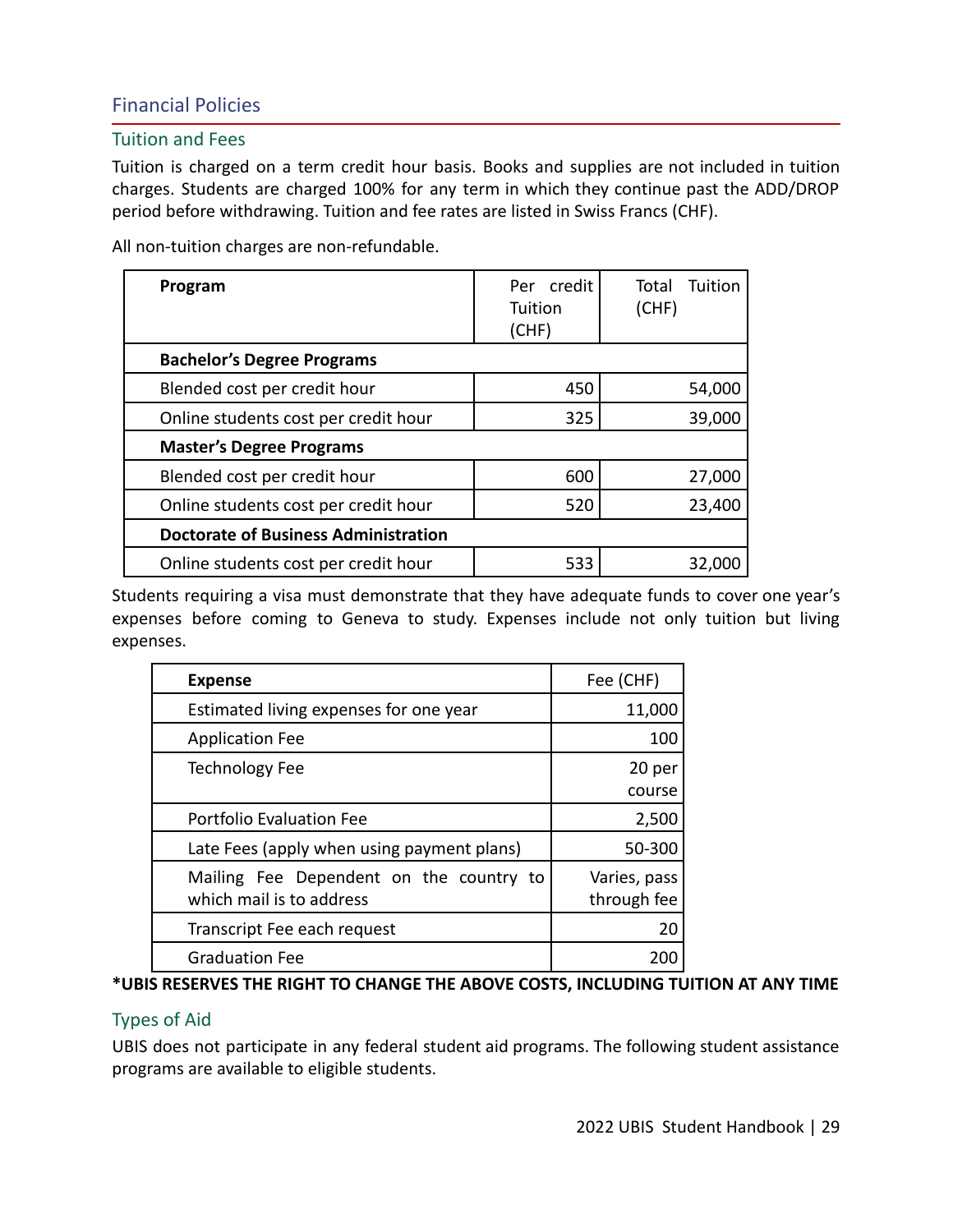- Private Lenders: Private educational loans are available to those who qualify. These programs require students to complete a loan application. Approval and/or interest rate are dependent upon an applicant's and/or co-applicant's credit worthiness.
- Installment Plans: For those students who demonstrate a financial need and have been unable to obtain alternative funding, an installment plan may be available through UBIS or a third-party lender to assist with part or all any remaining unfunded balance.

#### <span id="page-30-0"></span>Payment Policies

Tuition and fee payments are expected based upon terms listed in the acceptance letter sent to students after registration. Students are responsible for any financial obligation incurred while attending UBIS.

Payments can be made via Flywire which allows for credit card, and bank transfers; payments are also accepted via PayPal, cash, or PostFinance.

The University is not responsible for exchange rate fees or penalties incurred because of payment with a credit card or other restrictive payment cards. The student should contact his or her financial institution for account balances, daily transaction limits and other restrictions. Returned checks or wire transfers will result in an additional processing fee of CHF 50.

## <span id="page-30-1"></span>**ACADEMIC POLICIES**

#### <span id="page-30-2"></span>Academic Credit

All academic work at UBIS is evaluated in semester (US & ECTS) credit hours, a commonly used standard unit of credit in both US and abroad. Transfer courses expressed in quarter credits are converted to semester credit hours prior to acceptance. An academic year is defined as a minimum of 24 US, and 48 ECTS semester credit hours. Students advance in grade level as each 30 US and 60 ECTS credits are earned.

#### <span id="page-30-3"></span>Credit Hour Definition

As a university delivering courses in an American style, UBIS defines a semester credit hour as:

*15 hours of academic engagement and 30 hours of out of class preparation, reflection, and study.*

This formula is typically referred to as a Carnegie unit and is used by the American Council on Education in its Credit Recommendation Evaluative Criteria.

Each course offered will identify 15 hours of student work for each credit earned in the class. 3 credit hour courses will establish 45 hours of coursework with an additional 90 hours of work spent, outside of class hours, studying, reading, writing, and preparing. Subsequently, 5 credit hour courses will establish 75 hours of coursework with an additional 150 hours of work spent, outside of class hours, studying, reading, writing, and preparing.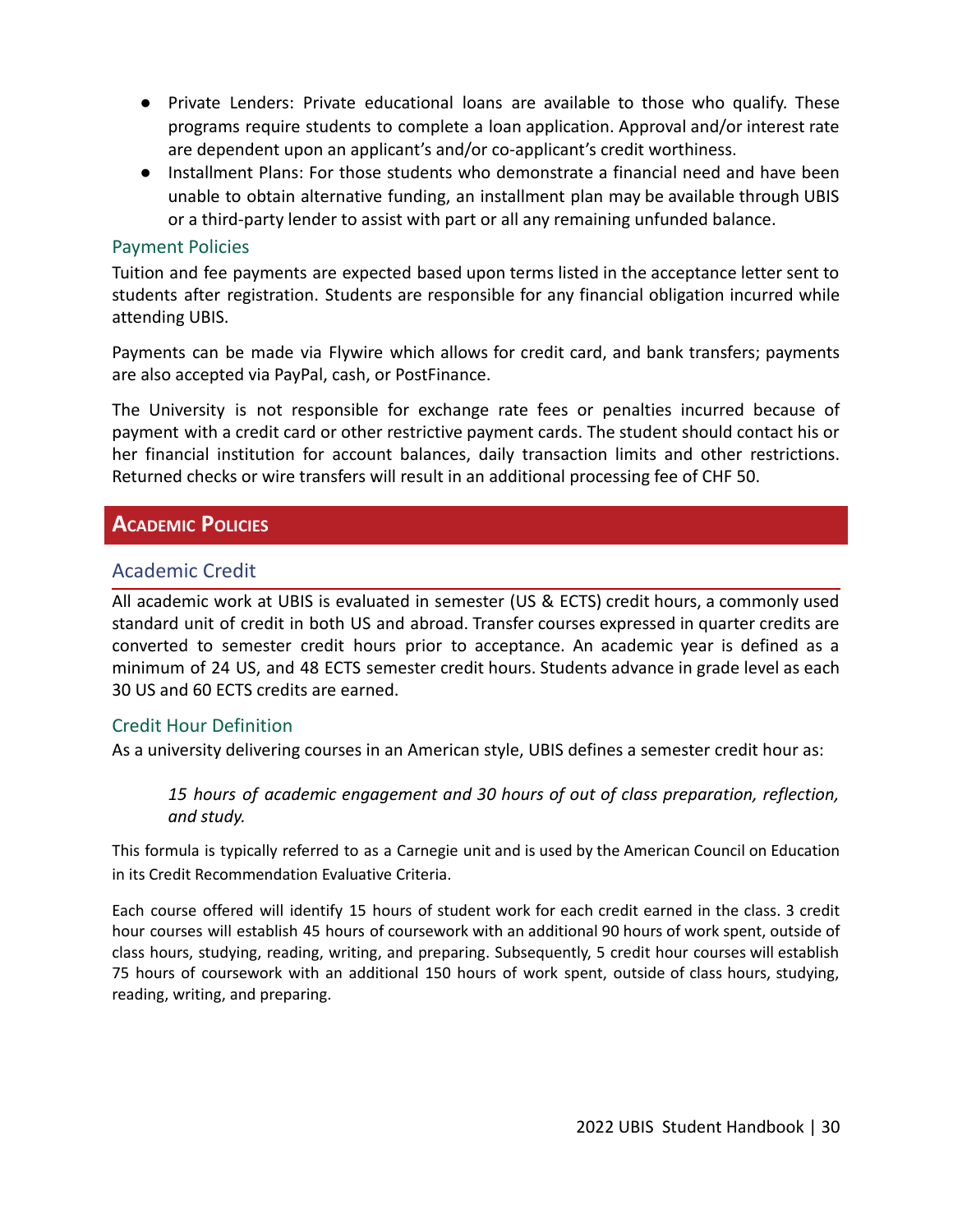## <span id="page-31-0"></span>Academic Advising

Academic advising ensures students have the information they need to make informed decisions regarding the requirements, policies, and procedures of their academic program. All students have access to academic advising from the start of their first class until after graduation to collaborate on the development of their individualized academic plans, assist with educational milestones, and maintain a commitment to earn a degree.

#### <span id="page-31-1"></span>Grading Procedures

UBIS' grading system is based on the standard American 4.0 grading system. Course grades are issued for each course. Evaluation of student work is identified as grading criteria and weighted appropriately in the determination of a final course grade as in the American grading system. Students may view their grades through the student portal. Faculty members are required to post final grades within seven days of completion of the course. The University has established the following grading guidelines to be complied with by all faculty.

Grades of plus (+) and minus (-), except for A+, are used in assigning grades and determining a grade point average (GPA). Quality points, used in determining a grade average, are assigned as follows:

## <span id="page-31-2"></span>Grade Table

#### <span id="page-31-3"></span>Undergraduate

| Grade        | <b>Quality</b> | Grade   | <b>Definition</b>                                                                                                                                                          |
|--------------|----------------|---------|----------------------------------------------------------------------------------------------------------------------------------------------------------------------------|
|              | <b>Points</b>  | Percent |                                                                                                                                                                            |
| A            | 4.00           | 93-100  | Outstanding achievement. Student demonstrates intellectual initiative in<br>accomplishing course goals and objectives through high levels of originality<br>and creativity |
| A-           | 3.75           | 90-92   | Excellent - Exceeds most requirements and expectations; demonstrates<br>excellent analytic, synthetic, integrative, and/or creative skill.                                 |
| $B+$         | 3.50           | 87-89   | Superior - Exceeds most requirements and expectations in one or more ways;<br>demonstrates creativity and originality in a variety of ways.                                |
| B            | 3.00           | 83-86   | Very good work. Student performance meets designated course goals and<br>objectives by demonstrating understanding of the course materials at an<br>acceptable level.      |
| <b>B-</b>    | 2.75           | 80-82   | Good - Meets all requirements and expectations and exceeds some in one or<br>more ways; demonstrates analytic, synthetic, integrative, and/or creative skill.              |
| $C+$         | 2.50           | 77-79   | Above Average - Meets all requirements and expectations and exceeds one or<br>more; demonstrates analytic, synthetic, integrative, or creative skill.                      |
| $\mathsf{C}$ | 2.00           | 73-76   | Average work. Student performance demonstrates average comprehension<br>and satisfactory achievement of the course goals and objectives                                    |
| $C-$         | 1.75           | 70-72   | Below Average - Meets nearly all requirements and expectations but fails to<br>meet the standard in some area; work retains some academic value; a warning<br>grade.       |
| D+           | 1.50           | 67-69   | Far below Average - Fails to meet some aspects of requirements or<br>expectations.                                                                                         |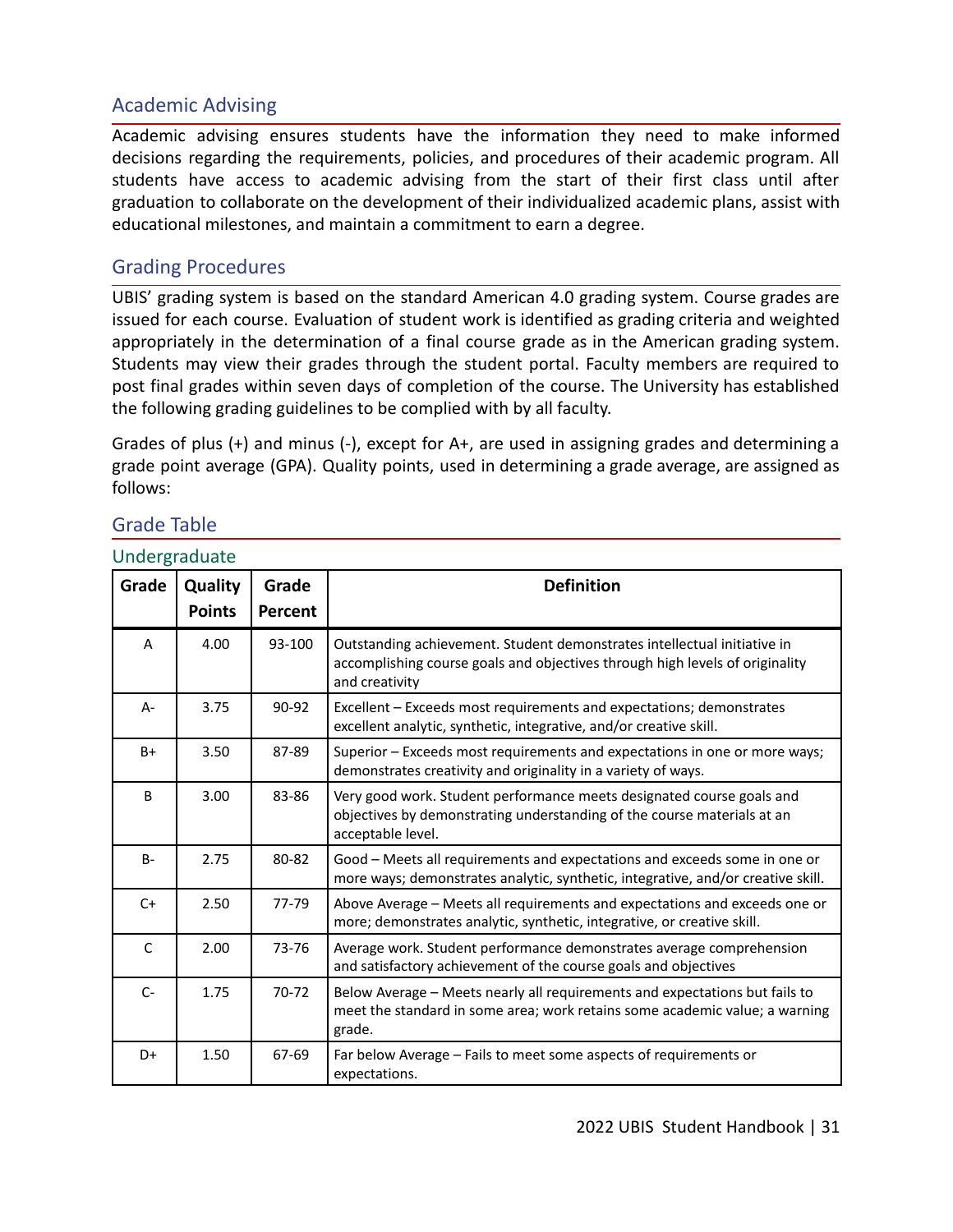| D | 1.00 | 60-66 | Unacceptable work. Student performance demonstrates minimum acceptable<br>performance in accomplishing course goals and objectives                  |
|---|------|-------|-----------------------------------------------------------------------------------------------------------------------------------------------------|
|   | 0.00 | < 60  | Failing. Student performance demonstrates unsatisfactory or below minimally<br>acceptable achievement in accomplishing course goals and objectives. |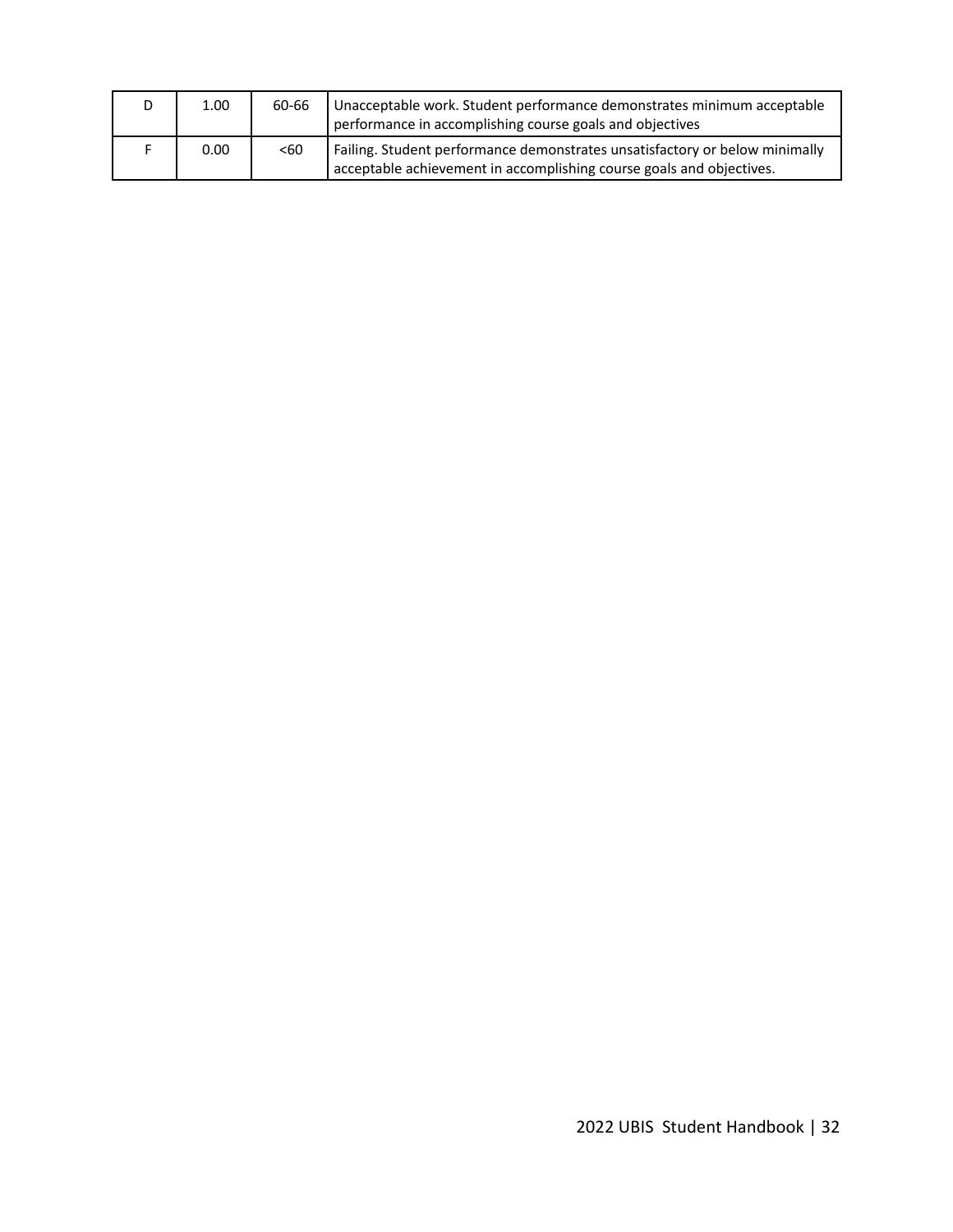#### <span id="page-33-0"></span>Graduate

| Grade | Quality<br><b>Points</b> | Grade<br>Percent | <b>Definition</b>                                                                                                                                                          |  |
|-------|--------------------------|------------------|----------------------------------------------------------------------------------------------------------------------------------------------------------------------------|--|
| A     | 4                        | 93-100           | Outstanding achievement. Student demonstrates intellectual initiative in<br>accomplishing course goals and objectives through high levels of originality<br>and creativity |  |
| $A -$ | 3.75                     | 90-92            | Excellent - Exceeds most requirements and expectations; demonstrates<br>excellent analytic, synthetic, integrative, and/or creative skill.                                 |  |
| $B+$  | 3.5                      | 87-89            | Superior - Exceeds most requirements and expectations in one or more ways;<br>demonstrates creativity and originality in a variety of ways.                                |  |
| B     | 3                        | 83-86            | Very good work. Student performance meets designated course goals and<br>objectives by demonstrating understanding of the course materials at an<br>acceptable level.      |  |
| $B -$ | 2.75                     | 80-82            | Good - Meets all requirements and expectations and exceeds some in one or<br>more ways; demonstrates analytic, synthetic, integrative, and/or creative<br>skill.           |  |
| $C+$  | 2.5                      | 77-79            | Above Average - Meets all requirements and expectations and exceeds one<br>or more; demonstrates analytic, synthetic, integrative, or creative skill.                      |  |
| C     | $\overline{2}$           | 73-76            | Average work. Student performance demonstrates average comprehension<br>and satisfactory achievement of the course goals and objectives                                    |  |
| $C-$  | 1.75                     | $70-72$          | Below Average - Meets nearly all requirements and expectations but fails to<br>meet the standard in some area; work retains some academic value; a<br>warning grade.       |  |
| F     | 0                        | $0 - 69$         | Failing. Student performance demonstrates unsatisfactory<br>or below<br>minimally acceptable achievement in accomplishing course goals and<br>objectives.                  |  |

It is important to note that undergraduate students must maintain a **2.0 GPA** to retain their matriculated status. A "D" grade is passing but is below the score needed to stay matriculated. Graduate students must maintain a **2.0 GPA** to retain their matriculated status, but a "C" grade is passing. However, some University programs and courses require higher minimum grades. Minimum grade requirements are documented within policy for those specific programs. Students who receive a grade below the minimum passing grade established for a course will not earn quality points, as the grade is considered a failing grade. Each course syllabus indicates the relationship between course components and assignments in determining a final grade.

#### <span id="page-33-1"></span>Special Grades

| The following grades are not issued quality points and do not calculate into the GPA |            |                                                                                                                                                                                     |  |  |
|--------------------------------------------------------------------------------------|------------|-------------------------------------------------------------------------------------------------------------------------------------------------------------------------------------|--|--|
| AUD                                                                                  | Audit      | Students will receive a designation of "AUD" on their permanent record<br>which will not carry any academic credit because there is no measurement<br>of the student's performance. |  |  |
|                                                                                      | Incomplete | An "Incomplete" will be given at the discretion of the instructor and if<br>approved by the Dean. An Incomplete (I) shall revert to a Failure (F) if the                            |  |  |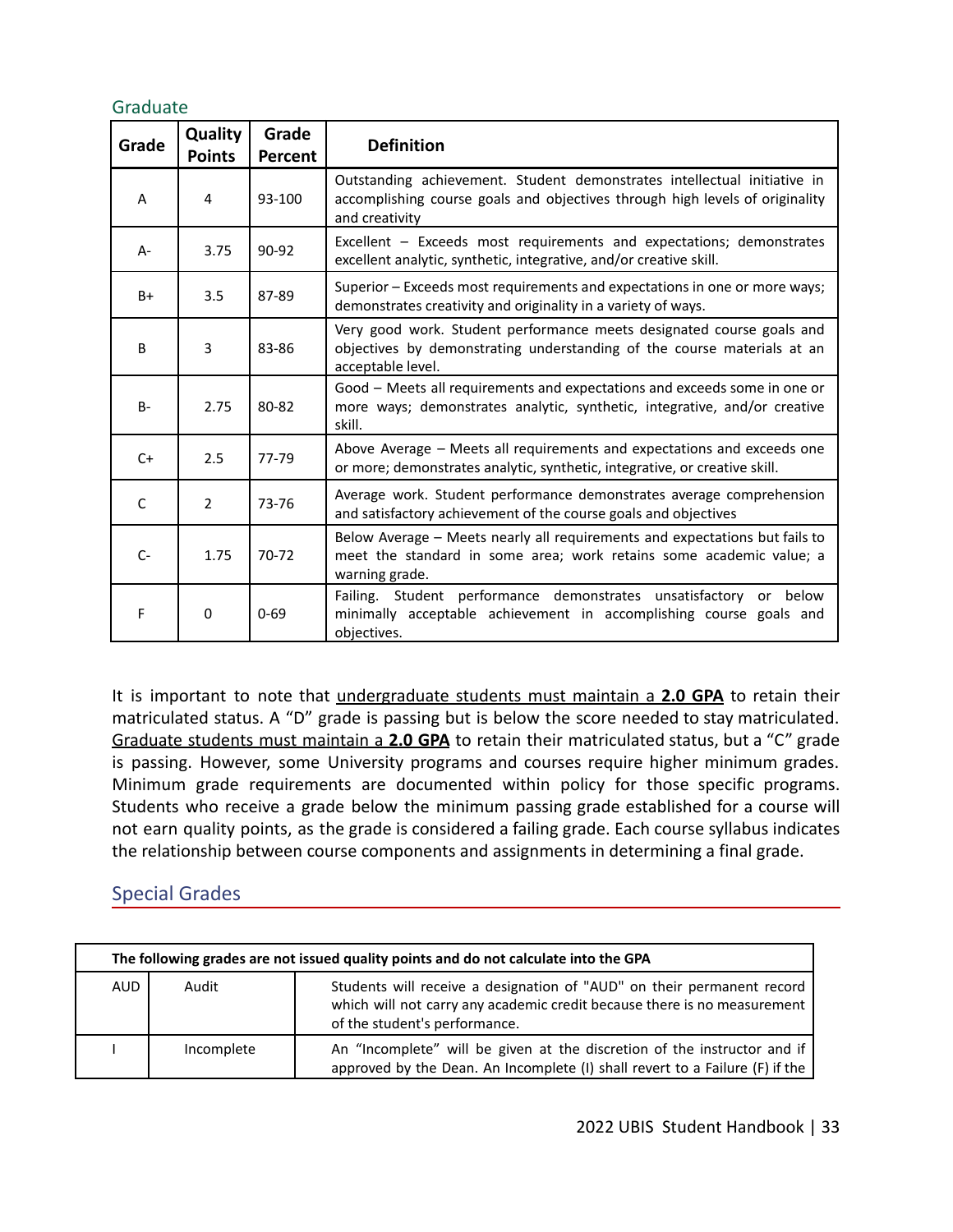|           |                        | student does not complete all the required course work by the end of the<br>granted extension period.                                                                                               |
|-----------|------------------------|-----------------------------------------------------------------------------------------------------------------------------------------------------------------------------------------------------|
| P/F       | Pass/Fail              | Pass/Fail is used in those courses where a grade is not given, but the<br>student receives either a Pass or Fail score.                                                                             |
| R         | Repeat                 | Indicates a course has been repeated, only the higher of the two grades is<br>computed in GPA.                                                                                                      |
| ТC        | <b>Transfer Credit</b> | Denotes transfer credit, not included in determining GPA.                                                                                                                                           |
| W         | Official<br>Withdrawal | Withdrawal from a course without academic penalty.<br>Student withdrew due to exceeding the maximum allowable absences<br>from the course or has been administratively withdrawn by the university. |
| <b>WF</b> | Withdrawal/<br>Failure | A grade of WF will be counted towards the student's grade point average<br>as a failure.                                                                                                            |
| IP        | In Progress            | Student is currently enrolled or awaiting a final grade                                                                                                                                             |

## <span id="page-34-0"></span>Academic Standing

| DL        | Dean's List           | Denotes superior performance by a student and is awarded to those who<br>maintain a grade point average of 3.5 for undergraduate and 3.75 for<br>graduate students.                                                                                      |
|-----------|-----------------------|----------------------------------------------------------------------------------------------------------------------------------------------------------------------------------------------------------------------------------------------------------|
| D         | Probation             | Denotes probationary status of a student. A student who is on probation is on<br>warning for not maintaining the necessary GPA. Students on academic<br>probation will be given 1 final complete term (terminal probation) to reach<br>the required GPA. |
| <b>TP</b> | Terminal<br>Probation | Terminal probation is the final chance for a student to raise his/her GPA prior<br>to expulsion. The student will be given one subsequent term to raise his/her<br>GPA to the required level.                                                            |

#### <span id="page-34-1"></span>Incompletes

A grade of "I" is granted only when, due to extreme extenuating circumstances, a student is unable to complete the work outlined in the course by the class end date. It is the responsibility of the student to request an incomplete from the course instructor in writing by submitting to the professor an Academic Incomplete Request Form. A student is only eligible for an "I" if they have completed 75% of required assignments up to the point at which an incomplete is requested. Course work must be completed within four (4) weeks following the end of a session in which an 'I' grade was assigned. On the fifth (5th) week following the end of a course, the Registrar will change all remaining 'I' grades to 'F'. Under extenuating circumstances, the Academic Dean may make an exception to this policy.

#### <span id="page-34-2"></span>Grade Appeal

UBIS promotes a principle of fairness in all academic decisions. Students requesting to dispute a grade for a valid reason must meet with their instructor to settle the grade dispute. Students must make all grade grievances within 30 days of the issuance of the disputed grade. In cases where a satisfactory settlement cannot be reached between the student and instructor, a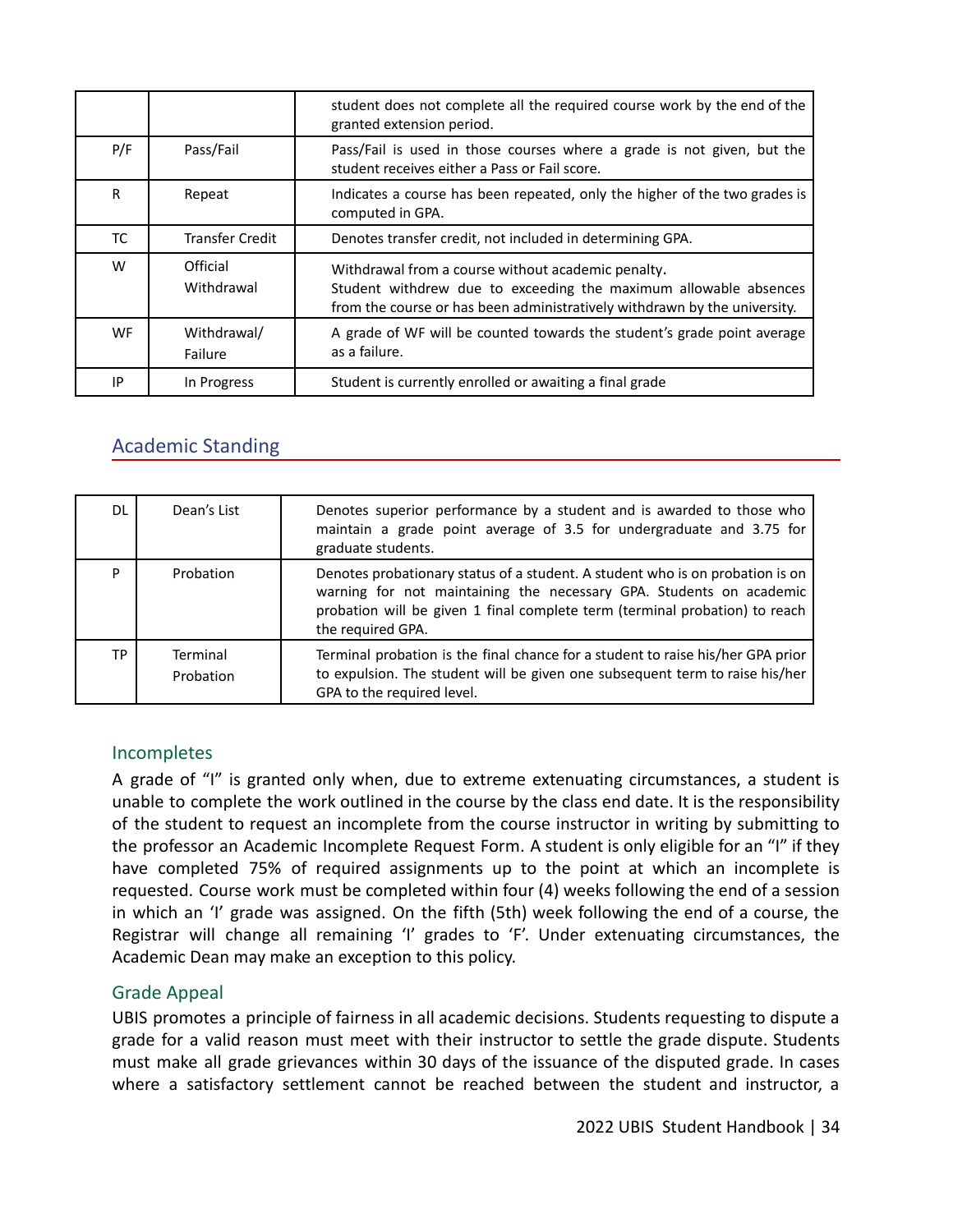formal appeal must be submitted to the Dean's Office. If no appropriate solution can be reached, the Dean will make the final decision based on discussions with all parties involved.

#### <span id="page-35-0"></span>Course Repeats

Students may repeat a course in which they received a 'C', 'D' or 'F'. The grade earned in the last attempt is used in the calculation of the grade point average. Both course attempts are considered in the calculation of quantitative progress (maximum time frame). Course repeats are priced at current tuition rates.

#### <span id="page-35-1"></span>General Education Courses

The purpose of UBIS's general education courses are to provide students with the tools to support their understanding of concepts, to think critically and reflect on the interaction of subject areas. Writing, reading, and research work together to provide students with an understanding of the world around them and the ability to express that understanding throughout their academic endeavors.

General education includes the knowledge, skills and perspectives that are part of an educational experience for all undergraduates regardless of major. They help students become well-rounded individuals and responsible citizens. Upon completion of study at UBIS, the student will demonstrate the ability to:

- Use written and oral communication skills for academically and professionally appropriate discourse (Effective communication).
- Construct reasonable arguments using various forms of evidence from multiple sources (Critical thinking).
- Use basic mathematical and scientific concepts and methods to show how various natural phenomena influence individuals and society (Quantitative and scientific reasoning).
- Use appropriate information literacy tools and practices, including technology, to gather, organize, evaluate, and present information (Technological proficiency and Information literacy).
- Analyze the ethical choices inherent in decision-making (Ethical awareness).

#### <span id="page-35-2"></span>Dean's Honor List

A matriculated undergraduate student having a GPA of 3.5 or higher and having completed at least twelve credits for the semester will be placed on the Dean's Honor List. A matriculated graduate student having a GPA of 3.75 or higher and having completed at least nine credits for the trimester will also be placed on the Dean's Honor List. The list will be posted on the Moodle Home Page and students on the list will receive a letter of congratulations from the Dean of their program.

#### <span id="page-35-3"></span>**Graduation Requirements**

University diplomas and certificates are issued to students who have completed all program requirements, are in good academic and financial standing, and whose credential has been officially conferred. At the end of every term, the Registrar will coordinate a multi departmental review to approval and issue diplomas and certificates. All deadlines for degree candidacy must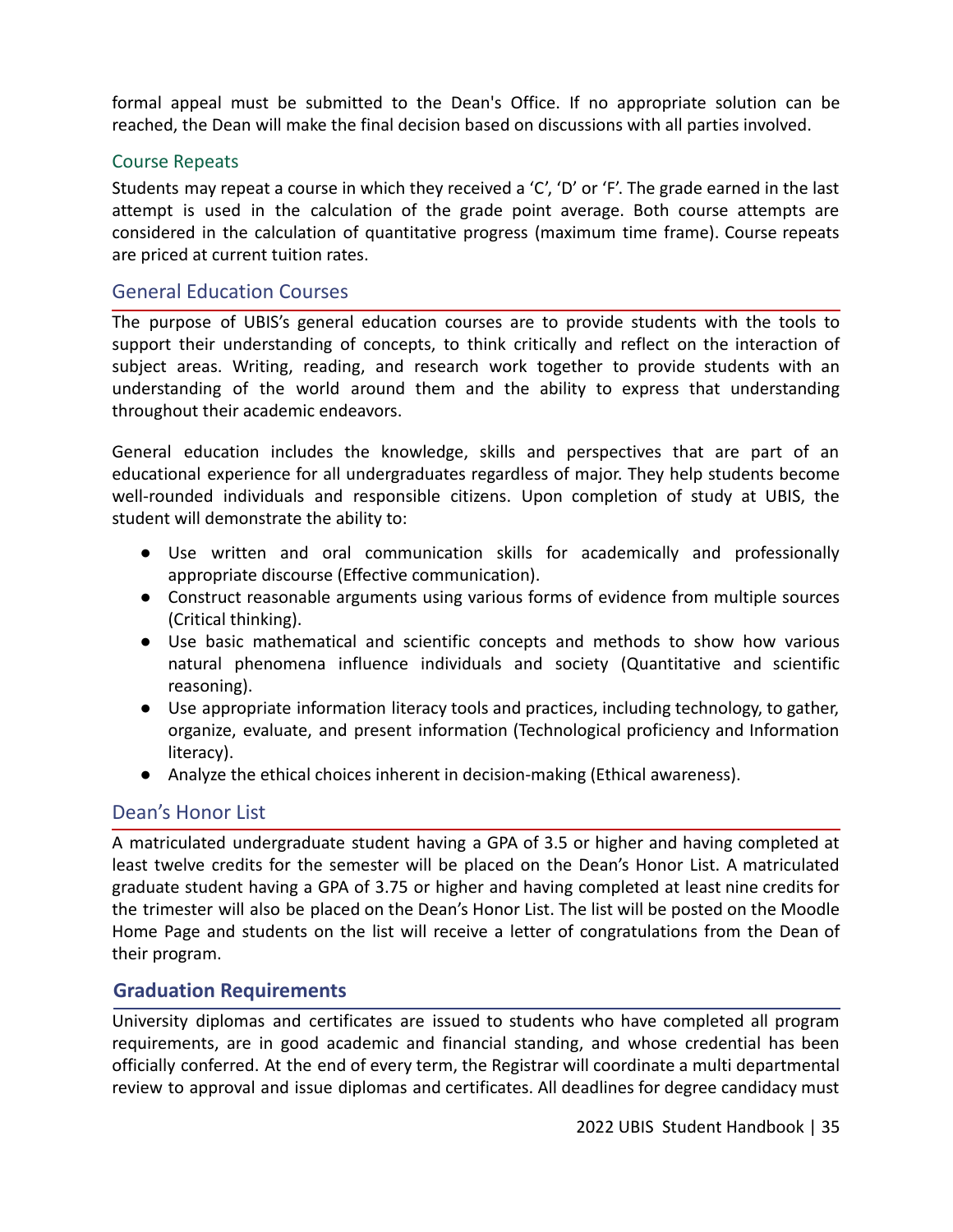be strictly observed. Following credential conferral, the University will issue one diploma or certificate. The date documented on the diploma will reflect the last day of the month in which all program requirements were completed and applied. The date documented on the certificate will reflect the date on which all program requirements were completed and applied.

#### <span id="page-36-0"></span>Undergraduate

Degrees are awarded to undergraduates who have reached the following criteria:

- the satisfactory completion of a designated study program for the degree as specified by the administration of the University and in compliance with all admission requirements.
- the successful maintenance of a minimum cumulative GPA of 2.0 equivalent to the grade of *C*.
- a passing grade for the Capstone project.
- assurance that all financial obligations to the University have been met.
- the successful completion of a minimum of 120 US / 240 ECTS credits for the US Bachelor's degree (minus waivers, transfer credits, and/or work experience credits granted to executive students).
- payment of a graduation fee (please refer to the UBIS Brochure for this fee); and
- assurance that all other obligations to the University have been met; (i.e. returning books and other materials).

#### <span id="page-36-1"></span>Graduate

Degrees are awarded to graduates who have reached the following criteria:

- the satisfactory completion of a designated program of study for the degree as specified by the administration of the University and in compliance with all admission requirements.
- the successful maintenance of a minimum cumulative GPA of 2.0 equivalent to the grade of *C*.
- the successful completion of a research thesis project.
- the successful completion of 45 US / 90 ECTS credits (minus waivers or transfer credits).
- assurance that all financial obligations to the University have been met; and
- payment of a graduation fee (please refer to the UBIS Brochure for this fee).
- assurance that all other obligations to the University have been met; (i.e. returning books and other materials).

#### <span id="page-36-2"></span>Doctorate

Degrees are awarded to graduates who have reached the following criteria:

- the satisfactory completion of a designated program of study for the degree as specified by the administration of the University and in compliance with all admission requirements.
- the successful completion of a dissertation and defense.
- the successful completion of 60 US / 120 ECTS credits (minus waivers or transfer credits).
- assurance that all financial obligations to the University have been met; and
- payment of a graduation fee (please refer to the UBIS Brochure for this fee).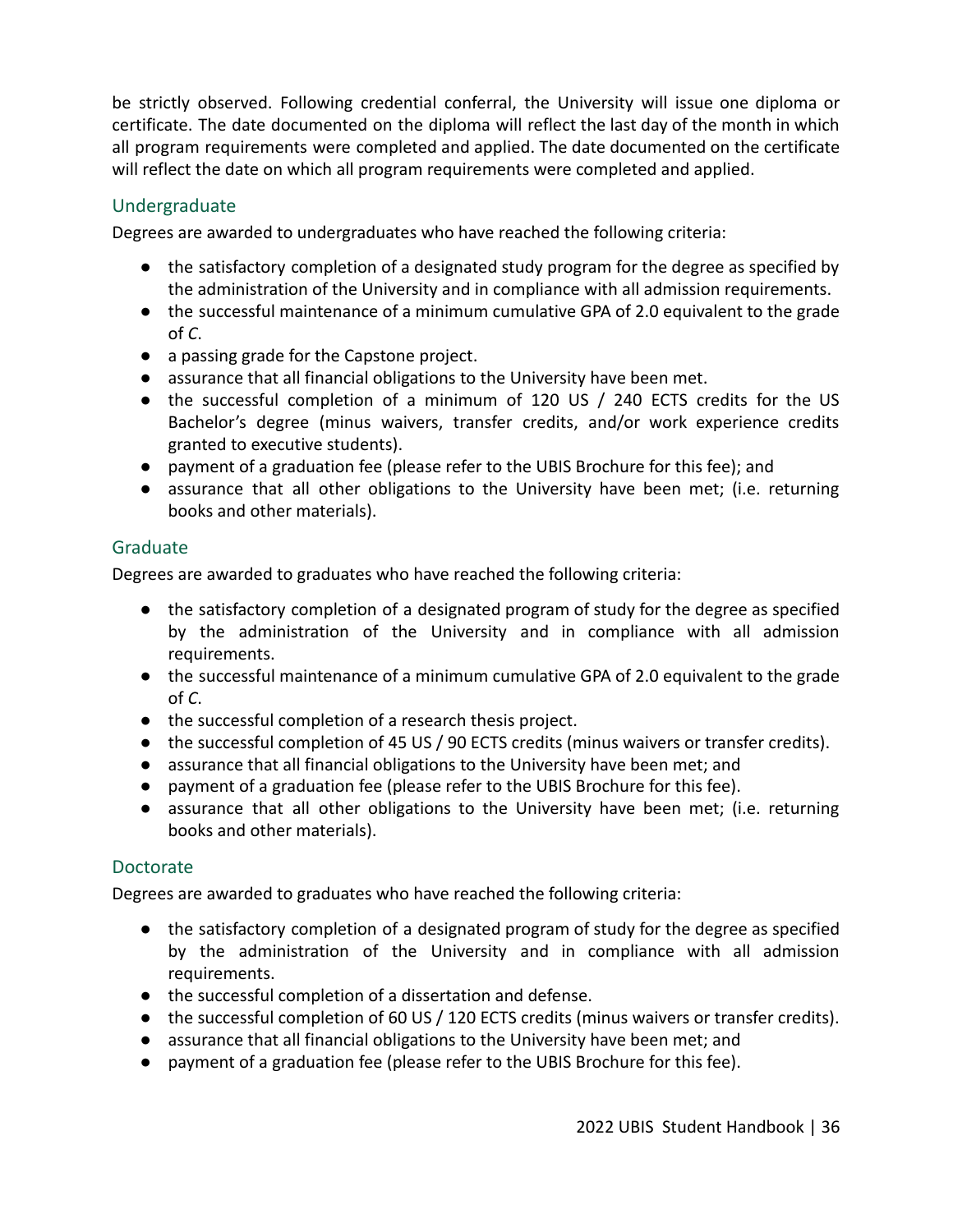● assurance that all other obligations to the University have been met; (i.e. returning books and other materials).

#### <span id="page-37-0"></span>Academic Distinction at Graduation

UBIS recognizes superior academic achievement by conferring a Distinction upon students with an outstanding academic record. One of the following Latin distinctions will be recorded on transcripts and diplomas:

- students with a minimum GPA of 3.75 will receive the distinction of *Summa cum Laude*.
- students with a 3.5 GPA or higher will receive the distinction of *Magna cum Laude*.
- students with a 3.25 GPA will receive the distinction of *Cum Laude*.

Academic distinctions will be limited to 5% for Summa cum Laude, 5% for Magna cum Laude, and 10% for Cum Laude.

## <span id="page-37-1"></span>Change of Program

Students wishing to change their program must enter the most current program offered. Students must do this by submitting a SSCR form and through a consultation with appropriate campus personnel as some other institutional requirements or restrictions may apply. Students changing into a new program must have documentation on file that meets all admission requirements for the new program being entered. However, some credits earned while enrolled in the former program may not apply to the new program requirements due to differences in degree and content requirements for the new program being entered.

If a student changes programs, only those courses that apply toward the new program will be counted in calculating GPA and the number of credits attempted. If a graduate of UBIS University enrolls in a new program at the University, only those courses that apply toward the new program will be counted in calculating the GPA and number of credits attempted.

## <span id="page-37-2"></span>Add/Drop

For all programs, the add/drop period is defined as the first two weeks of the term (ending Sunday midnight). All schedule changes for the full term must occur during the add/drop period, which is defined as the first two weeks of the term. During this period, students may add or drop classes, but may not withdraw from school without penalty. New students may be admitted during this period provided they attend at least one scheduled class during the add/drop period. Students will not be enrolled after the add/drop period. A student may be permitted to start after the add/drop period if documented mitigating circumstances exist; however, this occurs only at the discretion of and requires permission from the Campus Director. If a student in their first term of enrollment posts attendance during the add/drop period but does not attend their classes in the second week of the term, their enrollment will be canceled. Students dropping courses must also take note of the Refund Policy stated above.

#### <span id="page-37-3"></span>Administrative Course Drops – No Participation

If a student fails to participate in a course during the add/drop period of his/her session, the Registrar will drop the student from the course, and he/she may not attend the course during that session. Students will not receive a grade for the course; they will be unregistered, and it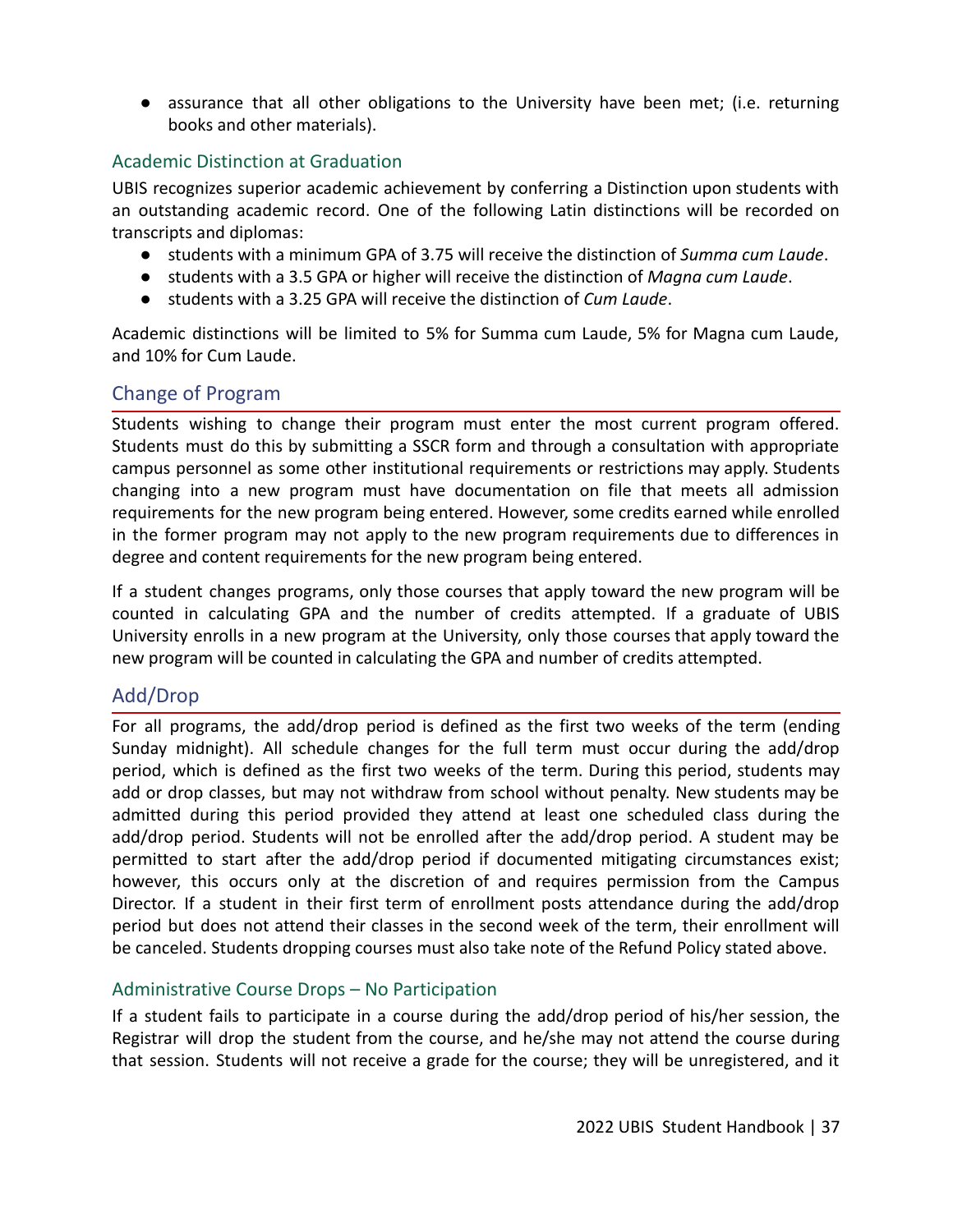will not show on the transcript. Please see the Institutional Refund Policy for financial obligations.

## <span id="page-38-0"></span>Satisfactory Academic Progress

Satisfactory academic progress applies to all students and is necessary to maintain eligibility for enrollment at the institution. All enrolled students must meet the University's minimum standards of achievement about cumulative grade point average and pace of completion. A student's academic progress is evaluated at the end of each semester (2 academic terms). The University's Satisfactory Academic Progress (SAP) consists of two measurements:

A quantitative measurement which determines if students are completing the courses they attempt (pace of completion) at a rate that will ensure completion of the program within a maximum time frame of 150% of the program length in credit hours; and

A qualitative measurement which determines if students have a satisfactory cumulative grade point average in their program of study.

A student's failure to meet these standards will result in the student being placed on academic warning, academic probation, and/or dismissal from the University. The following applies to all students enrolled at UBIS University:

- The qualitative and quantitative standards of satisfactory academic progress will be evaluated at the end of each semester. A semester consists of 2 academic terms (also referred to as a "payment period"). The length of an academic term is 8 weeks.
- Students must be progressing at a pace of completion in their educational program consistent with the maximum time frame permitted for their program of study. The maximum time frame is a period that is no longer than 1.5 times the published length of the educational program as measured in credit hours. For example, a program requiring 120 US / 240 ECTS credit hours for graduation would allow the student a maximum of 180 US / 360 ECTS credit hour attempts (120 x 1.5 = 180, 240 x 1.5 = 360 respectively) to complete the program of study.
- Undergraduate students must successfully complete a cumulative minimum of 67% of attempted credits and earn at least a cumulative grade point average (CGPA) of 2.0 at each evaluation point to be considered in good academic standing. See the grading scale sections of this catalog for the impact of each grade SAP calculations.
- Graduate students must successfully complete a cumulative minimum of 67% of attempted credits and earn at least a cumulative grade point average (CGPA) of 2.0 at each evaluation point to be considered in good academic standing. See the grading scale sections of this catalog for the impact of each grade SAP calculations.
- Transfer credit hours that are accepted toward a student's program of study and Waiver Credit Exam credits are counted as both credit hours attempted and credit hours earned in the pace of completion.
- UBIS University does offer foundational courses. These are not calculated in the student's GPA or pace of completion as they do not count towards a program of study
- All periods of enrollment are counted towards Satisfactory Academic Progress (SAP).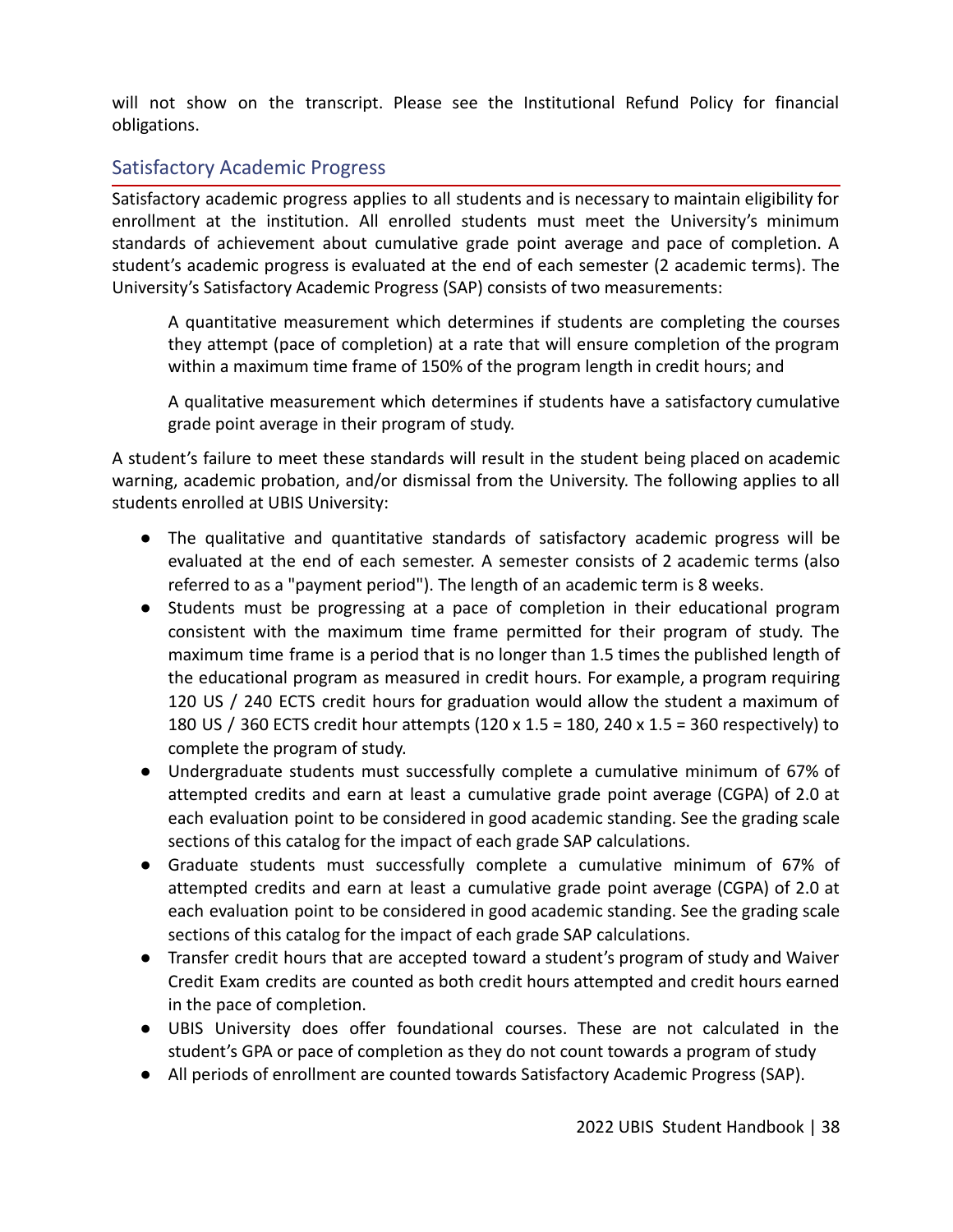#### <span id="page-39-0"></span>Academic Counseling

Academic counseling shall occur when a grade point average (GPA) falls below acceptable levels for the program. Counseling lasts until the end of the next term of enrollment. If GPA does not rise above the respective levels at the end of the next term, students are put on terminal probation. At the end of the terminal probation period (one semester), a probationary student's file will be reviewed by the Dean to determine whether the student will be allowed to continue studying at the University. All students on counseling must ask the Dean for approval before registering each semester for any class.

Students on Academic Counseling must achieve an acceptable GPA, show satisfactory class attendance and completion of attempted courses. Students on counseling who do not meet these three criteria by the end of their counseling period are in danger of suspension or dismissal according to the Dean's decision.

Any period of counseling, academic suspension or dismissal will be recorded on the students' academic records.

#### <span id="page-39-1"></span>Academic Disqualification

Academic disqualification (AD) will result if a student fails to clear an academic counseling status.

To reapply, a formal application for admission must be submitted in accordance with University admission procedures. In addition, applicants should explain the reasons for the scholastic deficiencies; the way the intervening time has been spent; and why they should be given favorable consideration for readmission. The readmission file will be reviewed by the Dean and a decision reached regarding readmission. If approved, the student would be required to complete all program requirements in effect at the time of readmission. No dismissed students may claim any reimbursement of their fees.

#### <span id="page-39-2"></span>Grade Point Average

One aspect of academic progress is the student's cumulative grade point average (CGPA). Students must be advancing toward or maintaining a minimum of a 2.0 CGPA for all UBIS University coursework to maintain good academic standing and to meet the requirements for graduation.

A student's cumulative program GPA is calculated using only those grades earned at the University for the current program of study. The program GPA is computed by adding the program applicable cumulative grade quality points earned (calculated by multiplying the credit hours and the weight of the grade earned in the course) and dividing it by the program applicable cumulative total number of credit hours completed. Courses from which the student withdraws are not included in the program GPA calculation for the qualitative measurement.

#### <span id="page-39-3"></span>*Qualitative Exclusions*

The following are excluded from the qualitative computation:

- Waivers-Credit exam (undergraduate students only)
- National Testing Programs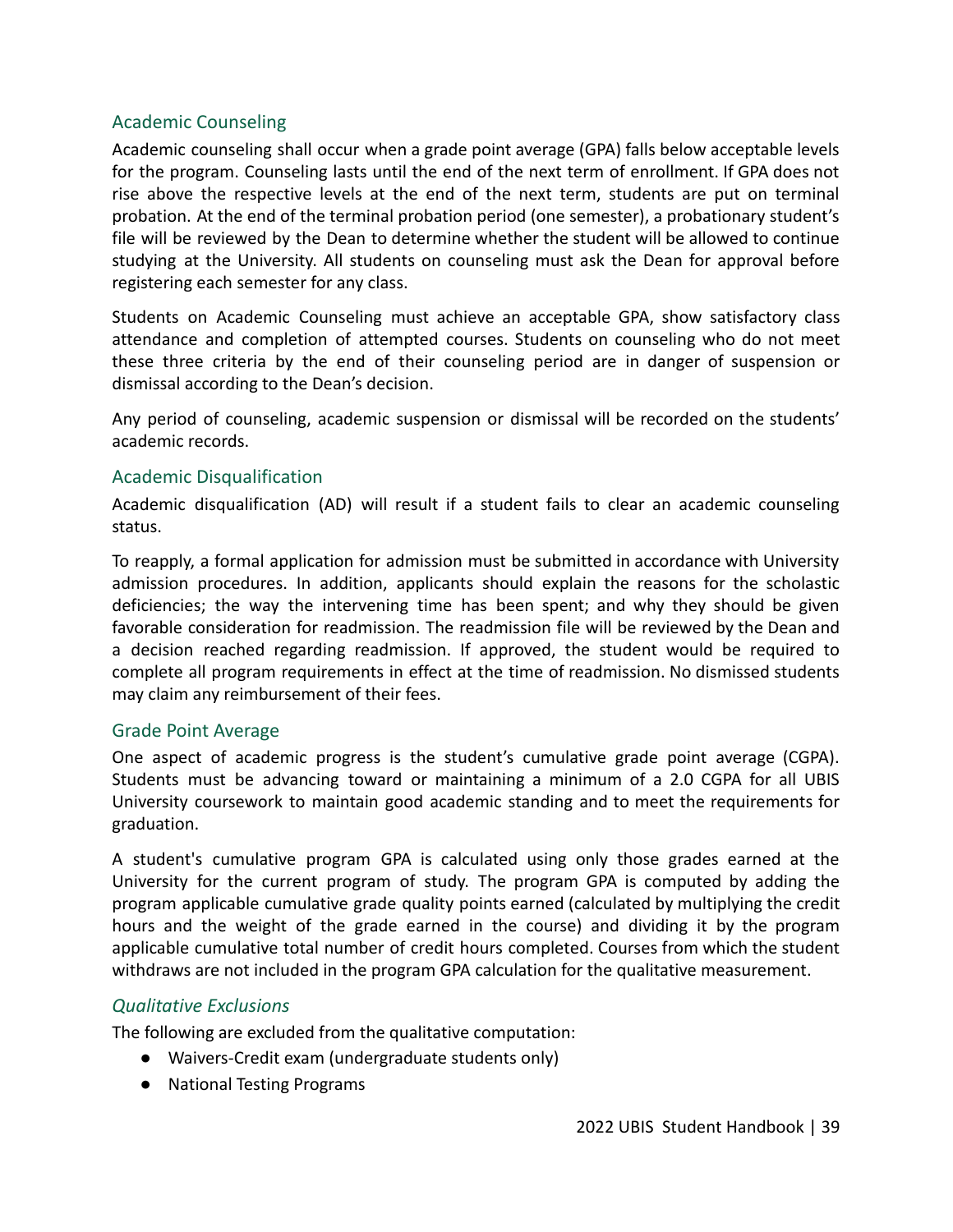- Courses with the following grades:
	- o AUDIT (AUD)
	- o Incomplete (I)
	- $\circ$  Repeat of a course (R)
	- o Passing (P)
	- o Withdrawal (W)
	- o Transfer Credit (TC)

Each academic program has a published standard credit load for completion. Pace of completion is automatically evaluated for all periods of attendance at the University.

#### <span id="page-40-0"></span>*Maximum Timeframe*

The maximum duration of studies for undergraduate students is 6 years (120 US / 240 ECTS credits) for a US Bachelor's degree and 4.5 years (180 ECTS credits) for the European Bachelor's degree for full time students. It is 28 months for graduate students and 6 years for the DBA.

The maximum timeframe to complete the program cannot exceed 150% of the published length of the program measured in credit hours attempted for undergraduate and graduate students. Progress is evaluated cumulatively at the completion of each payment period for a student's primary program of study to ensure completion of the program within the 150% maximum timeframe. If a student cannot complete the program of study within the maximum time frame (as determined at the end of the payment period), the student will be placed on disqualification status without the ability to appeal.

#### <span id="page-40-1"></span>Pace of Completion

The quantitative measure for the pace of completion is calculated using the following formula:

#### *Cumulative number of credit hours the student successfully completes / Cumulative number of credit hours the student attempted*

At the end of each payment period, the student's pace of completion is evaluated. Students must earn at least 67% of the credit hours attempted toward completion of the primary program of study. Credit hours taken at other institutions and accepted toward a student's primary program of study at the University are included in both attempted and completed credit hours when measuring pace of completion. Courses from which the student withdraws are counted as attempted credit hours when calculating the quantitative measurement or program pace.

#### *Included in Pace of Completion*

The following are included as attempted in the pace of completion calculation:

- Withdrawal (W)
- Withdrawal Failure (WF)
- Courses completed with the following grades: A, B, C, D and F  $(+/-)$
- Repeated courses (R)
- Incompletes (I)
- Transfer Credits (TC)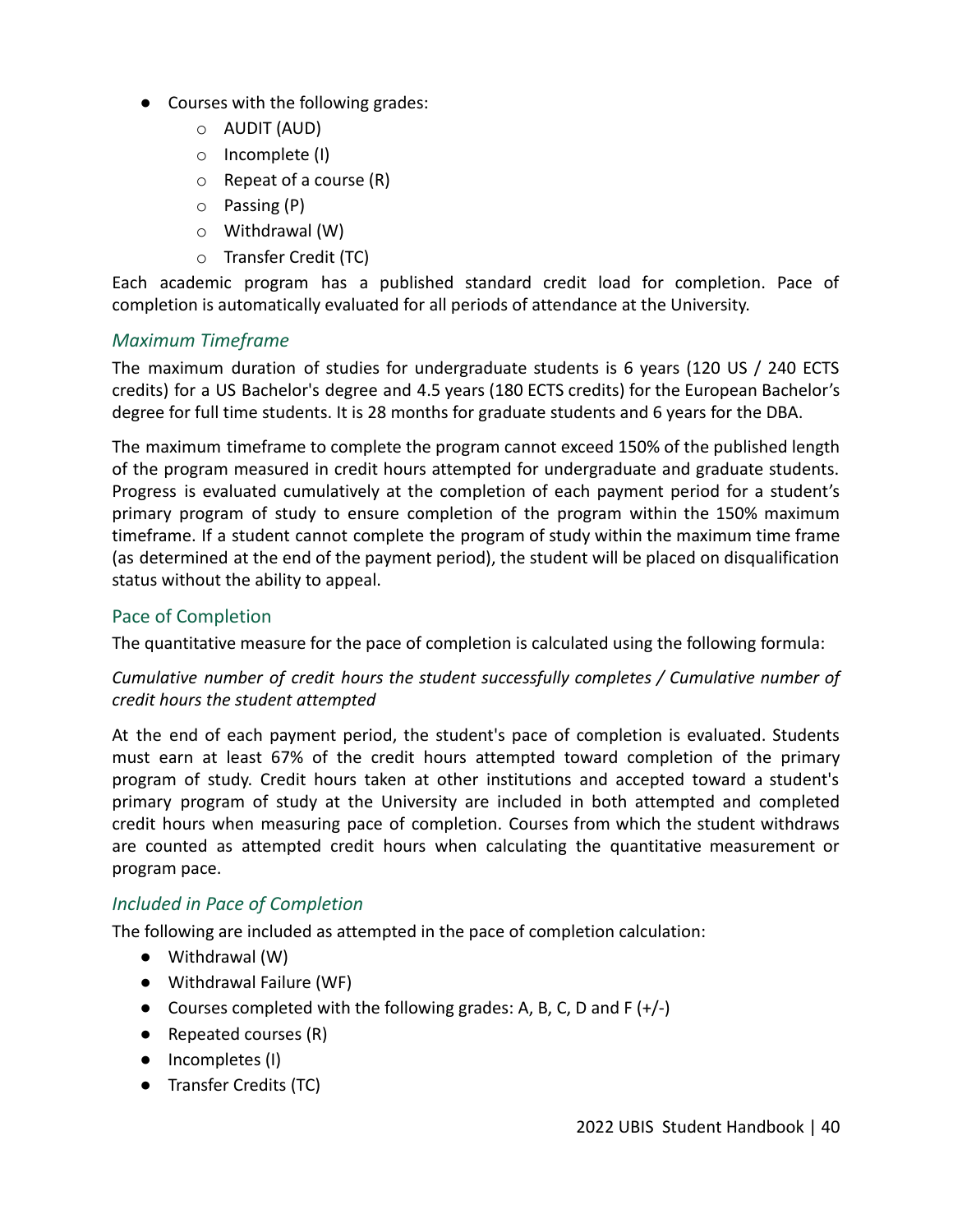● Pass/fail

#### <span id="page-41-0"></span>Evaluation

The University evaluates SAP for the student's primary program of study, based on a completed payment period. As a result of the evaluation, a student is assigned a corresponding SAP status.

#### <span id="page-41-1"></span>Student Notification

The University will notify students at any point during their enrollment if their status changes.

#### <span id="page-41-2"></span>Transfer Credits

A student's program GPA is calculated using only grades earned at the University in courses that are applicable to the program. Therefore, transfer credits do not apply when calculating the student's GPA at the University. Transfer credits include credits for all courses not completed at the University that are applied toward the completion of the student's degree program.

Credits taken at other institutions and applied towards the student's program at the University are included in both attempted and completed hours when measuring the student's pace towards completion. Please refer to the University Transfer of Credit Policy.

#### <span id="page-41-3"></span>Program Changes

Students who change programs at the University are re-evaluated to determine which credits apply to the new program. The student's SAP status will be evaluated at the end of each completed payment period in the new academic year. If the student changes back to a program he or she was previously in, the student's SAP status will reflect the status of the original program. The University will calculate the qualitative and quantitative SAP measures based on all courses applicable to the new program. This includes those courses taken in a previous program that the student successfully completed and that apply to the new program.

#### <span id="page-41-4"></span>Repeat Courses

Undergraduate students can repeat any previously completed course or courses for which the grade received was C, *D* or *F.* Undergraduate students must also ask approval from the Dean. The course can be retaken no more than twice. Only the last attempt for each course will be counted in the student's GPA. Each grade received for a repeat course will be part of the student's permanent record. Note: Repeat courses taken in a program are counted in the SAP status for that program.

Graduate students can retake up to two courses previously completed. Only the grade earned for the retake will be used to calculate a graduate student's final GPA. If a course is being retaken, the graduate student must specify the course as a retake during registration.

#### <span id="page-41-5"></span>Appeals Process and Mitigating Circumstances

#### <span id="page-41-6"></span>Resolution of Student Concerns

A grievance is a claim by a student that there has been a violation, a misinterpretation or an inequitable application of an existing policy, rule, or regulation of the University. An appeal and/or a formal grievance are two ways that students can request a formal change to an official decision of the Institution. Whenever possible the submission of an appeal or grievance will be dealt with confidentiality. In addition, all investigations will be undertaken impartially with no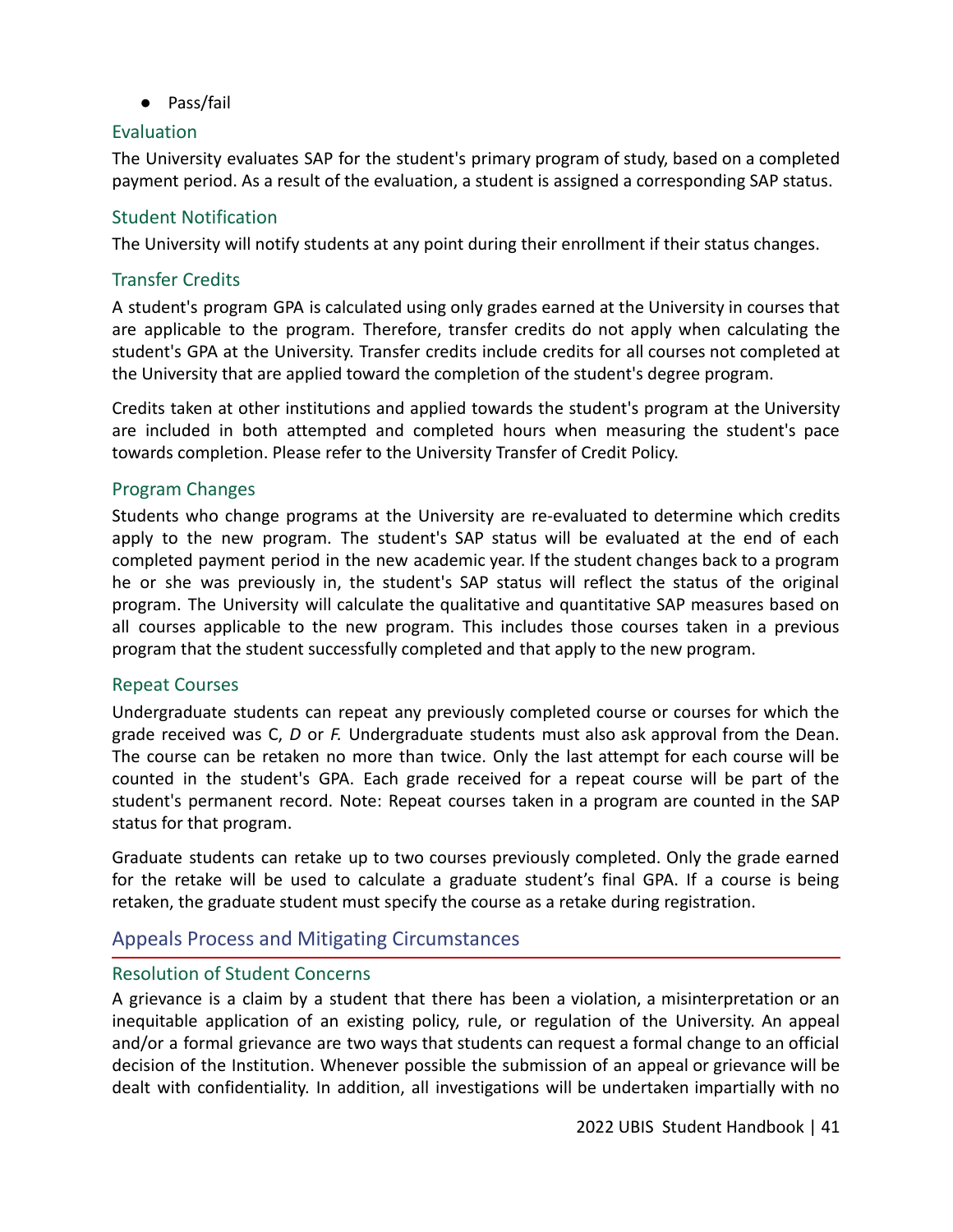reprisals of any kind being undertaken by any member of the school for the submission of an appeal or grievance. Appeal and/or grievance proceedings will be treated in accord with the University's student privacy policy.

The steps involved with resolving a student concern are an informal appeal, a formal appeal, and formal grievance. It is a requirement of the University that a student exhaust the appeal process in its entirety prior to submitting a grievance to allow for an appropriate resolution to be reached. Further, if an appeal or grievance is not submitted within ten (10) business days the initial decision of the school will stand.

Mitigating circumstances for which an appeal may be made are illness, death of a family member, military duty, jury duty, or employment responsibilities beyond the student's control. Appropriate written documentation must accompany an appeal. Students whose appeals are approved, may continue their studies at the University under an academic plan as described earlier.

#### <span id="page-42-0"></span>Appeal Process for All Students

#### Step 1: Informal Appeal

The Informal Appeal process allows students to identify a concern and have it addressed expeditiously without the need for the issue to go to the Appeal Committee.

- 1. Students will meet with the instructor, if appropriate
- 2. If there is no resolution, the student may file an Informal Appeal
- 3. For an Informal Appeal, the student must complete and submit a student issues/concern form
- 4. The student will meet with the Director, Dean, or other designee to discuss the Informal Appeal
- 5. If there is still no resolution, the student may file a Formal Appeal

#### Step 2: Formal Appeal

The Appeals Committee acts upon requests for exceptions to existing academic policies and requirements. The committee works to find equitable and reasonable solutions supported by evidence.

- 1. Students must complete and submit an appeal form
- 2. The Appeals Committee, composed of faculty and Director, Dean, or another designee, will convene to review the student's appeal.
- 3. The Committee will evaluate the appeal based on the following
	- a. The Committee will review the appeal and supportive documentation
	- b. Review student academic performance
	- c. Evaluate the impact of significant non-academic issues
	- d. Interview the student if she/he desires to present her/his case to the committee
	- e. Review documentation provided by the student
- 4. If the student feels that due process was not followed by the Appeals Committee, she/he may request a review by following the formal grievance procedure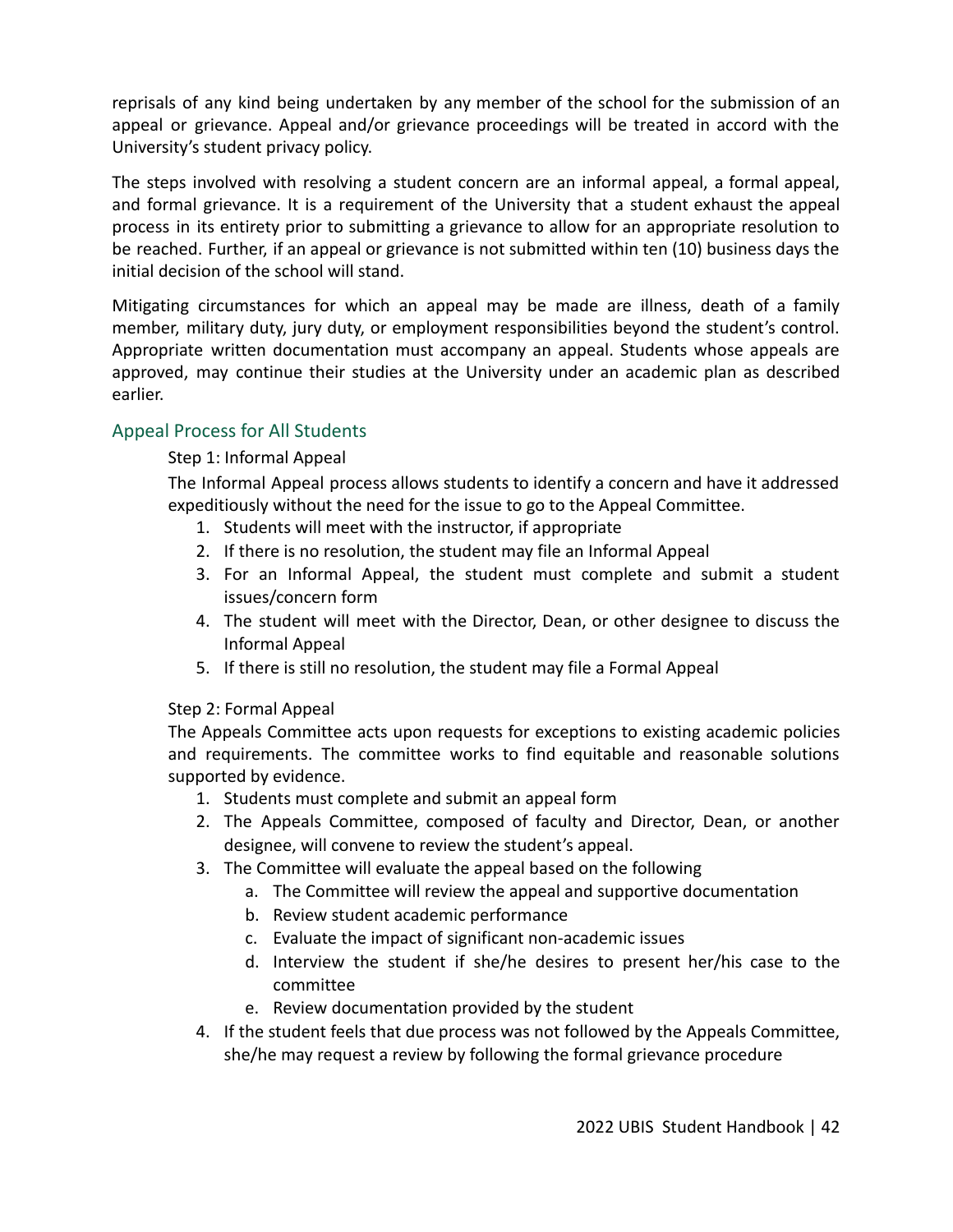Step 3: Formal Grievance Procedure

Students may wish to formally file a complaint with the University. In instances where all other attempts at resolution have failed, a student's concerns can be resolved using the Grievance Procedure:

- 1. Within five (5) business days of the alleged action(s), the student must present in writing, all facts of the grievance as below:
	- i. E-mail address: confidential@ubis-geneva.ch
- 2. A response to the grievance will be made within ten (10) business days of the receipt of the written complaint. A grievance committee, if formed, will be comprised of the appropriate number of individuals from the appropriate areas to ensure a fair and unbiased evaluation.
- 3. After the initial decision has been rendered, the student may request that the Dean review the process and outcomes of the grievance.
- 4. After a decision has been rendered by the Provost, the student may request that the President/CEO review the process and outcomes of the grievance.
- 5. If the student continues to feel that due process has failed after exhausting the above procedures, the student may contact their local state board of education or program specific accreditor.

## <span id="page-43-0"></span>Academic Reinstatement Policy

Students who have been academically dismissed and have not attended the University for a minimum of one semester (two terms) who wish to return to the University may apply through the Admissions Office. The Admissions Office will request that the student's record be reviewed by the Academic Dean or designee. Approval by the Academic Dean or designee is required for the student to re-enter the University. Approval will be based on the potential for the student to succeed academically. If the student is approved academically for re-entry, the Admissions Office will then request a financial review by the Bursar to ensure that all financial obligations to the University have been met. The student will re-enter the University on academic counseling and the policies on Satisfactory Academic Progress will apply.

#### <span id="page-43-1"></span>Course Participation Policy

Class participation is vital to students' educational experience at UBIS. Students are expected to attend all the classes of their courses, even if asynchronously. After 7 days of no participation, students will be given a warning. Beyond 7 days, student continuing status and enrollment in a course will be at the discretion of the Dean or Chair.

#### <span id="page-43-2"></span>Unexcused Continuous Absence Policy

Unexcused continuous absences will ultimately result in an automatic "W" grade to be determined by the Dean or the Chair. Students may be asked to submit justification for continuous non-participation. Excused absences are granted based on the the following items, including but not limited to:

- Military deployment
- Serious illness or hospitalization of student or family member (mother, father, spouse, and child)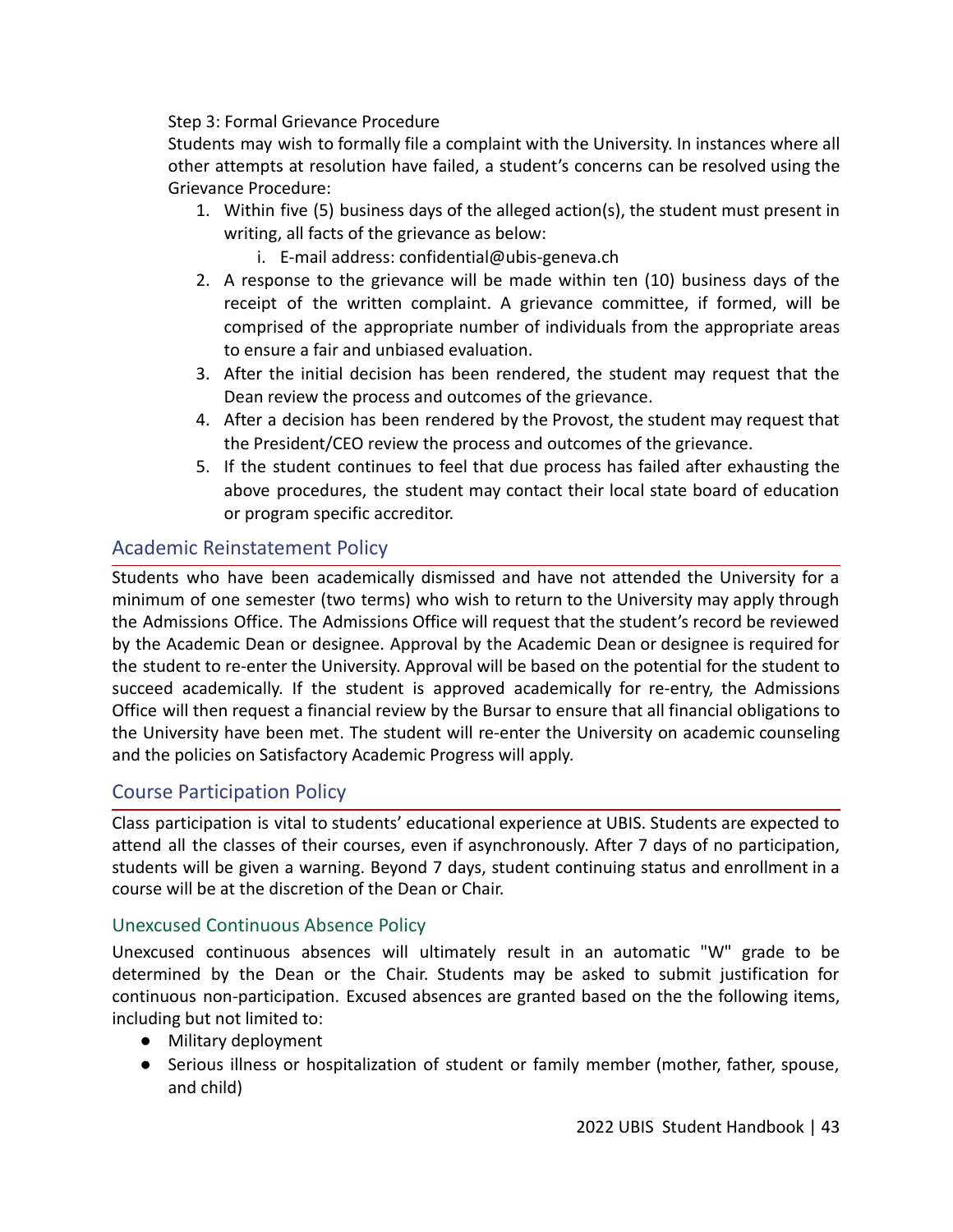- Pregnancy and Childbirth (medically necessary as prescribed by a doctor)
- Death of immediate family member (father, mother, spouse, domestic partner, child, grandparent, brother, sister, aunt, uncle, father-in-law, mother-in-law, brother-in-law, and sister-in-law)
- Jury Duty
- Other extenuating circumstances approved by the University
- Natural disaster, inclement weather, or emergency situations which requires the University to cancel classes.

#### <span id="page-44-0"></span>Leave of Absence

In recognition of our global campus and the unique variety of holidays and vacations around the world, students are allowed to take one 8-week term off without penalty by notifying the Registrar's Office prior to the term start. Students in good standing who require additional time beyond one 8-week term are able to request a Leave of Absence (LOA) at the discretion of the Dean or Chair. Students wishing to take a Leave of Absence MUST inform the Register's Office by submitting a Leave of Absence Request form that can be obtained from the Registrar's Office or from Student Services. The guidelines for LOAs are as follows:

- A student must be in attendance for at least 30 calendar days to be eligible to request a LOA.
- The request must be made in writing with appropriate supporting documentation provided to the University and must be submitted before the student exceeds any attendance policy. The written request must include the reason for the request, as well as the dates being requested.
- A student on LOA will be scheduled to return at the beginning of the next requested term and must return and post attendance by the end of the add/drop period for that term.
- If a student takes a LOA during a course, the student must repeat the entire course, unless a final grade can be given.
- If a student fails to return from an approved LOA, the student is considered to have withdrawn from the University and their last date of attendance (LDA) will be their actual last date of recorded attendance.
- Under no circumstances will a LOA be permitted to exceed 180 days during any 12-month period. The 12- month period begins on the first day of the student's LOA and is counted using calendar days.
- The student will be expected to return within the specified time frame.

## *Completion of Coursework upon Return*

If a student takes an approved leave of absence in the middle of a course, the University must ensure no additional charges are incurred when the student returns. To ensure no additional charges are incurred, the University will issue the student a leave of absence credit. This credit will be applied to the course scheduled after the leave of absence end date.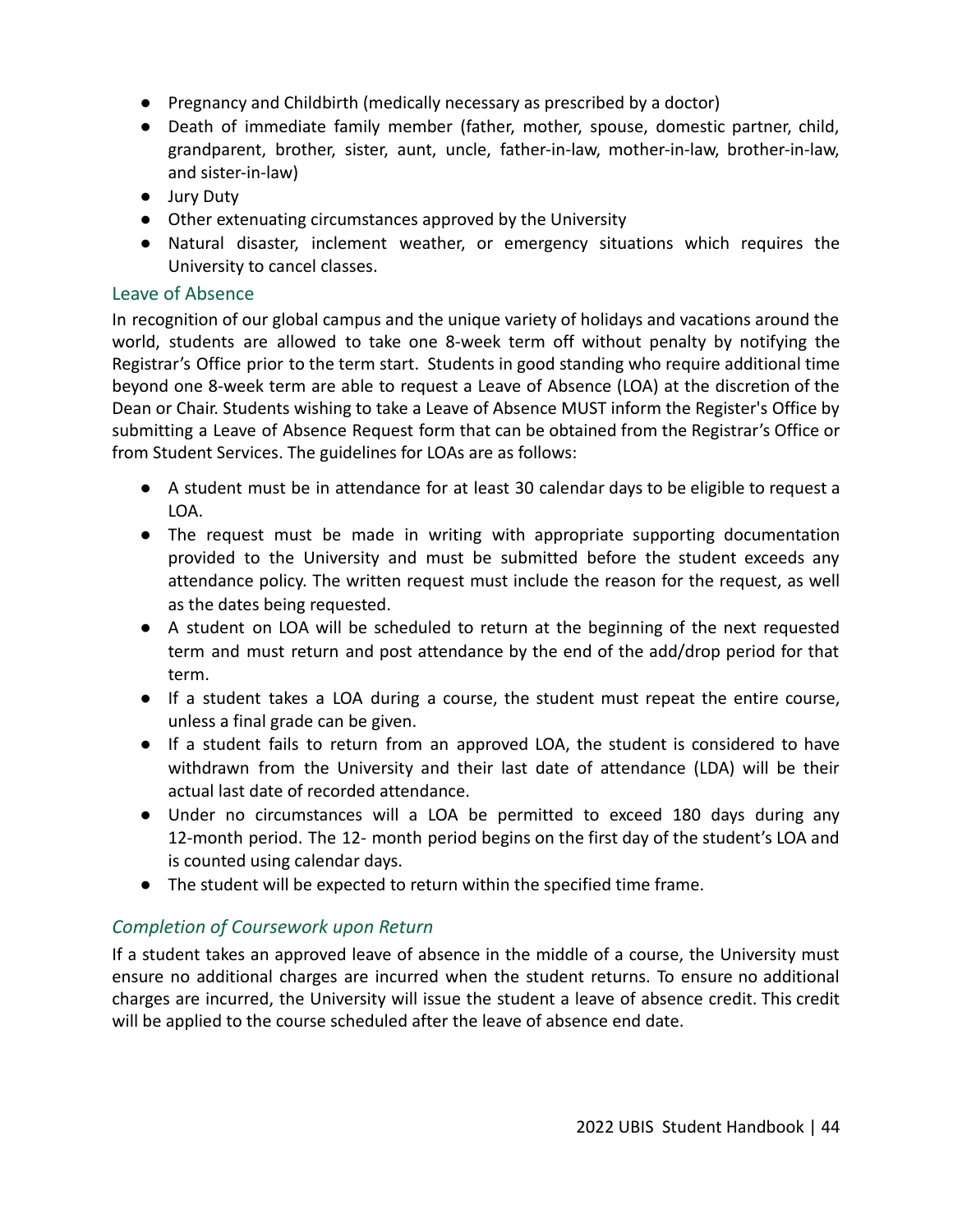#### *Failure to Return*

The University will advise the student, prior to granting the leave of absence, the effect that failure to return from a leave of absence may have on payment terms. If a student does not return from an approved leave of absence, the withdrawal date will be the student's last date of attendance. If the student reenters, after withdrawing from the University, the previously approved leave of absence days will count toward the student's leave of absence maximum of 180 days in a 12-month period.

#### <span id="page-45-0"></span>Student Academic Grievance Procedures

UBIS carefully considers student academic grievances and adjusts when appropriate. Students submitting a grievance are not subject to unfair action or treatment because of their initiation of such a grievance.

It is the University's objective to maintain good communications and to assure that concerns of all members of the University community (students, staff, and faculty) are addressed fairly. To accomplish this, the following process should be used in seeking resolution of a student's concerns:

**Step 1:** Discuss with course instructor (if appropriate) **Step 2:** Discuss with Student Services Representative, who will neutrally and impartially assist students in solving problems and resolving complaints **Step 3:** If necessary, submit a written appeal to the Academic Dean or designee

After the second step, a grievance must be submitted in writing to the Academic Dean or designee by the end of the academic session following the session in which the action being appealed occurred. If the grievance is not satisfactorily resolved, it will be then taken to the Director.

When a final decision has been reached, the Academic Dean or designee notifies all relevant parties in writing. If a grade change or other record revision is required, the Academic Dean or designee notifies the Registrar. The Registrar makes appropriate change(s) to the student's records. The decision of the Academic Dean or designee is final.

If all available channels fail to resolve the complaint, UBIS will seek an independent, outside party (an Ombudsperson) to mediate the grievance.

#### <span id="page-45-1"></span>Academic Integrity and Ethics

UBIS requires all students to be honest in their academic work and assignments. Academic dishonesty is viewed as an ethical issue and a serious violation of the principles expressed in the University's mission statement. Academic dishonesty defrauds everyone who depends upon the integrity of the University, its courses, and its degrees.

UBIS is committed to observing strict rules regarding student integrity. As such, UBIS will not tolerate plagiarism or any other form of cheating. Students who are caught cheating or plagiarizing will be reported to the Dean's office. The report will go into the student's academic records. The first instance will result in an official warning from the Dean's office. The second instance will be cause for dismissal from the course. Three instances of cheating or plagiarism (in different courses) will result in dismissal from the University.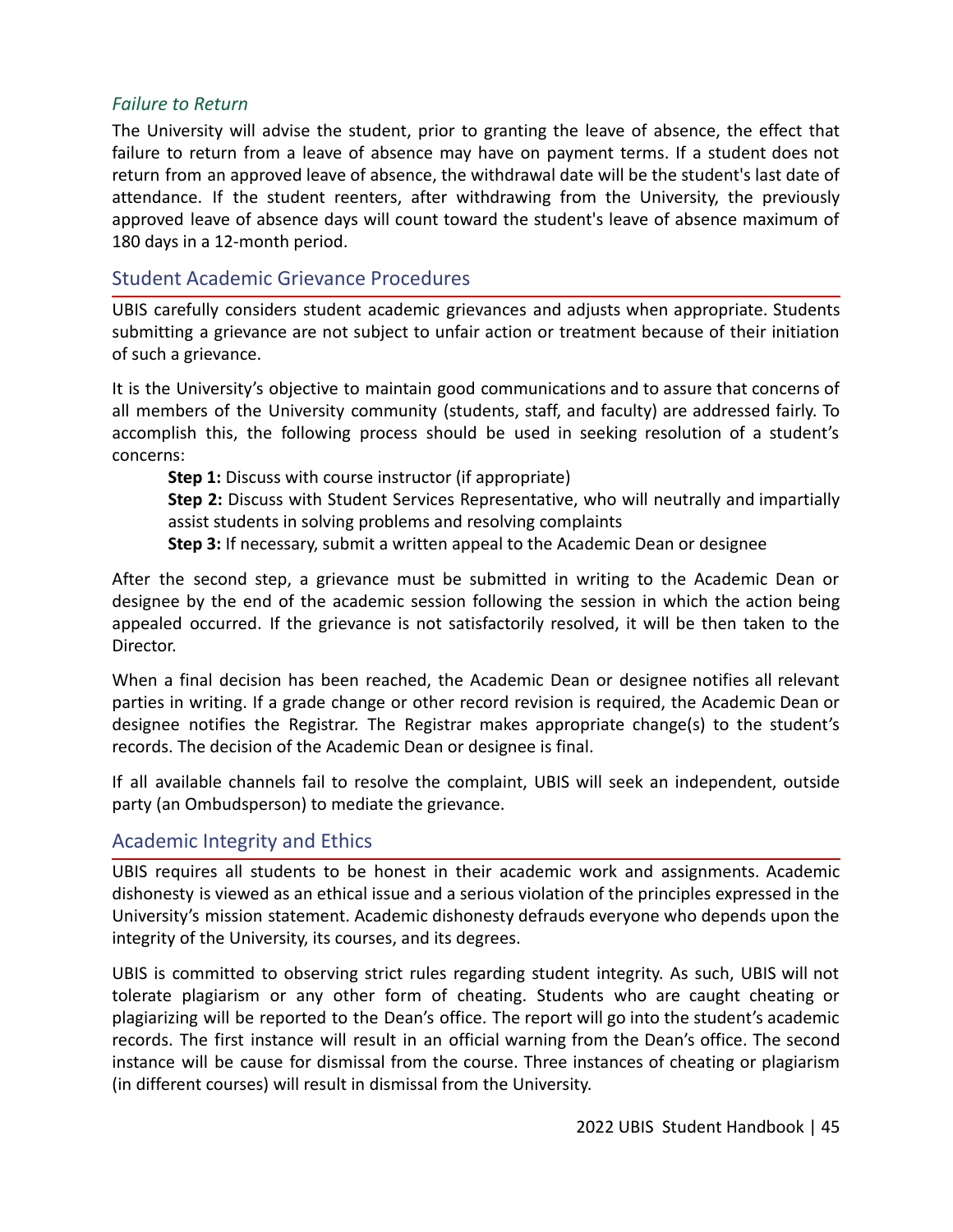Academic dishonesty may take many forms, and each is considered an equally serious offense. The more common forms of academic dishonesty are:

- Cheating Cheating includes the intentional giving or receiving (or attempts thereof) of any assistance not authorized in advance by an instructor, including the use of notes, copying or prior knowledge of examination materials.
- Fabrication Fabrication includes the intentional falsification or invention of any information for inclusion in a written paper or project.
- Plagiarism Plagiarism includes the intentional use or representation of the thoughts, ideas, or words of another as one's own work in any assignment including the paraphrasing of information, the duplication of an author's words or ideas without identifying the source, and the failure to cite quoted material properly.
- Duplication of Materials Academic integrity extends to the appropriate duplication of the materials of others that are under copyright protection. Faculty and students are required to comply with all copyright restrictions in the use of materials within the classroom and in reports and presentations.

Students, faculty, and staff must also be cognizant of and avoid copyright infringement. Copyright infringement is using someone else's ideas or material, which may include a song, a video, a movie clip, a piece of visual art, a photograph, and other creative works, without authorization or compensation, if compensation is appropriate. The use of copyright material without permission is against federal law, and penalties may include fines and/or imprisonment.

Because of expanded availability of digitized files and computing, peer-to-peer file sharing has become commonplace. UBIS requires students to respect local laws regarding copyrighted material and file sharing networks. In addition, UBIS reserves the right to revoke the Information Technology privileges of those using or contributing to illegal activity as defined by local laws.

The concept of "Fair Use" applies, and the limited reproduction of copyrighted works for teaching and research purposes *may* be permitted. Multiple copies for classroom use may be produced provided the copies are not sold or distributed beyond classroom use and provided such duplication is specifically for a direct educational purpose. This statement does not restrict the limited duplication of copyrighted materials through the University's purchased online databases. Should questions exist regarding the duplication of materials, academic advice should be sought before materials are copied.

Faculty and students may face civil or criminal charges if they are found to be contributing to illegal activity as defined by local laws.

While intent is a component of academic dishonesty, a lack of knowledge of the specifics as to what constitutes a violation of the University's standards is not accepted as an excuse. Any questions regarding the specific application of the Academic Integrity Policy should be directed to an instructor.

In cases involving charges of academic dishonesty made either by an instructor or another student, the instructor shall present the evidence in the case to the Academic Dean, or designee, as appropriate. If there is any sound reason for believing that there has been an act of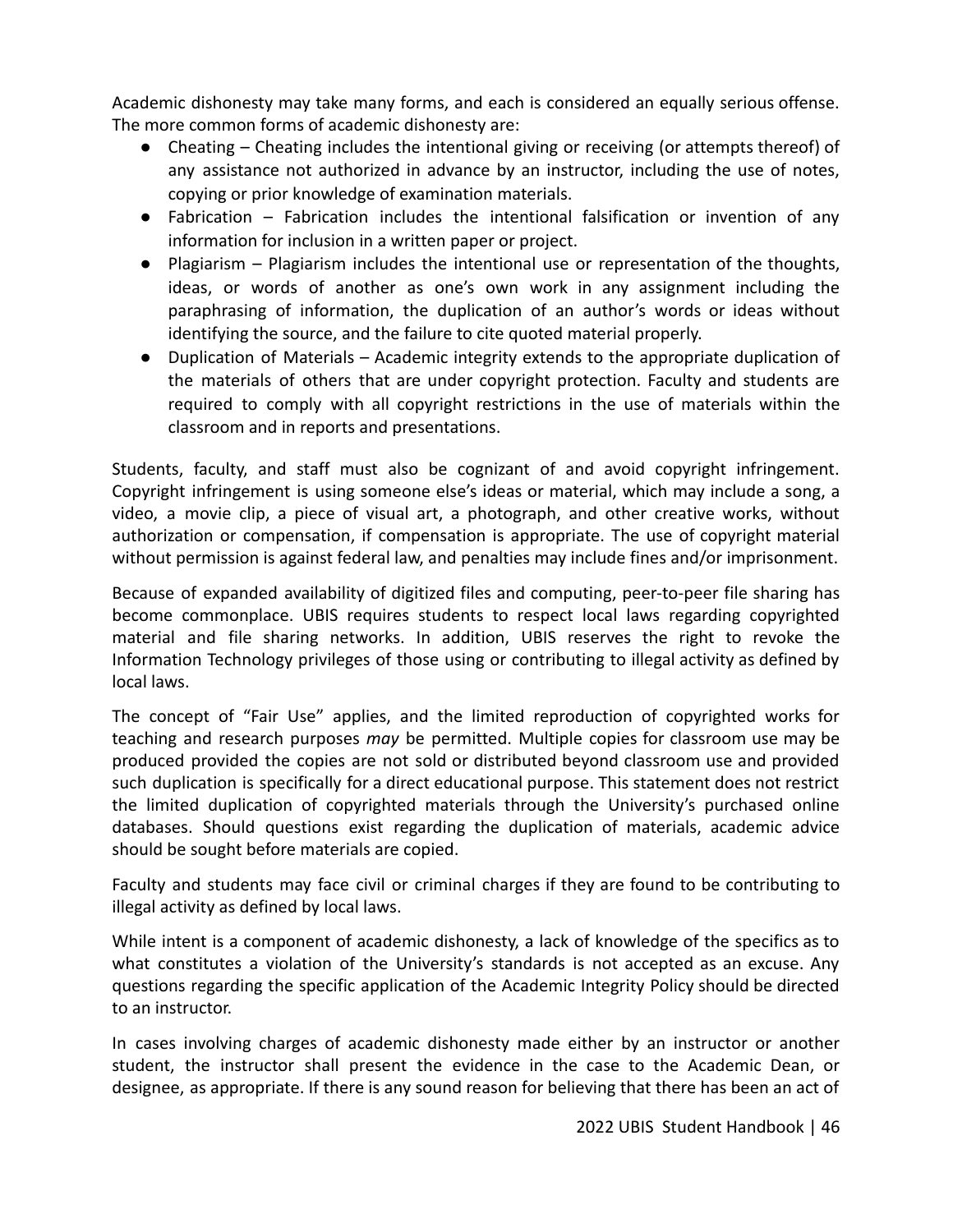academic dishonesty, the Academic Dean or designee consults with the student involved. The Academic Dean or designee imposes the appropriate penalty and notifies the student in writing. The student, in writing, will acknowledge the penalty. At a minimum, a grade of "F" is assigned to any assignment, paper, or test on which a violation of the Academic Integrity Policy has occurred. Repeated violations may result in the student being dismissed from the institution.

#### <span id="page-47-0"></span>Academic Freedom

UBIS, as an institution of higher learning, upholds a policy of academic freedom. Instructors are free to explore whatever research topics are of interest to them, including controversial and unpopular ideas, as directed by their scholarship, research, and objectivity, without regard to the opinions of the staff, administrators, institutional benefactors, community leaders, politicians, or churchmen. The academic leadership at UBIS likewise asserts the view that academic freedom fosters creativity and excitement in the learning process, attracting excellent faculty from around the world who ardently want to teach, and serious students who want to learn. The academic leadership at UBIS reserves the right to set minimum standards for curricular content, the use of learning outcomes measurements, and course work performance requirements.

## **STUDENT LIFE**

## <span id="page-47-1"></span>Cost of Living

Geneva is one of the most expensive cities in the world. An annual budget of approximately 25,000 CHF, excluding accommodation, allows for reasonably comfortable living.

Barcelona is an affordable international city surrounded by startups, innovation and culture. A minimum annual budget of approximately €12,500, excluding accommodation expenses, allows for a reasonably comfortable student lifestyle.

#### <span id="page-47-2"></span>Accommodation

Geneva has a long university tradition and therefore rooms for students are available all over town. The typical monthly rent ranges from about 800 CHF for a small room with minimum amenities to 1200 CHF and more for a studio.

Barcelona is a dynamic and cosmopolitan city with lots of accommodation options for students. Having shot up to 34th place in this year's QS Best Student Cities 2022, it's not hard to see why it's one of the best destinations for studying abroad. The typical monthly rent ranges from about €400 for a small room with minimum amenities, to €800 and more for a studio apartment.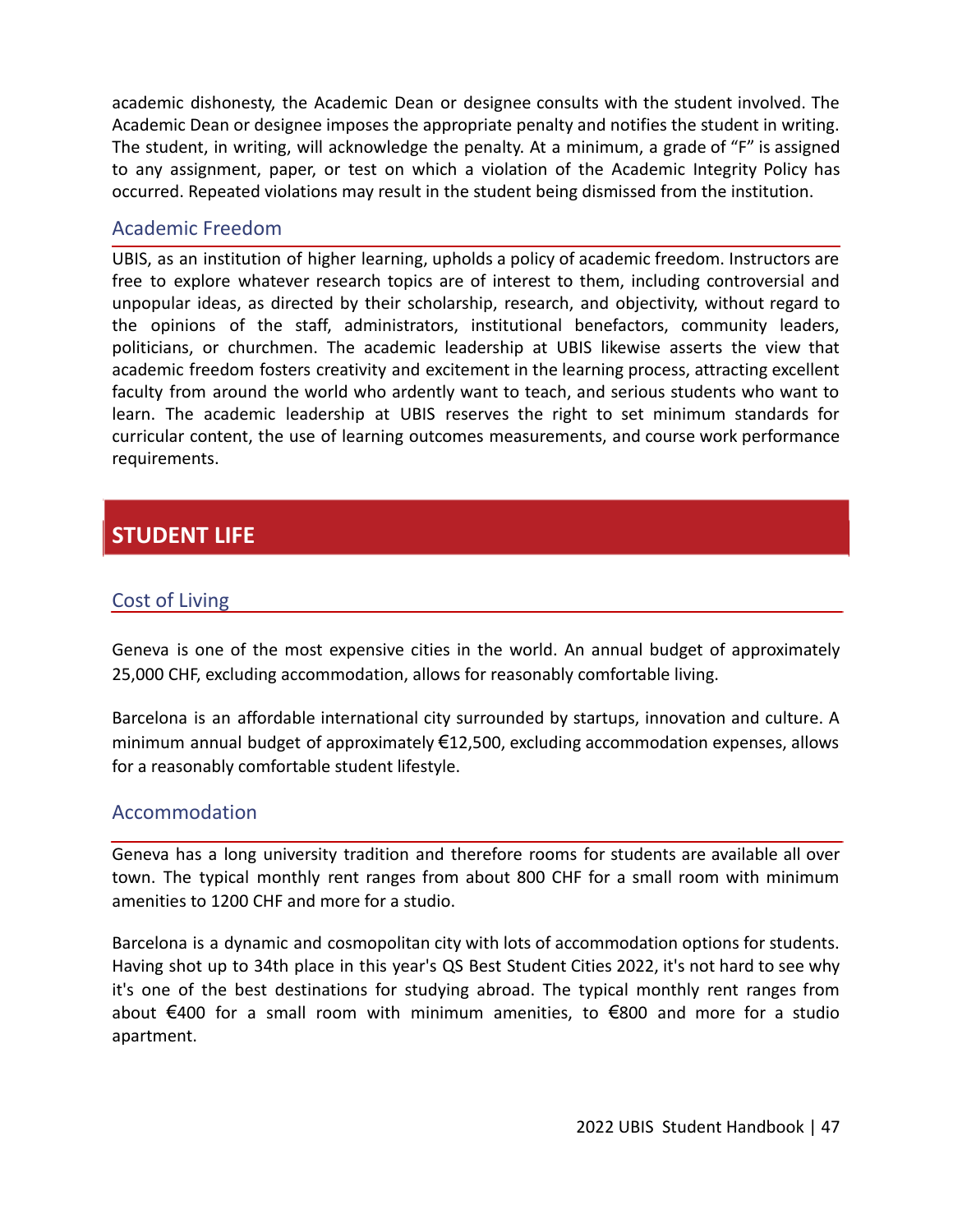<span id="page-48-0"></span>The administration office keeps a list of apartments, student residencies, real-estate agencies, condominiums, and other housing facilities in Geneva and Barcelona.

#### <span id="page-48-1"></span>Personal Insurance

Students are required by law to obtain personal insurance during their stay either in Switzerland or Spain.

UBIS will assist students in obtaining such insurance policies.

#### <span id="page-48-2"></span>Student jobs

UBIS requires a minimum cumulative GPA of 2.0 for undergraduates and 2.5 for graduates in order to authorize student work. A copy of the signed work contract must be added to the student file. Students holding a student visa are not allowed to work according to Swiss and Spanish law. Therefore, students are required to apply for a working visa or applicable permits before starting to work.

In Switzerland, if the student is an EU / EFTA national, the student can do internships for a maximum of 15 hours per week during the school or academic year. During the vacation period, the student can work full time. If the student is a non-European national, the student can start the internship 6 months after the start of the corresponding academic program, and only if the student is enrolled in the University; the nature of the internships is related to the academic program; the internship is incorporated into the curriculum. The maximum working time is 15 hours per week during the school or academic year and 40 hours during vacation. In either case, the student must announce his/her lucrative business using the form E. If the student is a non-European national, he/she must wait for a decision from OCPM before starting the internship.

#### <span id="page-48-3"></span>Career Seminars

During the academic year, the University organizes career seminars which students are required to attend at no cost. The University also provides ultra relevant topics through its UBIS Seminar Series, which has a unique cost associated with each event. These are not required for students to attend, but encouraged to expand their knowledge on specific influential topics.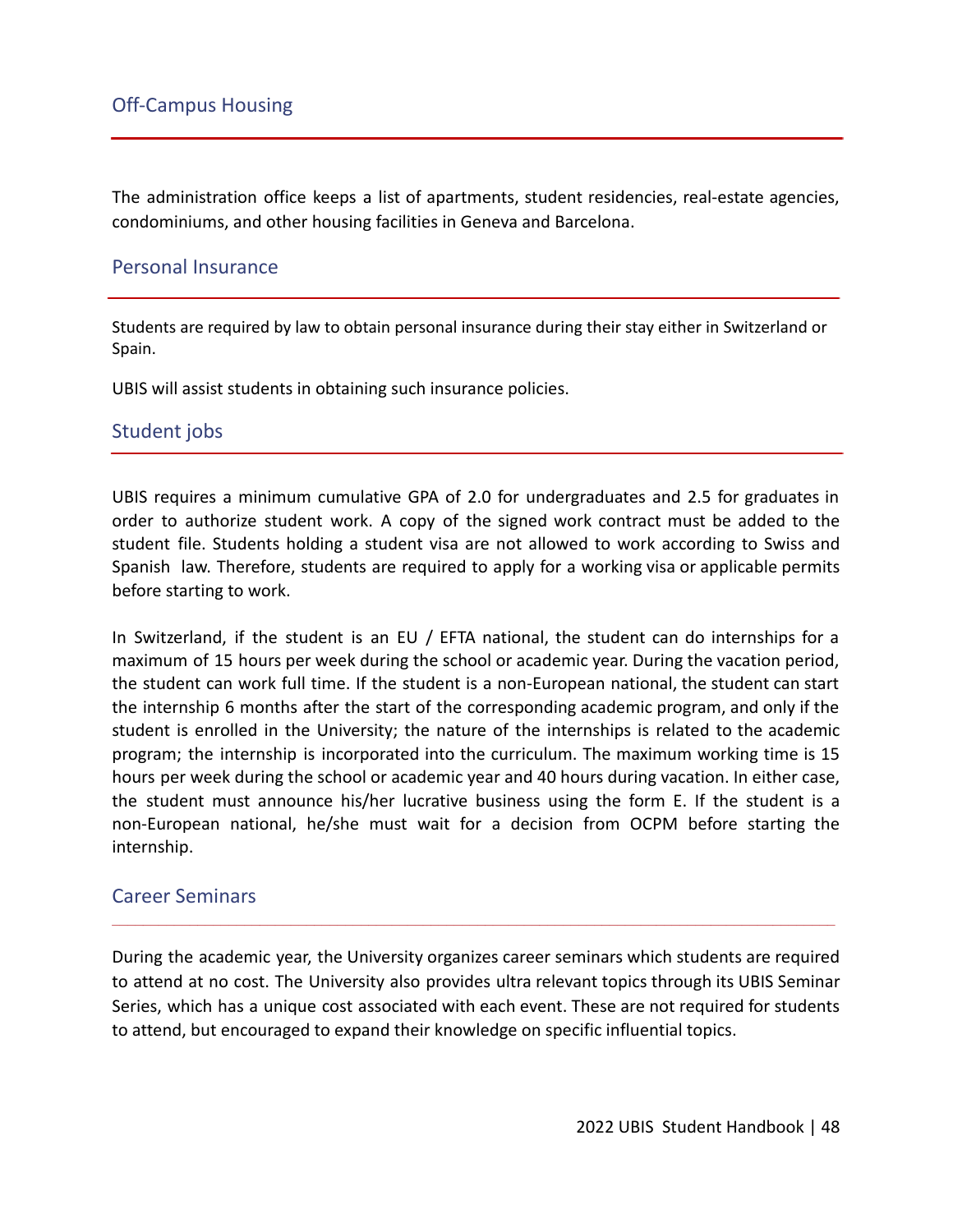#### <span id="page-49-0"></span>Company Visits and Excursions

UBIS will arrange cultural and recreational excursions, as well as visits to companies and organizations in the Geneva and Barcelona area, to give students exposure to local customs and rich culture; and an understanding of the character and profile of local companies and organizations.

#### <span id="page-49-1"></span>**Excursions**

UBIS arranges periodic cultural and recreational excursions throughout the year for all its students.

#### <span id="page-49-2"></span>Company Visits

Companies and organizations will be invited to visit UBIS to present the company profile and discuss recruitment procedures and opportunities for their company or organization.

## **STUDENT COMMITTEES**

#### <span id="page-49-3"></span>Student Council

The Student Council is an organization composed of, and run by, students of UBIS in their designated campuses. Its purpose is to represent the campus's student body, give students an opportunity to have a voice; provide feedback to improve every aspect of the institution; and develop and bring to fruition ideas, projects, activities, and events for the benefit of the students and of the institution. The aim of the Student Council is to solidify the campus's student body, create a community and increase the number of social interactions and activities conducted over the course of the school year.

#### <span id="page-49-4"></span>Student Representatives

As part of the Student Governance, students for each scholastic year will elect a student representative for each level of study for the year. Students representatives will interact with the Academic Board, Administration and Faculty. They report back to their respective classes.